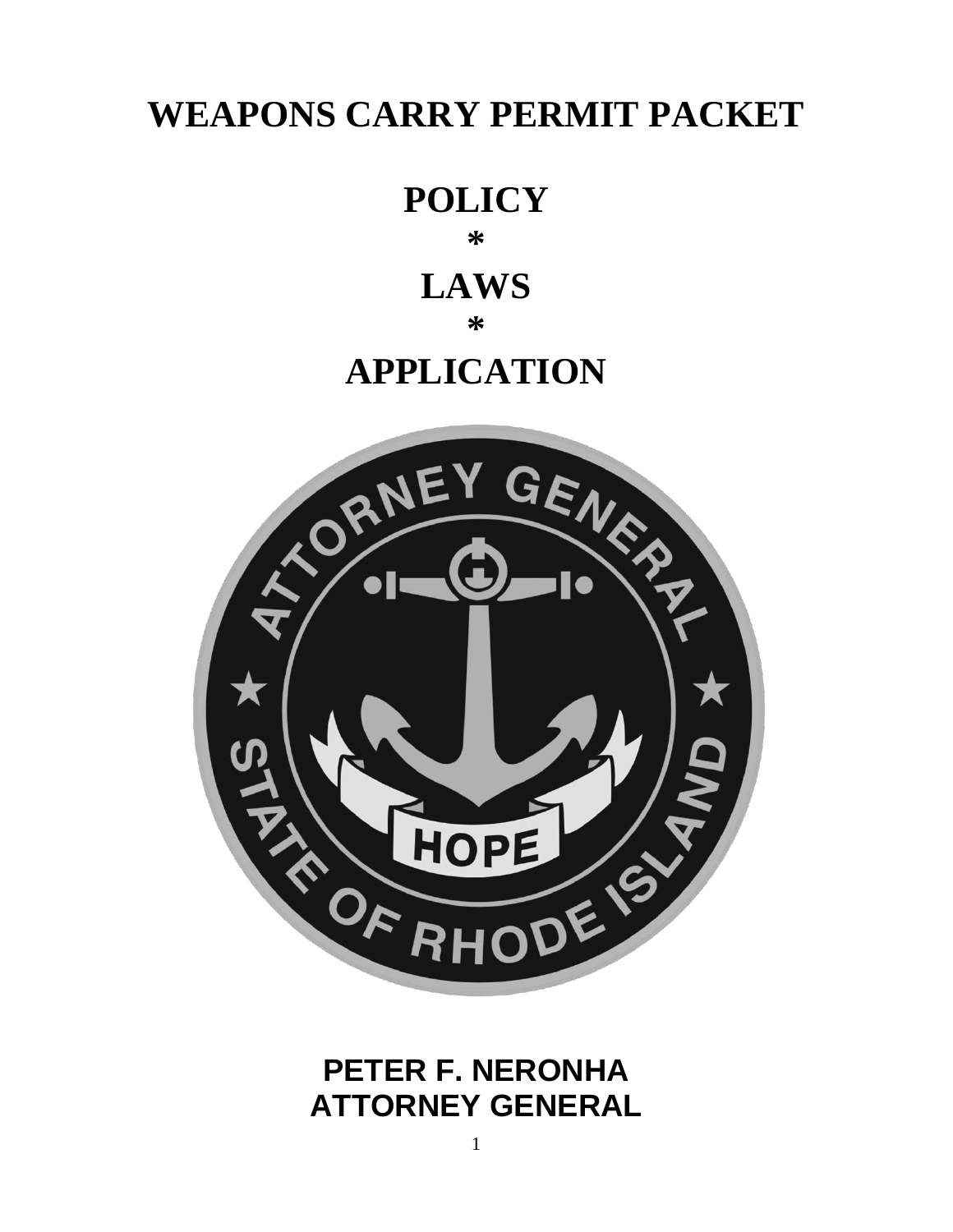#### Dear Applicant:

By applying for a permit to carry a pistol or revolver with the Department of Attorney General, you are exercising your right under Rhode Island General Law §11-47-18. It is this statute which gives the Department of Attorney General the right and responsibility to administer this program in accordance with the law. It is intended as a service to the people of Rhode Island.

It is important to remember that a permit to carry a pistol or revolver does not authorize you to use the firearm. Such usage of a handgun is regulated by other provisions of RI law. Please carefully read the enclosed policy regarding the issuance of the pistol or revolver permit. It is intended to serve as a guideline to aid you in understanding the authority and responsibility of the Attorney General to carry out RI law.

Also contained in this application are the RI General Laws relating to weapons, known as the Firearms Act. Before you are granted a permit to carry a pistol or revolver, you must acknowledge that you are familiar with the provisions of the Act.

This application package does not include Federal laws pertaining to firearms. You must observe both Federal and RI laws. Federal law is administered by Federal agencies. For information relative to Federal regulation of firearms, you may contact the Bureau of Alcohol, Tobacco, and Firearms.

The application itself must be filled out completely and truthfully. It is a crime to knowingly give false information to obtain a permit to carry a pistol or revolver. Please read the instructions carefully and note that first time and renewal applicants must supply all information being requested to the Bureau of Criminal Identification Unit at the time of application.

The submission of the application for a permit to carry a pistol or revolver is the beginning of a process of review by members of the BCI Unit, which culminates in a recommendation of affirmation or denial. Should your application be denied, you will be advised by mail. If you wish to appeal this finding, you may contact the Chief of the BCI Unit at 274-4400 and a personal interview will be scheduled to reconsider the application.

A successful applicant for a permit to carry a pistol or revolver will be notified by mail to respond personally to the Department of Attorney General to obtain the permit. Please exercise your privilege to carry a pistol or revolver in the State of Rhode Island responsibly, properly, and safely.

Sincerely yours,

Adi Goldstein Deputy Attorney General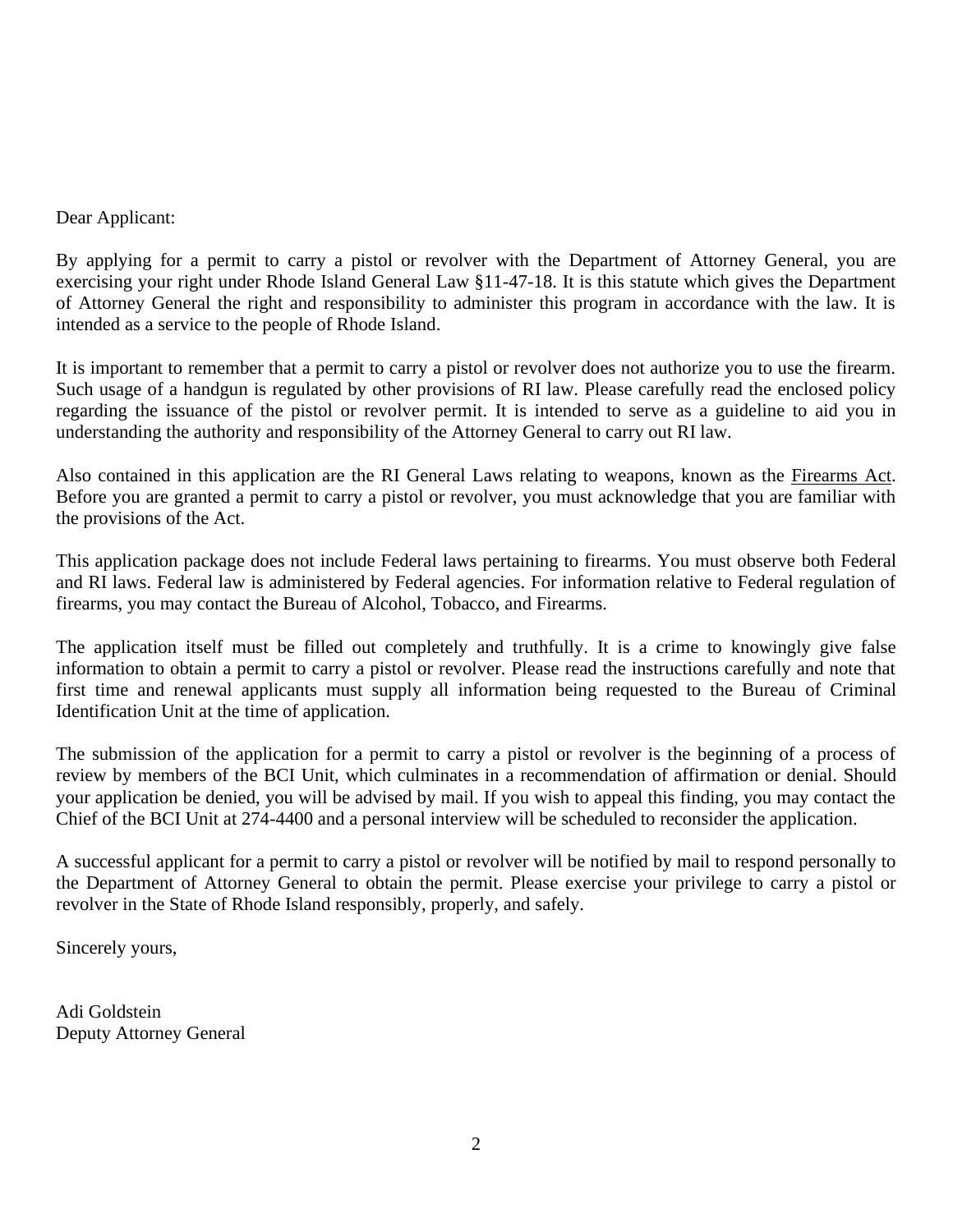#### **PISTOL PERMIT POLICY**

#### **INTRODUCTION**

Pursuant to Rhode Island General Laws § 11-47-18, the Attorney General may issue a license or permit to carry a pistol or revolver to any person twenty-one (21) years of age or over upon a proper showing of need. This statute requires the Attorney General to deny a pistol permit to all persons who do not demonstrate a proper showing of need to carry a pistol or revolver on their person. If an individual is able to demonstrate a proper showing of need, the Attorney General then has discretion to issue or deny a pistol permit. The Providence Journal Company v. Pine, No. C.A. 96-6274, (R.I. Super. Ct., June 24, 1998). No one in the State has a right to obtain a pistol permit. A pistol permit is a privilege left to the sound discretion of the Attorney General. Id.

The Attorney General will exercise his discretion in a manner designed to protect the public at large as well as the individual applicant for a pistol permit.

Pursuant to R.I. Gen. Laws § 11-47-15, the applicant must also qualify to obtain a permit. The right to carry a loaded, concealed firearm in public is different from the right to purchase or possess a handgun in one's own home or business. The privilege to carry a concealed firearm is limited to those who demonstrate a need for, and an understanding and acceptance of, this responsibility.

The Attorney General does not discriminate in the issuance of a pistol permit on grounds of race, sex, national origin, or any other reason prohibited by law.

#### PROCEDURE

An applicant for a pistol permit must complete the entire application in full as explained in steps 1-15 on pages 33 and 34 Submit the completed application to the Attorney General at 4 Howard Avenue, Cranston, Rhode Island 02920. The Attorney General then checks the applicant's background with state, local and federal law enforcement databases. The Attorney General may also check Court records and other sources for pending criminal cases, restraining orders and/or discrepancies in the applicant's background, including prior history of mental illness.

The Attorney General will not issue a pistol permit to any applicant who is prohibited from possessing or carrying a firearm under any State or Federal law (e.g. 18 U.S.C. § 922(g)) or pursuant to any Court order.

If this initial check does not disqualify the applicant from obtaining a pistol permit, the Attorney General shall review the application on an individual basis to determine whether there has been a proper showing of need, as required by the statute, and whether the applicant is qualified.

The Office of the Attorney General may revoke, at any time, a license to carry permit pursuant to R.I.G.L. 11- 47-13. A permit which has been revoked will not be returned to the permittee, regardless of any change in the circumstances which led to the revocation. This provision does not bar an individual from reapplying for a new permit.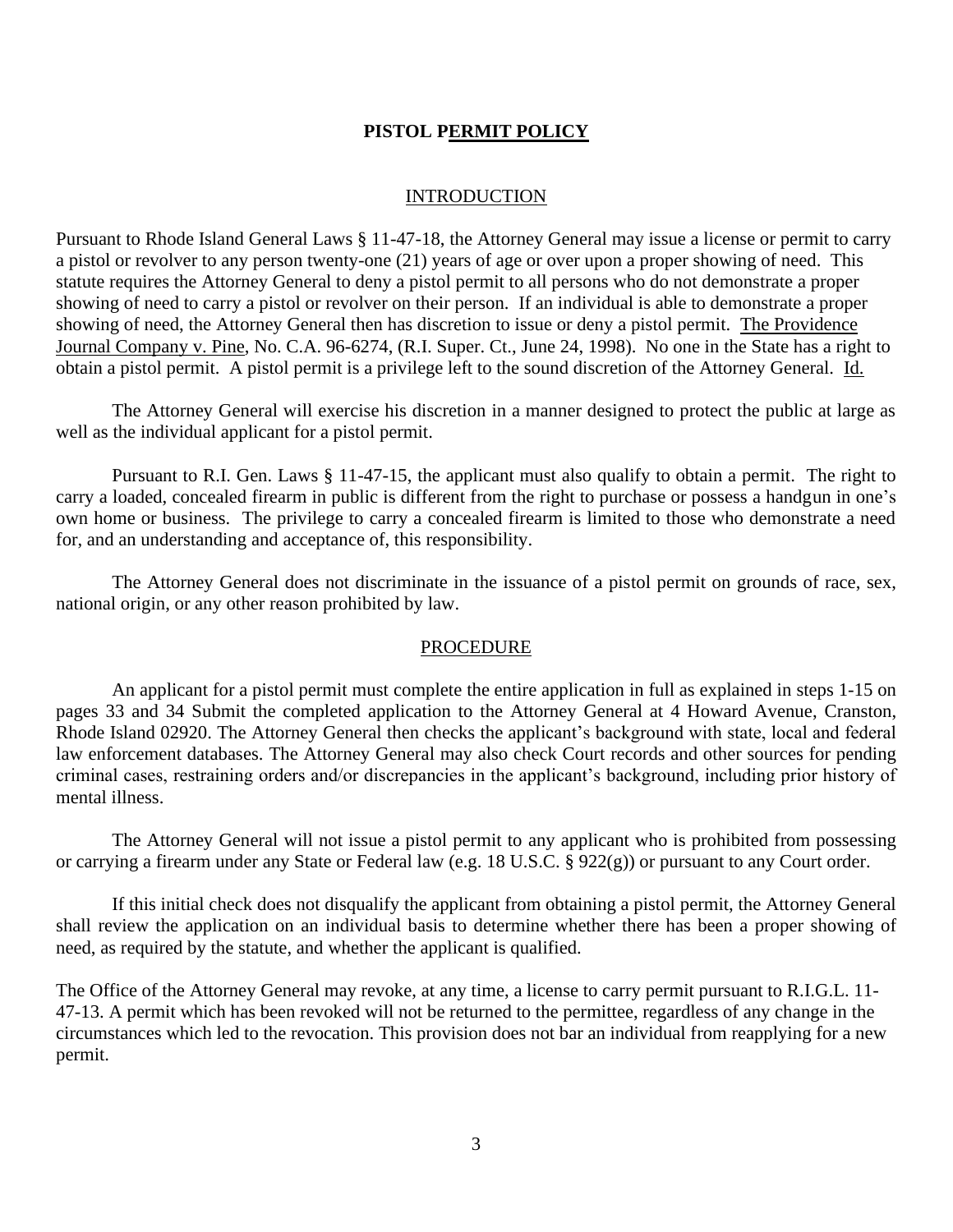#### PROPER SHOWING OF NEED

In considering each individual application for a pistol permit the Attorney General must determine whether or not the applicant has demonstrated a proper showing of need to carry a loaded firearm in public, and consider the individual's demonstration of skill and responsibility to safely carry and use a firearm in compliance with all State, Federal and local laws. Because a loaded, concealed firearm in untrained hands presents danger to the public and the applicant, the Attorney General must consider countervailing risks to the public in assessing need.

While there cannot be any set formula or criteria to limit or restrict the Attorney General's discretion to issue or deny a pistol permit, the Attorney General considers the following factors in assessing an applicant's proper showing of need.

- 1. Has the applicant demonstrated a specific articulable risk to life, limb or property? If so, has the applicant demonstrated how a pistol permit will decrease the risk?
- 2. Can the applicant readily alter his or her conduct, or undertake reasonable measures other than carrying a loaded firearm, to decrease the danger to life, limb or property?
- 3. Are there means of protection available to the applicant other than the possession of a loaded firearm that will alleviate the risk to his or her person or property?
- 4. Has the applicant demonstrated the skill, training and ability to properly use a firearm in accordance with Rhode Island laws?
- 5. Has the applicant presented a plan to properly secure the firearm so that it does not fall into unauthorized hands?
- 6. How greatly will the possession of a loaded firearm by the applicant increase the risk of harm to the applicant or to the public?
- 7. Has the applicant demonstrated that he or she will not use the firearm for an unlawful or improper purpose, and that he or she has not used a firearm for an unlawful or improper purpose in the past?
- 8. Does past unlawful, dangerous, or violent conduct of the applicant justify denial at the Attorney General's discretion even if it is not sufficient to disqualify the applicant as a matter of law from possessing a firearm?
- 9. Has the applicant been issued a protective order pursuant to chapter 15-5, chapter 15-15, or chapter 8- 8.1 of the general laws?
- 10. Any and all other factors deemed lawful and appropriate by the Attorney General to demonstrate that the applicant is or is not a person suitable to possess a loaded firearm in public.

After assessing the above factors, the Attorney General in his sole discretion shall grant or deny the pistol permit. In certain cases, the Attorney General may issue a pistol permit with restrictions in lieu of a denial.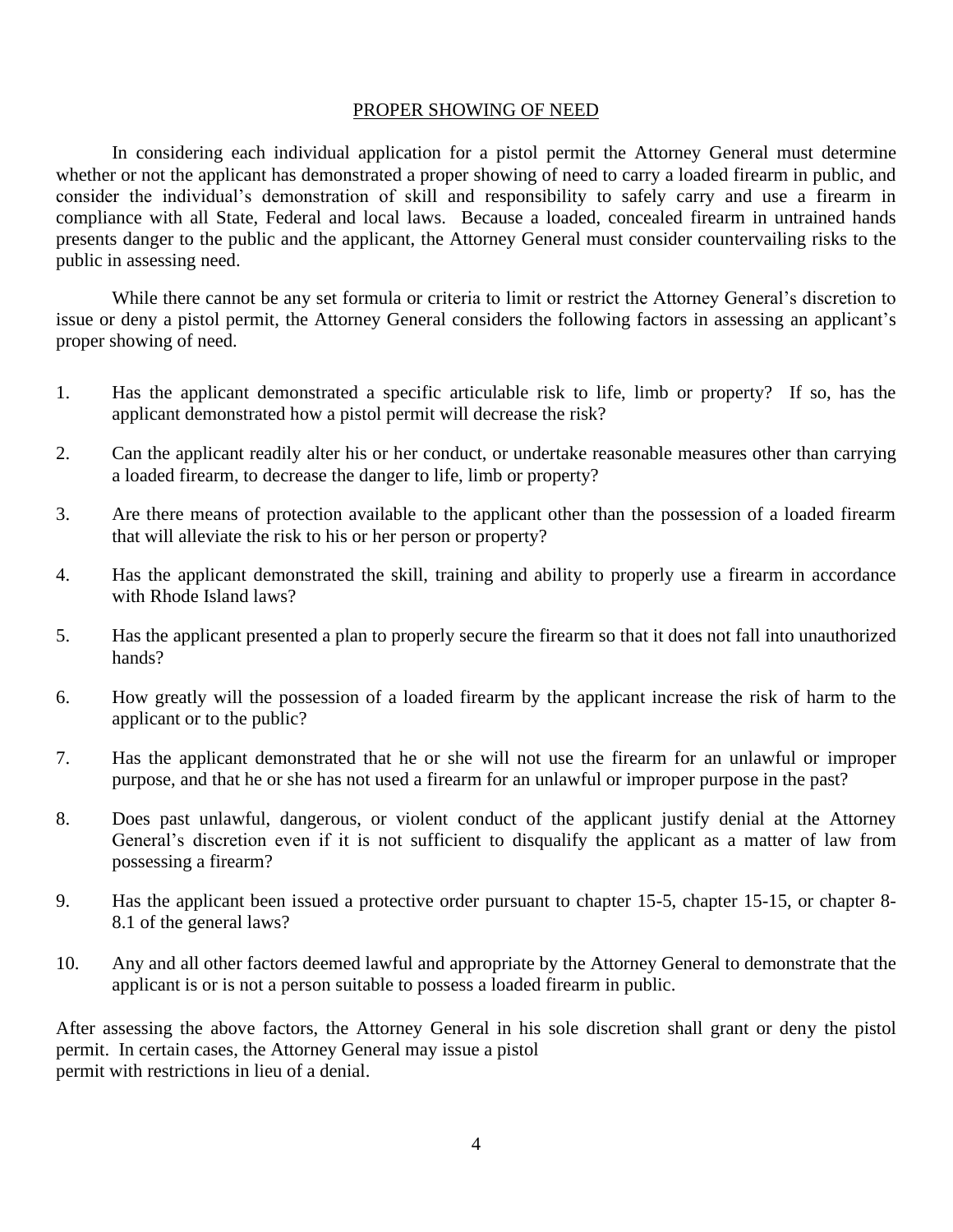In addition to these reasons, the Attorney General will give consideration to those persons who seek renewal of existing permits who have demonstrated through their actions and experience a level of responsibility commensurate with that expected of one who is privileged to carry a loaded firearm in the public sector.

#### **RESPONSIBILITIES**

Approved holders must maintain, use, and store their firearm or firearms in a responsible manner. All permit holders are required to inform their respective city or town police departments, as well as the Bureau of Criminal Identification of the Department of Attorney General, within 24 hours of becoming aware of the loss or theft of a weapon. If you do not report a loss or theft timely, your permit may be suspended.

#### **CONCLUSION**

This policy is meant as a general guideline to aid the public in understanding the Attorney General's authority to carry out the requirements of Rhode Island General Laws § 11-47-18 and it shall be followed as a guideline in the assessment of applications for a pistol permit. This policy is not intended to and does not confer any rights on any person. As required by law, the Attorney General shall retain the right to accept or reject any application for a pistol permit upon his sole determination of "a proper showing of need."

This policy supersedes all prior policies. Dated: January 23, 2001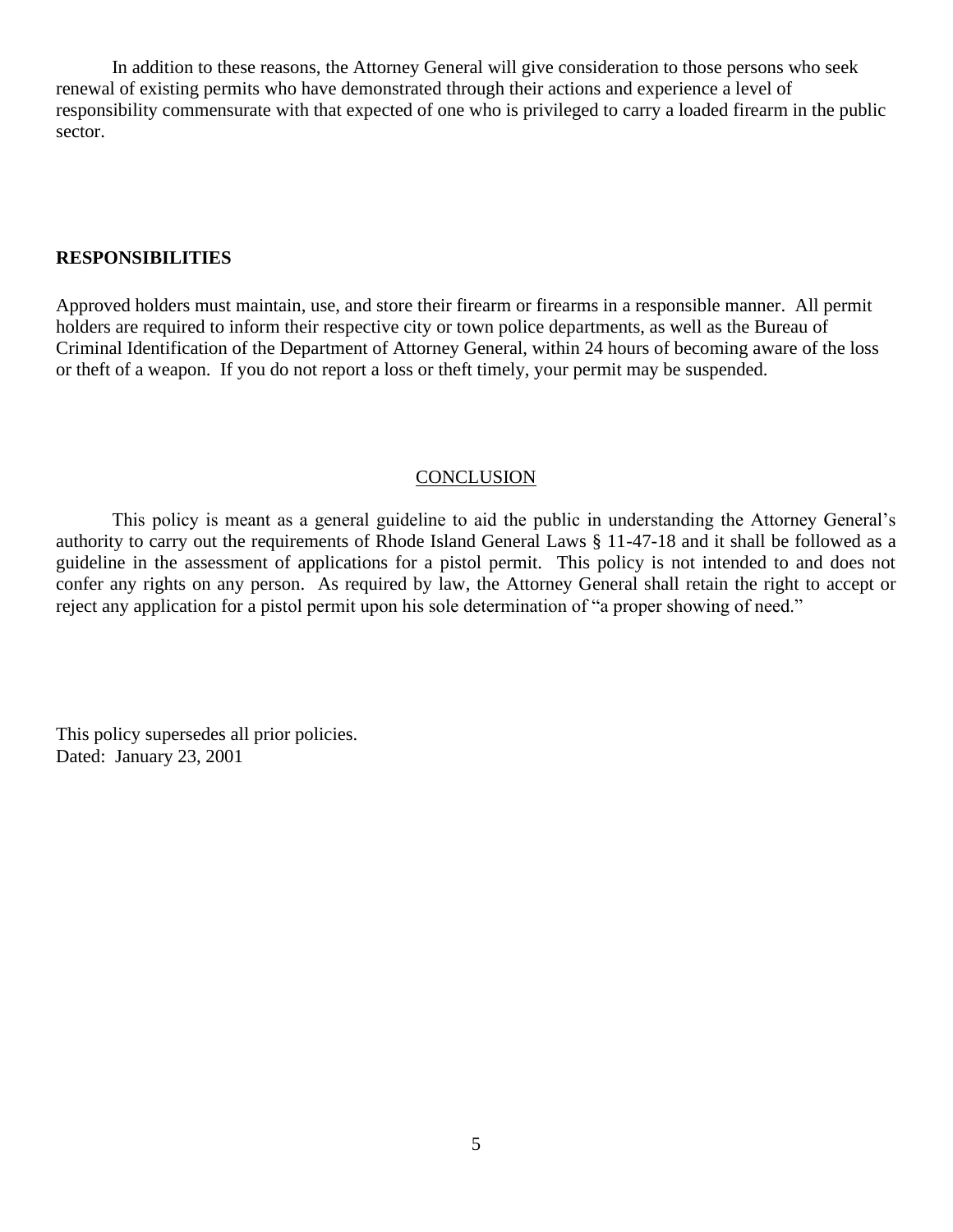# **CHAPTER 11-47 Weapons**

# **Index Of Sections**

- **[§ 11-47-1 Short title.](../../../Documents%20and%20Settings/Sperlongano/Pistol%20Permit%20Packet/S00001.HTM)**
- **[§ 11-47-2 Definition of terms.](../../../Documents%20and%20Settings/Sperlongano/Pistol%20Permit%20Packet/S00002.HTM)**
- **[§ 11-47-3 Carrying dangerous weapons or substances when committing crime of violence.](../../../Documents%20and%20Settings/Sperlongano/Pistol%20Permit%20Packet/S00003.HTM)**
- **[§ 11-47-3.1 Carrying a stolen firearm when committing a crime](../../../Documents%20and%20Settings/Sperlongano/Pistol%20Permit%20Packet/S00004.HTM) of violence.**
- **[§ 11-47-4 Being armed prima facie evidence of intention.](../../../Documents%20and%20Settings/Sperlongano/Pistol%20Permit%20Packet/S00005.HTM)**
- **[§ 11-47-5 Possession of arms by person convicted of crime of violence or who is a fugitive from](../../../Documents%20and%20Settings/Sperlongano/Pistol%20Permit%20Packet/S00006.HTM)  [justice.](../../../Documents%20and%20Settings/Sperlongano/Pistol%20Permit%20Packet/S00006.HTM)**
- **[§ 11-47-5.1 Larceny of a firearm.](../../../Documents%20and%20Settings/Sperlongano/Pistol%20Permit%20Packet/S00007.HTM)**
- **[§ 11-47-6 Mental incompetents, drug addicts, and drunkards prohibited from possession.](../../../Documents%20and%20Settings/Sperlongano/Pistol%20Permit%20Packet/S00008.HTM)**
- **§ [11-47-7 Possession of firearm by alien.](../../../Documents%20and%20Settings/Sperlongano/Pistol%20Permit%20Packet/S00009.HTM)**
- **[§ 11-47-8 License or permit required for carrying pistol –](../../../Documents%20and%20Settings/Sperlongano/Pistol%20Permit%20Packet/S00010.HTM) Possession of machine gun.**
- **[§ 11-47-9 Persons exempt from restrictions.](../../../Documents%20and%20Settings/Sperlongano/Pistol%20Permit%20Packet/S00011.HTM)**
- **[§ 11-47-9.1 Additional exemptions.](../../../Documents%20and%20Settings/Sperlongano/Pistol%20Permit%20Packet/S00012.HTM)**
- **§ 11-47-10 License or [permit not required to carry to target range.](../../../Documents%20and%20Settings/Sperlongano/Pistol%20Permit%20Packet/S00013.HTM)**
- **[§ 11-47-11 License or permit to carry concealed pistol or revolver.](../../../Documents%20and%20Settings/Sperlongano/Pistol%20Permit%20Packet/S00014.HTM)**
- **§ 11-47-12 [License or permit fee.](../../../Documents%20and%20Settings/Sperlongano/Pistol%20Permit%20Packet/S00015.HTM)**
- **[§ 11-47-13 Revocation of license or permit.](../../../Documents%20and%20Settings/Sperlongano/Pistol%20Permit%20Packet/S00016.HTM)**
- **[§ 11-47-14 Licenses and permits to banks and carriers.](../../../Documents%20and%20Settings/Sperlongano/Pistol%20Permit%20Packet/S00017.HTM)**
- **[§ 11-47-15 Proof of ability required for license or](../../../Documents%20and%20Settings/Sperlongano/Pistol%20Permit%20Packet/S00018.HTM) permit.**
- **[§ 11-47-15.1 Qualifications required of law enforcement officers appointed after June 6, 1970.](../../../Documents%20and%20Settings/Sperlongano/Pistol%20Permit%20Packet/S00019.HTM)**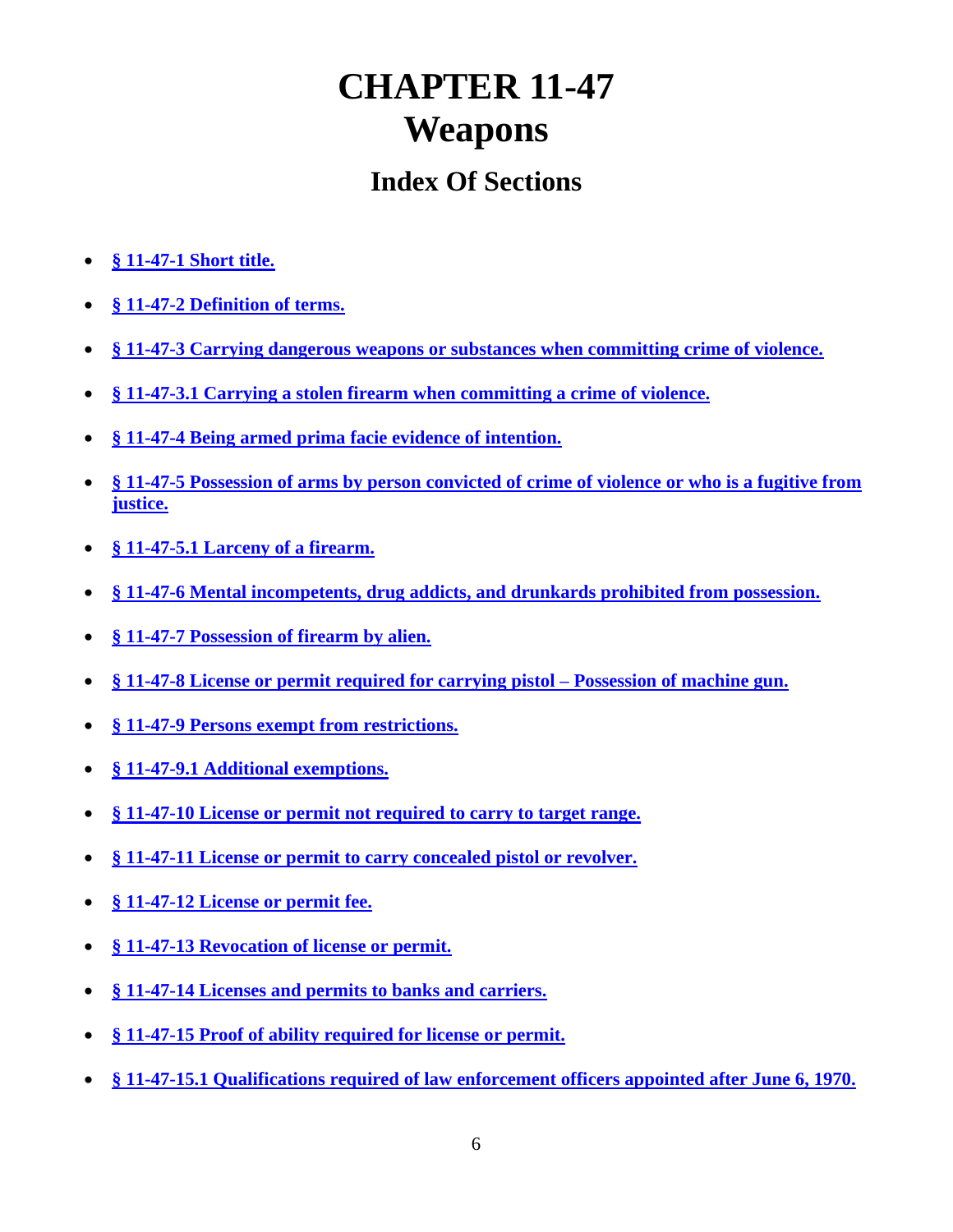- **[§ 11-47-15.2 Definitions of law enforcement firing positions.](../../../Documents%20and%20Settings/Sperlongano/Pistol%20Permit%20Packet/S00020.HTM)**
- **§ 11-47-15.3 [Commission on law enforcement standards and training.](../../../Documents%20and%20Settings/Sperlongano/Pistol%20Permit%20Packet/S00021.HTM)**
- **[§ 11-47-16 Certification of qualification.](../../../Documents%20and%20Settings/Sperlongano/Pistol%20Permit%20Packet/S00022.HTM)**
- **[§ 11-47-17 Qualifications required of law enforcement officers appointed after June 17, 1959.](../../../Documents%20and%20Settings/Sperlongano/Pistol%20Permit%20Packet/S00023.HTM)**
- **[§ 11-47-17.1 Mandatory or discretionary nature of § 11-47-15.1 requirements –](../../../Documents%20and%20Settings/Sperlongano/Pistol%20Permit%20Packet/S00024.HTM) Qualification [reports to be filed.](../../../Documents%20and%20Settings/Sperlongano/Pistol%20Permit%20Packet/S00024.HTM)**
- **§ 11-47-18 License [or permit issued by attorney general on showing of need –](../../../Documents%20and%20Settings/Sperlongano/Pistol%20Permit%20Packet/S00025.HTM) Issuance to retired police [officers.](../../../Documents%20and%20Settings/Sperlongano/Pistol%20Permit%20Packet/S00025.HTM)**
- **[§ 11-47-19 Machine gun manufacturers' licenses or permits.](../../../Documents%20and%20Settings/Sperlongano/Pistol%20Permit%20Packet/S00026.HTM)**
- **[§ 11-47-20 Sale or possession of silencers.](../../../Documents%20and%20Settings/Sperlongano/Pistol%20Permit%20Packet/S00027.HTM)**
- **[§ 11-47-20.1 Armor-piercing bullets.](../../../Documents%20and%20Settings/Sperlongano/Pistol%20Permit%20Packet/S00028.HTM)**
- **§ [11-47-20.2 Possession during commission of a felony.](../../../Documents%20and%20Settings/Sperlongano/Pistol%20Permit%20Packet/S00029.HTM)**
- **§ [11-47-20.3 Injury or death of law enforcement officer.](../../../Documents%20and%20Settings/Sperlongano/Pistol%20Permit%20Packet/S00030.HTM)**
- **[§ 11-47-21 Restrictions on possession or carrying of explosives or noxious substances.](../../../Documents%20and%20Settings/Sperlongano/Pistol%20Permit%20Packet/S00031.HTM)**
- **[§ 11-47-22 Forfeiture and destruction of unlawful firearms.](../../../Documents%20and%20Settings/Sperlongano/Pistol%20Permit%20Packet/S00032.HTM)**
- **[§ 11-47-23 False information in securing firearm](../../../Documents%20and%20Settings/Sperlongano/Pistol%20Permit%20Packet/S00033.HTM) or license.**
- **[§ 11-47-24 Alteration of marks of identification](../../../Documents%20and%20Settings/Sperlongano/Pistol%20Permit%20Packet/S00034.HTM) on firearms.**
- **§ 11-47-25 [Antique firearms and collections.](../../../Documents%20and%20Settings/Sperlongano/Pistol%20Permit%20Packet/S00035.HTM)**
- **[§ 11-47-26 Penalties for violations.](../../../Documents%20and%20Settings/Sperlongano/Pistol%20Permit%20Packet/S00036.HTM)**
- **[§ 11-47-27 Standard of proof under §§ 11-47-1 –](../../../Documents%20and%20Settings/Sperlongano/Pistol%20Permit%20Packet/S00037.HTM) 11-47-34.**
- **[§ 11-47-28 Arrest and detention for possession of firearms.](../../../Documents%20and%20Settings/Sperlongano/Pistol%20Permit%20Packet/S00038.HTM)**
- **[§ 11-47-29 Certification of conviction of alien.](../../../Documents%20and%20Settings/Sperlongano/Pistol%20Permit%20Packet/S00039.HTM)**
- **[§ 11-47-30 Sale, transfer or delivery of firearms to minors.](../../../Documents%20and%20Settings/Sperlongano/Pistol%20Permit%20Packet/S00040.HTM)**
- **§ [11-47-31 Sale, transfer or delivery of ammunition to minors.](../../../Documents%20and%20Settings/Sperlongano/Pistol%20Permit%20Packet/S00041.HTM)**
- **§ [11-47-32 Possession of ammunition by minor.](../../../Documents%20and%20Settings/Sperlongano/Pistol%20Permit%20Packet/S00042.HTM)**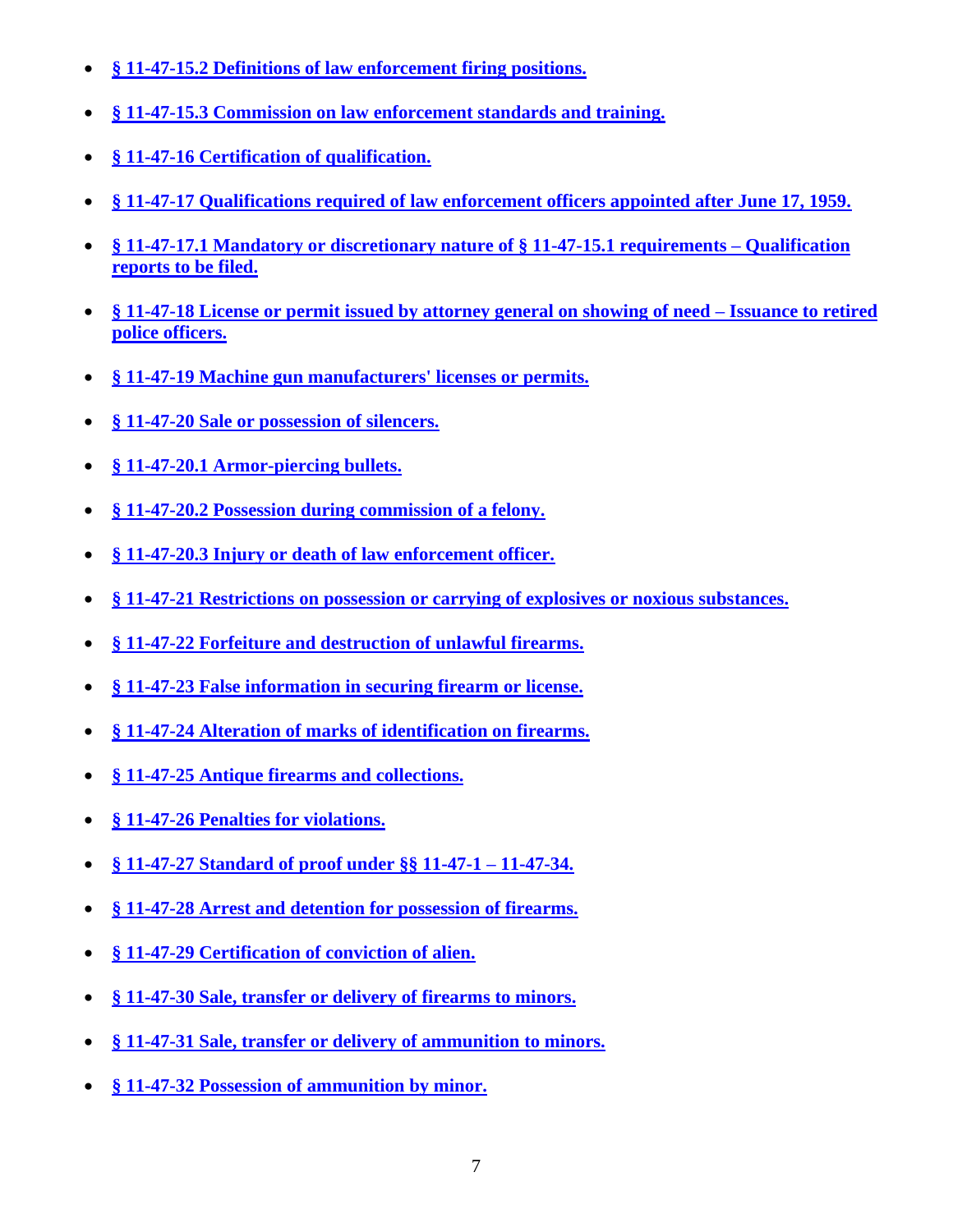- **[§ 11-47-33 Possession of firearms by minors.](../../../Documents%20and%20Settings/Sperlongano/Pistol%20Permit%20Packet/S00043.HTM)**
- **[§ 11-47-34 Firearms](../../../Documents%20and%20Settings/Sperlongano/Pistol%20Permit%20Packet/S00044.HTM) permits to minors.**
- **§ [11-47-35 Sale of concealable weapons –](../../../Documents%20and%20Settings/Sperlongano/Pistol%20Permit%20Packet/S00045.HTM) Safety courses and tests – Review board – Issuance of [permits to certain government officers.](../../../Documents%20and%20Settings/Sperlongano/Pistol%20Permit%20Packet/S00045.HTM)**
- **[§ 11-47-35.1 Persons exempt from § 11-47-35.](../../../Documents%20and%20Settings/Sperlongano/Pistol%20Permit%20Packet/S00046.HTM)**
- **[§ 11-47-35.2 Sale of rifles/shotguns.](../../../Documents%20and%20Settings/Sperlongano/Pistol%20Permit%20Packet/S00047.HTM)**
- **[§ 11-47-35.3 Annual report on application process administration.](../../../Documents%20and%20Settings/Sperlongano/Pistol%20Permit%20Packet/S00048.HTM)**
- **[§ 11-47-36 Purchase of concealable firearms from out of state dealers.](../../../Documents%20and%20Settings/Sperlongano/Pistol%20Permit%20Packet/S00049.HTM)**
- **[§ 11-47-37 Sale to minors and others forbidden.](../../../Documents%20and%20Settings/Sperlongano/Pistol%20Permit%20Packet/S00050.HTM)**
- **[§ 11-47-38 Dealers to be licensed.](../../../Documents%20and%20Settings/Sperlongano/Pistol%20Permit%20Packet/S00051.HTM)**
- **[§ 11-47-39 Issuance and conditions of dealer's license.](../../../Documents%20and%20Settings/Sperlongano/Pistol%20Permit%20Packet/S00052.HTM)**
- **§ 11-47-40 Register of sales of firearms – [Display of firearms.](../../../Documents%20and%20Settings/Sperlongano/Pistol%20Permit%20Packet/S00053.HTM)**
- **[§ 11-47-41 Government firearm registration prohibited.](../../../Documents%20and%20Settings/Sperlongano/Pistol%20Permit%20Packet/S00054.HTM)**
- **[§ 11-47-42 Weapons other than firearms prohibited.](../../../Documents%20and%20Settings/Sperlongano/Pistol%20Permit%20Packet/S00055.HTM)**
- **§ 11-47-43 Collectors [and police officers exempt from § 11-47-42.](../../../Documents%20and%20Settings/Sperlongano/Pistol%20Permit%20Packet/S00056.HTM)**
- **§ [11-47-44 Standard of proof under §§ 11-47-42 and 11-47-43.](../../../Documents%20and%20Settings/Sperlongano/Pistol%20Permit%20Packet/S00057.HTM)**
- **[§ 11-47-45 Arrest and detention for possession of weapon prohibited by § 11-47-42.](../../../Documents%20and%20Settings/Sperlongano/Pistol%20Permit%20Packet/S00058.HTM)**
- **§ 11-47-46 Sections 11-47-42 – [11-47-45 inapplicable to firearms.](../../../Documents%20and%20Settings/Sperlongano/Pistol%20Permit%20Packet/S00059.HTM)**
- **[§ 11-47-47 Display of weapons.](../../../Documents%20and%20Settings/Sperlongano/Pistol%20Permit%20Packet/S00060.HTM)**
- **[§ 11-47-48 Report of gunshot wounds.](../../../Documents%20and%20Settings/Sperlongano/Pistol%20Permit%20Packet/S00061.HTM)**
- **[§ 11-47-48.1 Report of](../../../Documents%20and%20Settings/Sperlongano/Pistol%20Permit%20Packet/S00062.HTM) lost or stolen weapons.**
- **[§ 11-47-49 Firing across highways prohibited.](../../../Documents%20and%20Settings/Sperlongano/Pistol%20Permit%20Packet/S00063.HTM)**
- **[§ 11-47-49.1 Firing in Blackstone Valley Flood Plain prohibited.](../../../Documents%20and%20Settings/Sperlongano/Pistol%20Permit%20Packet/S00064.HTM)**
- **[§ 11-47-50 Firing without landowner's permission –](../../../Documents%20and%20Settings/Sperlongano/Pistol%20Permit%20Packet/S00065.HTM) Firing in compact area.**
- **§ 11-47-51 [Loaded weapons in vehicles.](../../../Documents%20and%20Settings/Sperlongano/Pistol%20Permit%20Packet/S00066.HTM)**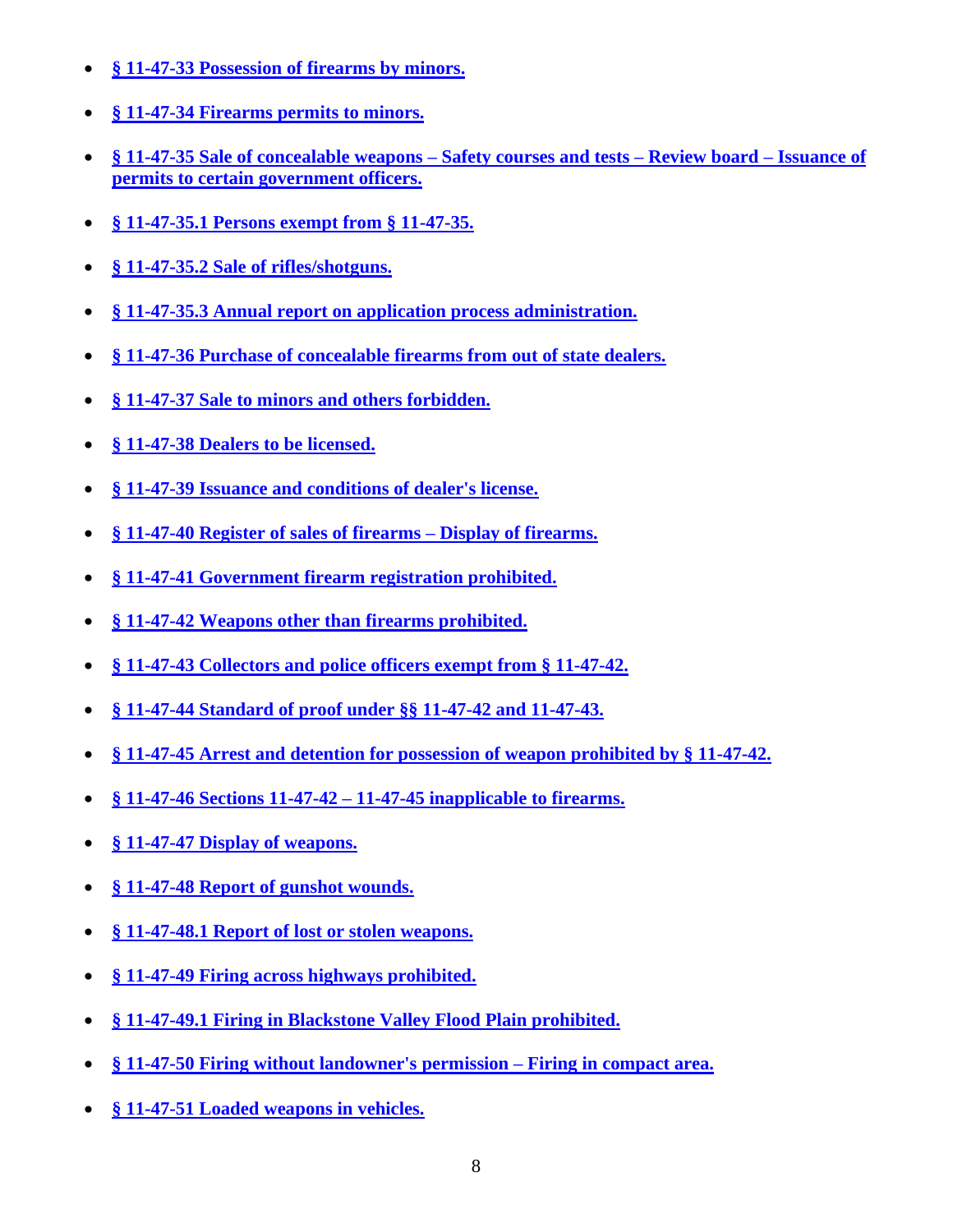- **[§ 11-47-51.1 Discharge of firearm or incendiary or explosive substance or device from motor](../../../Documents%20and%20Settings/Sperlongano/Pistol%20Permit%20Packet/S00067.HTM)  [vehicle.](../../../Documents%20and%20Settings/Sperlongano/Pistol%20Permit%20Packet/S00067.HTM)**
- **§ 11-47-52 [Carrying of weapon while under the influence of liquor or drugs.](../../../Documents%20and%20Settings/Sperlongano/Pistol%20Permit%20Packet/S00068.HTM)**
- **[§ 11-47-53 Limitation of prosecutions under §§ 11-47-49 –](../../../Documents%20and%20Settings/Sperlongano/Pistol%20Permit%20Packet/S00069.HTM) 11-47-52 – Fines.**
- **[§ 11-47-54 Licensing of shooting galleries.](../../../Documents%20and%20Settings/Sperlongano/Pistol%20Permit%20Packet/S00070.HTM)**
- **[§ 11-47-55 Enforcement](../../../Documents%20and%20Settings/Sperlongano/Pistol%20Permit%20Packet/S00071.HTM) of chapter.**
- **[§ 11-47-56 Constitutionality.](../../../Documents%20and%20Settings/Sperlongano/Pistol%20Permit%20Packet/S00072.HTM)**
- **[§ 11-47-57 "Mace" or similar substances.](../../../Documents%20and%20Settings/Sperlongano/Pistol%20Permit%20Packet/S00073.HTM)**
- **[§ 11-47-58 Firearms –](../../../Documents%20and%20Settings/Sperlongano/Pistol%20Permit%20Packet/S00074.HTM) State pre-emption.**
- **[§ 11-47-59 Possession of knife during commission of crime.](../../../Documents%20and%20Settings/Sperlongano/Pistol%20Permit%20Packet/S00075.HTM)**
- **[§ 11-47-60 Possession of firearms on school grounds.](../../../Documents%20and%20Settings/Sperlongano/Pistol%20Permit%20Packet/S00076.HTM)**
- **[§ 11-47-60.1 Safe storage.](../../../Documents%20and%20Settings/Sperlongano/Pistol%20Permit%20Packet/S00077.HTM)**
- **§ 11-47-60.2 Possession of [weapons on school grounds –](../../../Documents%20and%20Settings/Sperlongano/Pistol%20Permit%20Packet/S00078.HTM) Notification.**
- **[§ 11-47-61 Drive-by shootings.](../../../Documents%20and%20Settings/Sperlongano/Pistol%20Permit%20Packet/S00079.HTM)**
- **[§ 11-47-62 Immunity from prosecution –](../../../Documents%20and%20Settings/Sperlongano/Pistol%20Permit%20Packet/S00080.HTM) Criminal or civil.**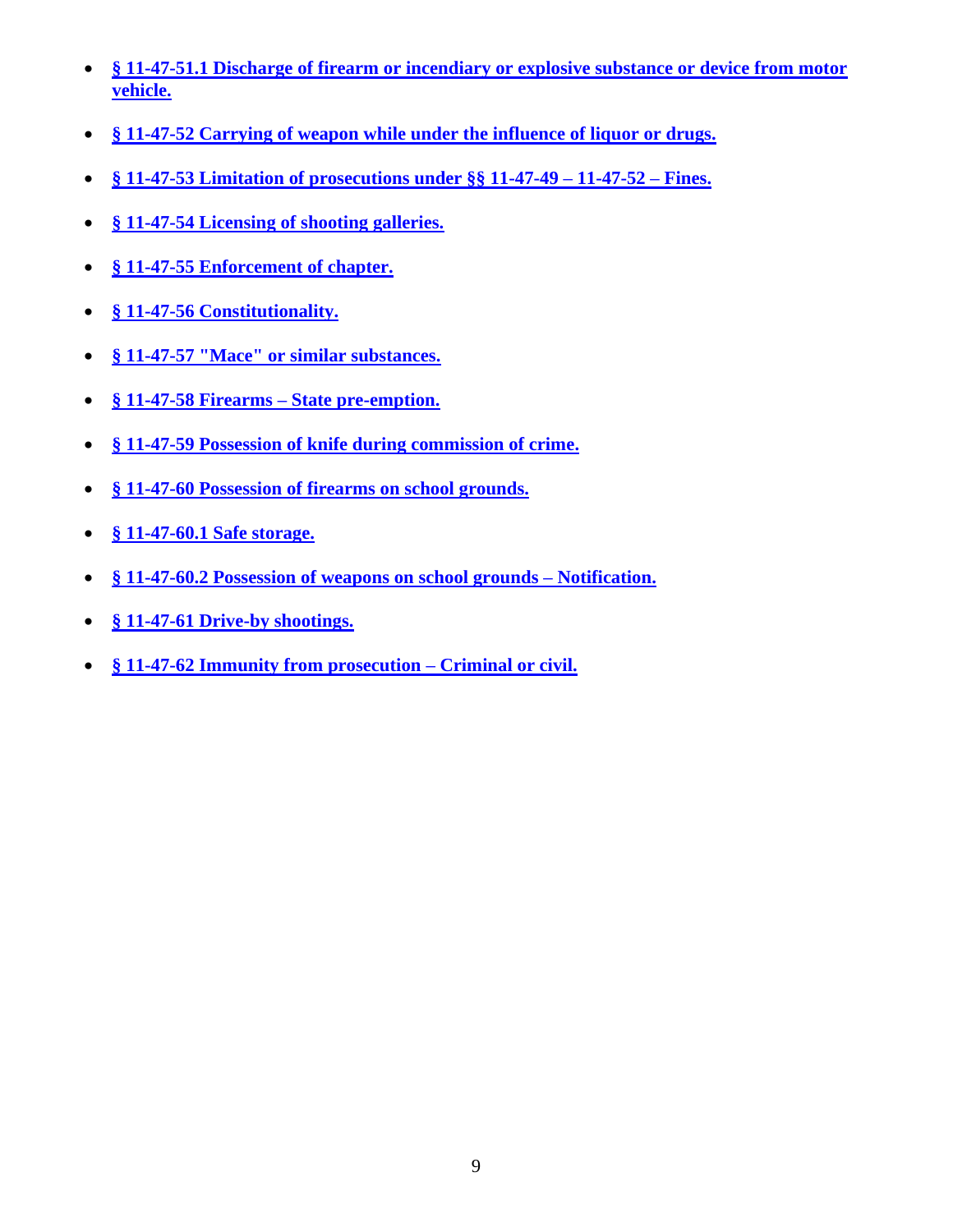# **TITLE 11 Criminal Offenses**

# **CHAPTER 11-47 Weapons**

**§ 11-47-1 Short title. –** This chapter may be cited as the firearms act.

**§ 11-47-2 Definition of terms. –** When used in this chapter, the following words and phrases shall be construed as follows:

- (1) "Antique firearm" shall be defined as that term is defined under the provisions of title 18, United States Code, subsection 921 (18 U.S.C. § 921).
- (2) "Crime of violence" shall mean and include any of the following crimes or an attempt to commit any of them; murder, manslaughter, rape, first or second degree sexual assault, first or second degree child molestation, kidnapping, first and second degree arson, mayhem, robbery, burglary, breaking and entering, any felony violation involving the illegal manufacture, sale, or delivery of a controlled substance, or possession with intent to manufacture, sell, or deliver a controlled substance classified in schedule I or schedule II of  $\S$  21-28-2.08, any violation of  $\S$  21-28-4.01.1 or 21-28-4.01.2 or conspiracy to commit any violation of these statutes, assault with a dangerous weapon, assault or battery involving grave bodily injury, and/or assault with intent to commit any offense punishable as a felony; upon any conviction of an offense punishable as a felony offense under § 12-29-5.
- (3) "Firearm" shall include any machine gun, pistol, rifle, air rifle, air pistol, "blank gun," "BB gun," so-called, or other instrument from which steel or metal projectiles are propelled, or which may readily be converted to expel a projectile, except recurve, compound, or longbows and except such instruments propelling such projectiles which instruments are designed or normally used for a primary purpose other than as a weapon. The frame or receiver of any such weapon shall be construed as a firearm under the provisions of this section.
- (4) "Fugitive from justice" shall mean any person who has fled from any state, territory, the District of Columbia, or possession of the United States to avoid prosecution for a crime of violence or to avoid giving testimony in any criminal proceeding.
- (5) "Licensing authorities" shall mean the board of police commissioners of a city or town where such board has been instituted, the chief of police or superintendent of police of other cities and towns having a regular
- (6) organized police force, and, in towns where there is no chief of police or superintendent of police, it shall mean the town clerk who may issue licenses upon the recommendation of the town sergeant, and it shall also mean any other person or body duly authorized by the city or town charter or by state law.
- (7) "Machine gun" means any weapon which shoots, is designed to shoot, or can be readily restored to shoot, automatically more than one shot, without manual reloading, by a single function of the trigger. The term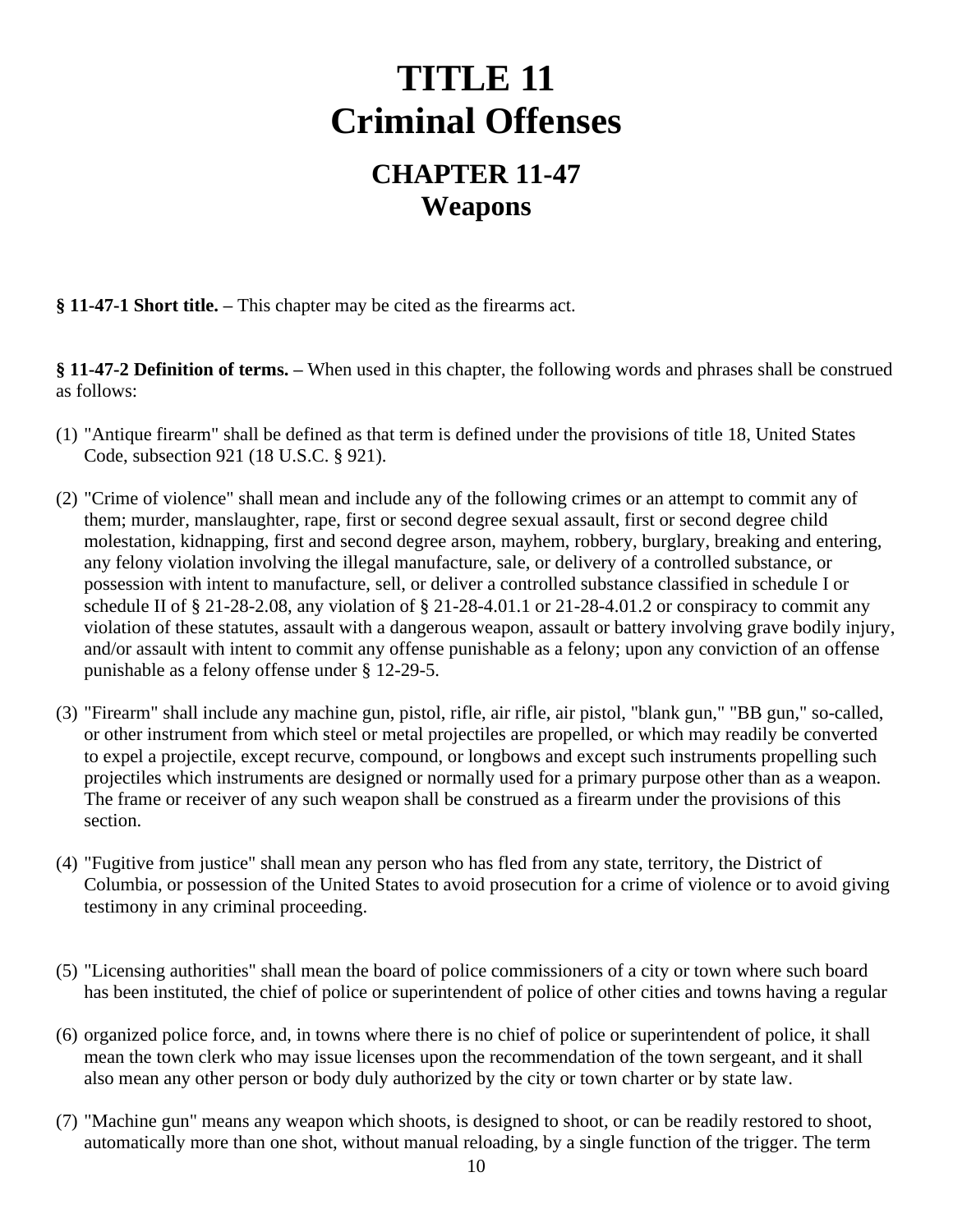shall also include the frame or receiver of any such weapon, any combination of parts designed and intended for use in converting a weapon into a machine gun, and any combination of parts from which a machine gun can be assembled if the parts are in the possession or under the control of a person.

- (8) "Person" shall include individual, partnership, firm, association, or corporation.
- (9) "Pistol" shall include any pistol or revolver, and any shotgun, rifle, or similar weapon with overall length less than twenty-six inches (26"), but shall not include any pistol or revolver designed for the use of blank cartridges only.
- (10) "Sawed-off rifle" shall mean any rifle with overall length of less than twenty-six inches (26") and/or barrel length of less than sixteen inches (16").
- (11) "Sawed-off shotgun" shall mean any shotgun with overall length of less than twenty-six inches (26") and/or barrel length of less than eighteen inches (18").
- (12) "Sell" shall include let or hire, give, lend, and transfer, and the word "purchase" shall include hire, accept, and borrow, and the expression "purchasing" shall be construed accordingly.

**§ 11-47-3 Carrying dangerous weapons or substances when committing crime of violence. –** No person shall commit or attempt to commit a crime of violence when armed with or having available any firearm, any explosive substance, any noxious liquid, gas, or substance, or any acid. Every person violating the provisions of this section shall be punished for the first such conviction by imprisonment for not less than three (3) nor more than ten (10) years; and for a second conviction under this section by imprisonment for not less than ten (10) nor more than twenty (20) years and for a third or subsequent such conviction the person so convicted shall be sentenced to not less than fifteen (15) years to life imprisonment; and for the penalties provided in this section he or she shall not be afforded the provisions of suspension or deferment of sentence, nor of probation.

**§ 11-47-3.1 Carrying a stolen firearm when committing a crime of violence. –** No person shall commit a crime of violence when armed with or having available a stolen firearm. Every person violating the provisions of this section shall be punished for the first conviction by imprisonment for not less than five (5) nor more than ten (10) years; and for a second conviction under this section by imprisonment for not less than fifteen (15) nor more than twenty (20) years, and for a third or subsequent conviction under this section by imprisonment for not less than twenty (20) years and may be imprisoned for life. The sentence imposed shall be consecutive to the underlying sentence for the crime of violence.

**§ 11-47-4 Being armed prima facie evidence of intention. –** In the trial of a person for committing or attempting to commit a crime of violence the fact that he or she was armed with or had available a pistol or revolver without license to carry it, or was armed with or had available a machine gun, shall be prima facie evidence of his or her intention to commit the crime of violence.

#### **§ 11-47-5 Possession of arms by person convicted of crime of violence or who is a fugitive from justice. –**

(a) No person who has been convicted in this state or elsewhere of a crime of violence or who is a fugitive from justice shall purchase, own, carry, transport, or have in his or her possession any firearm.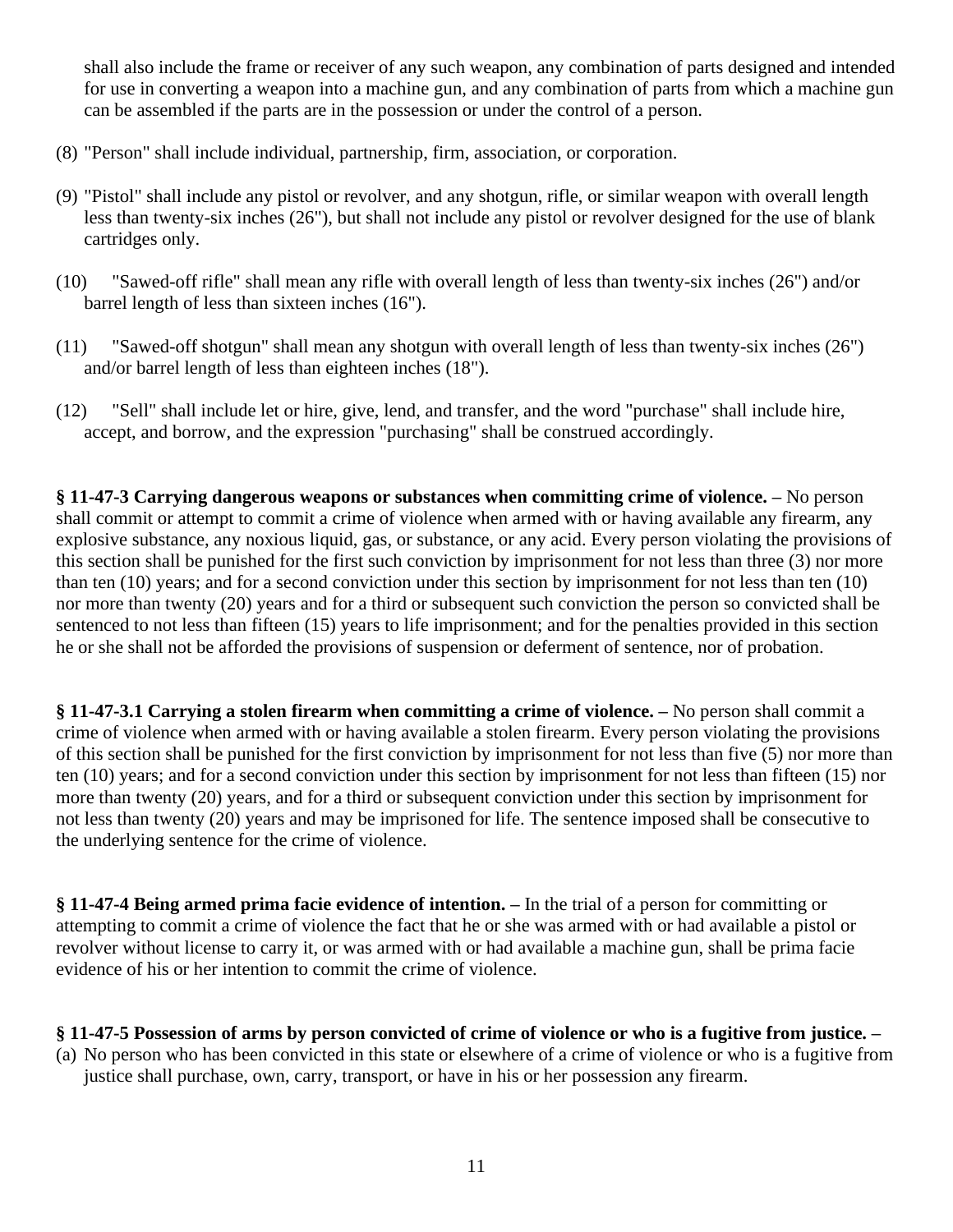- (b) Notwithstanding the provisions of subsection (a) herein, no person convicted of an offense punishable as a felony offense under § 12-29-5 shall purchase, own, carry, transport, or have in his or her possession any firearm, for a period of two (2) years following the date of such conviction.
- (c) No person who is in community confinement pursuant to the provisions of § 42-56-20.2 or who is otherwise subject to electronic surveillance or monitoring devices as a condition of parole shall purchase, carry, transport, or have in his or her possession any firearm. This subsection shall not apply to any person who has not been convicted of (or pleaded guilty or nolo contendere to) a crime of violence in a court of competent jurisdiction.
- (d) Every person violating the provisions of this section shall, upon conviction, be punished by imprisonment for not less than two (2) nor more than ten (10) years; and for penalties provided in this section he or she shall not be afforded the benefit of suspension or deferment of sentence nor of probation.

#### **§ 11-47-5.1 Larceny of a firearm. –**

- (a) Every person who shall steal any firearm shall be deemed guilty of larceny. Firearm, as utilized in this section only, shall not apply to an air rifle, air pistol, "blank gun," or "BB gun." Every person violating the provisions of this section shall be punished, upon conviction, by imprisonment for not less than one year nor more than five (5) years; and for penalties provided in this section he or she shall not be afforded the provisions of suspension or deferment of sentence nor of probation.
- (b) No person shall steal any firearm as defined in this section and then sell, lend, or transfer such firearm or firearms. Any person convicted of violating the provisions of this subsection shall be punished by imprisonment for not less than ten (10) years nor more than twenty (20) years, and further provided that the sentence shall be consecutive to any other sentence he or she may receive or is serving.

**§ 11-47-6 Mental incompetents, drug addicts, and drunkards prohibited from possession. –** No person who is under guardianship or treatment or confinement by virtue of being a mental incompetent, or who has been adjudicated or is under treatment or confinement as a drug addict, or who has been adjudicated or is under treatment or confinement as an habitual drunkard, shall purchase, own, carry, transport, or have in his or her possession or under his or her control any firearm. Any person affected by the provisions of this section, other than a person who has been pronounced criminally insane by competent medical authority, after the lapse of a period of five (5) years from the date of being pronounced cured by competent medical authority, may, upon presentation of an affidavit issued by competent medical authority to the effect that he or she is a mentally stable

person and a proper person to possess firearms, make application for the purchase of the firearm(s). Any person affected by the provisions of this section, in making application for the purchase of firearms and in executing the application, thereby voluntarily waives his or her right to refuse or refrain from disclosing any confidential information, including, but not limited to, any information arising from the physician-patient relationship, pertinent to a determination by the proper authorities regarding the approval or disapproval of this application. Any person affected by the provisions of this section, in making application for the purchase of firearms and in executing the application, further agrees to allow the proper authorities to investigate any and all medical records of the applicant pertinent to a determination by the authorities regarding the approval or disapproval of this application. In the event that the application is approved and if the person has no other disqualifying record he or she will be allowed to purchase and possess firearms.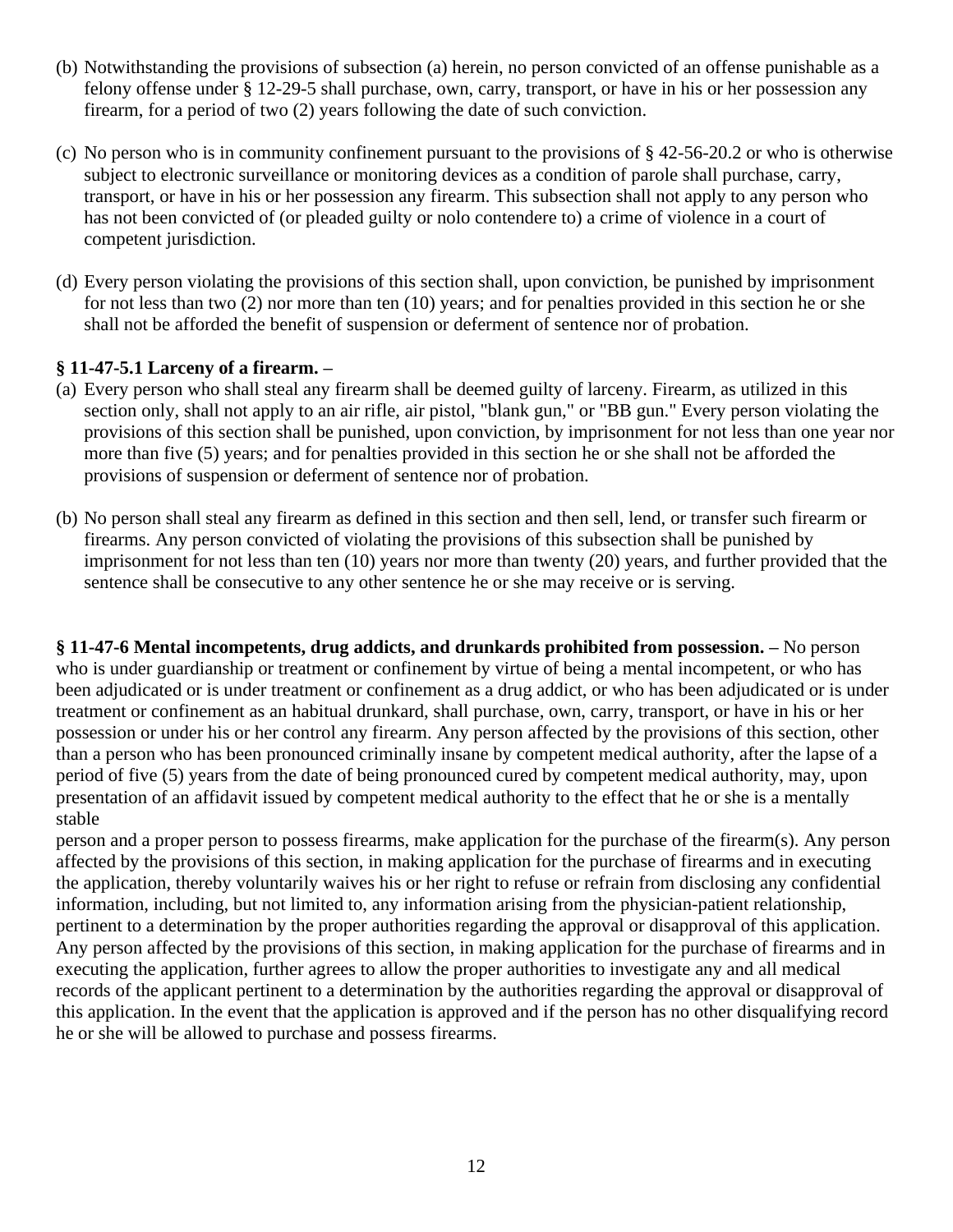**§ 11-47-7 Possession of firearm by alien. –** No unnaturalized foreign born person who entered the United States in violation of the laws of the United States or, having legally entered the United States in a lawful manner but now remains in the United States in violation of the laws of the United States, shall purchase, own, carry, transport, or have in his or her possession or under his or her control any firearm.

When any person is charged under this section, the law enforcement agency bringing said charge shall, prior to arraignment, notify the United States Office of Immigration and Naturalization of said charge and further notify the court, at arraignment, of the alleged status of the person so charged.

#### **§ 11-47-8 License or permit required for carrying pistol – Possession of machine gun. –**

- (a) No person shall, without a license or permit, issued as provided in §§ 11-47-11, 11-47-12 and 11-47-18, carry a pistol or revolver in any vehicle or conveyance or on or about his or her person whether visible or concealed, except in his or her dwelling house or place of business or on land possessed by him or her or as provided in §§ 11-47-9 and 11-47-10. The provisions of the above section shall not apply to any person who is the holder of a valid license or permit issued by the licensing authority of another state, or territory of the United States, or political subdivision thereof, allowing him or her to carry a pistol or revolver in any vehicle or conveyance or on or about his or her person whether visible or concealed, provided the person is merely transporting the firearm through the state in a vehicle or other conveyance without any intent on the part of said person to detain him or herself or remain within the state of Rhode Island. No person shall manufacture, sell, purchase, or possess a machine gun except as otherwise provided in this chapter. Every person violating the provision of this section shall, upon conviction, be punished by imprisonment for not less than one nor more than ten (10) years or by a fine up to ten thousand dollars (\$10,000), or both, and except for a first conviction under this section shall not be afforded the provisions of suspension or deferment of sentence, nor a probation.
- (b) No person shall have in his or her possession or under his or her control any sawed-off shotgun or sawed-off rifle as defined in § 11-47-2. Any person convicted of violating this subsection shall be punished by imprisonment for up to ten (10) years or by a fine of up to five thousand dollars (\$5,000), or both, and for any subsequent conviction.
- (c) No person shall have in his or her possession or under his or her control any firearm while the person delivers, possesses with intent to deliver, or manufactures a controlled substance. Any person convicted of violating this subsection shall be punished by imprisonment for not less than two (2) years nor more than twenty (20) years; and further provided, that the sentence shall be consecutive to any sentence the person may receive for the delivery, possession with intent to deliver, or the manufacture of the controlled substance. It shall not be a defense to a violation of this subsection that a person has a license or permit to carry or possess a firearm.

**§ 11-47-9 Persons exempt from restrictions. –** The provisions of § 11-47-8 shall not apply to sheriffs, deputy sheriffs, the superintendent and members of the state police, members of the Rhode Island airport police department, assistant director (adult services), deputy assistant director, associate directors, members of the Rhode Island state marshals, correctional officers, all within the department of corrections, members of the city or town police force, capitol police investigators of the department of attorney general appointed pursuant to § 42-9-8.1, the director, assistant director, and other inspectors and agents at the Rhode Island state fugitive task force appointed pursuant to § 12-6-7.2, railroad police while traveling to and from official assignments or while on assignments, conservation officers, or other duly appointed law enforcement officers, nor to members of the army, navy, air force, marine corps of the United States, the national guard, or organized reserves, when on duty, nor to members of organizations by law authorized to purchase or receive firearms from the United States or this state, provided such members are at or going to or from their places of assembly or target practice, nor to officers or employees of the United States authorized by law to carry a concealed firearm, nor to any civilian guard or criminal investigator carrying sidearms or a concealed firearm in the performance of his or her official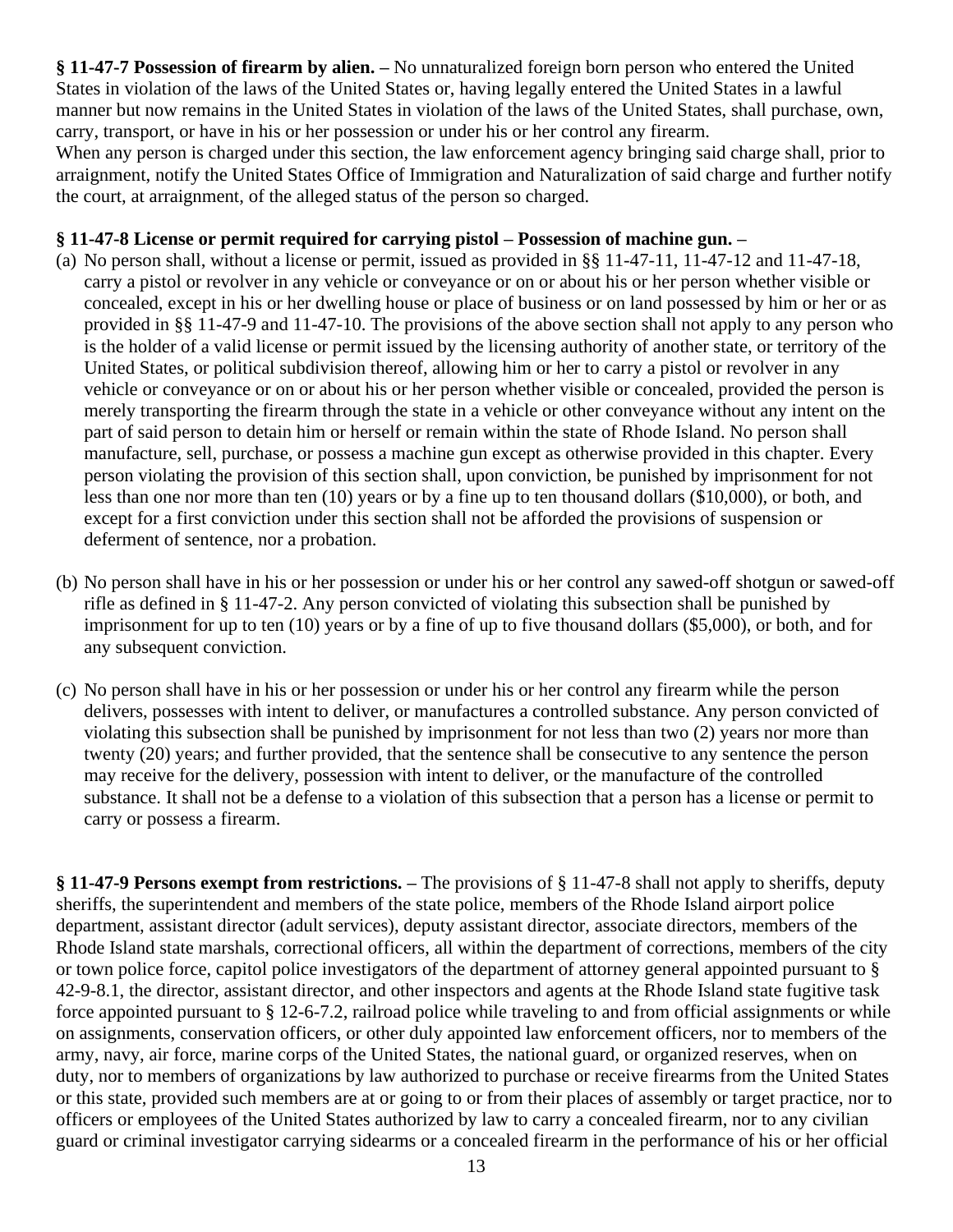duties under the authority of the commanding officer of the military establishment in the state of Rhode Island where he or she is employed by the United States, nor to any civilian guard carrying sidearms or a concealed firearm in the performance of his or her official duties under the authority of the adjutant general where he or she is employed guarding a national guard facility, provided, however, that the commanding officer of such military establishment shall have on file with the attorney general of this state a list of the names and addresses of all such civilian guards and criminal investigators so authorized, nor to duly authorized military organizations when on duty, nor to members when at or going to or from their customary places of assembly, nor to the regular and/or ordinary transportation of pistols as merchandise, nor to any person while carrying a pistol unloaded and securely wrapped from the place of purchase to his or her home or place of business, or in moving goods from one place of abode or business to another. Persons exempted by the provisions of this section from the provisions of § 11-47-8 shall have the right to carry concealed firearms everywhere within this state; provided, however, that this shall not be construed as giving the right to carry concealed firearms to a person transporting firearms as merchandise or as household or business goods.

**§ 11-47-9.1 Additional exemptions. –** The provisions of §§ 11-47-8 and 11-47-11 shall not apply to members of the state police, members of city or town police forces, and members of the Rhode Island airport police department. Persons exempted by the provisions of this section from the provisions of § 11-47-8 shall have the right to carry concealed firearms everywhere within this state; provided, however, that this shall not be construed as giving the right to carry concealed firearms to a person transporting firearms as merchandise or as household or business goods.

**§ 11-47-10 License or permit not required to carry to target range. –** No license or permit shall be required for the purpose of carrying or transporting any pistol or revolver from one's home or place of business to a bona fide target practice range, nor from a bona fide target practice range to one's home or place of business, to engage in any shoot meet, or practice, provided that the pistol or revolver is broken down, unloaded and carried as openly as circumstances will permit, or provided that the pistols or revolvers are unloaded and secured in a separate container suitable for the purpose.

### **§ 11-47-11 License or permit to carry concealed pistol or revolver. –**

- (a) The licensing authorities of any city or town shall, upon application of any person twenty-one (21) years of age or over having a bona fide residence or place of business within such city or town, or of any person twenty-one (21) years of age or over having a bona fide residence within the United States and a license or permit to carry a pistol or revolver concealed upon his or her person issued by the authorities of any other
- (b) state or subdivision of the United States, issue a license or permit to the person to carry concealed upon his or her person a pistol or revolver everywhere within this state for four (4) years from date of issue, if it appears that the applicant has good reason to fear an injury to his or her person or property or has any other proper reason for carrying a pistol or revolver, and that he or she is a suitable person to be so licensed. The license or permit shall be in triplicate in form to be prescribed by the attorney general and shall bear the fingerprint, photograph, name, address, description, and signature of the licensee and the reason given for desiring a license or permit and in no case shall it contain the serial number of any firearm. The original shall be delivered to the licensee. Any member of the licensing authority, its agents, servants, and employees shall be immune from suit in any action, civil or criminal, based upon any official act or decision, performed or made in good faith in issuing a license or permit under this chapter.
- (c) Notwithstanding any other chapter or section of the general laws of the state of Rhode Island, the licensing authority of any city or town shall not provide or release to any individual, firm, association or corporation the name, address, or date of birth of any person who has held or currently holds a license or permit to carry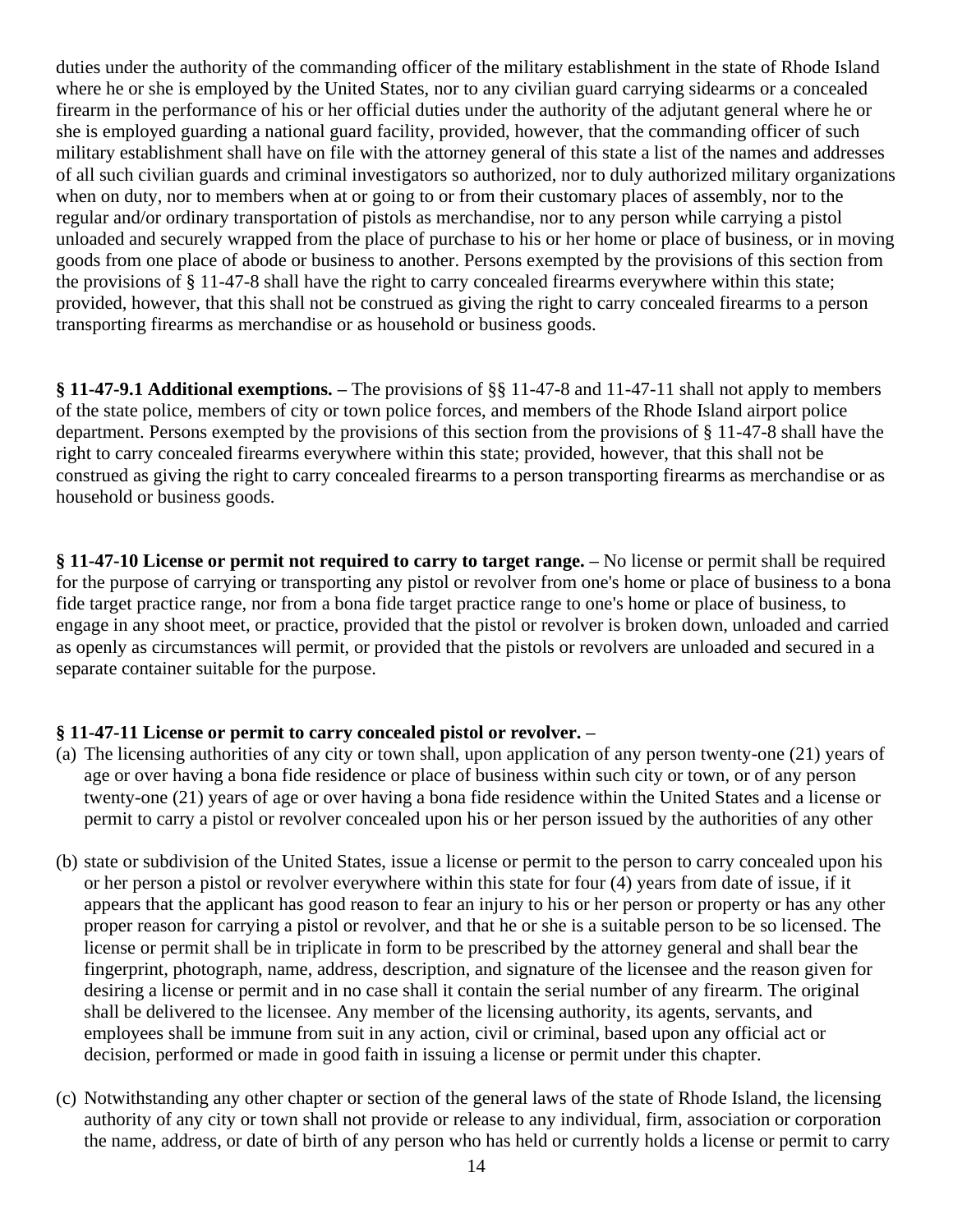a concealed pistol or revolver. This section shall not be construed to prohibit the release of any statistical data of a general nature relative to age, gender and racial or ethnic background nor shall it be construed to prevent the release of information to parties involved in any prosecution of § 11-47-8 or in response to a lawful subpoena in any criminal or civil action which said person is a party to such action.

**§ 11-47-12 License or permit fee. –** A fee of forty dollars (\$40.00) shall be charged and shall be paid for each license or permit to the licensing authority issuing the same. Every such license or permit shall be valid for four (4) years from the date when issued unless sooner revoked. The fee charged for issuing of such license or permit shall be applied for the use and benefit of the city, town, or state of Rhode Island.

**§ 11-47-13 Revocation of license or permit. –** Any such license or permit may be revoked for just cause at any time by the authority granting it, and, upon revocation, such authority shall give immediate notice to the attorney general, who shall immediately note the revocation, with the date of revocation, upon the copy of the license or permit on file in his or her office.

**§ 11-47-14 Licenses and permits to banks and carriers. –** The attorney general may issue a license or permit to any banking institution doing business in this state or to any public carrier who is in the business of transporting mail, money, securities, or other valuables, to possess and use machine guns under such regulations as the attorney general may prescribe.

**§ 11-47-15 Proof of ability required for license or permit. –** No person shall be issued a license or permit to carry a pistol or revolver concealed upon his or her person until he or she has presented certification as prescribed in § 11-47-16 that he or she has qualified with a pistol or revolver of a caliber equal to or larger than the one he or she intends to carry, that qualification to consist of firing a score of 195 or better out of a possible score of 300 with thirty (30) consecutive rounds at a distance of twenty-five (25) yards on the army "L" target, firing "slow" fire. The "slow" fire course shall allow ten (10) minutes for the firing of each of three (3) ten (10) shot strings.

**§ 11-47-15.1 Qualifications required of law enforcement officers appointed after June 6, 1970. –** Except as provided in § 11-47-15.3, all law enforcement officers of this state and its political subdivisions whose permanent appointment shall take place later than June 6, 1970, shall qualify on the official national rifle association B-21 police combat target firing a score of 165 or better out of a possible score of 250 with fifty (50) rounds in the distance, time period, and position required in the course.

Stage A. – 7 yards 10 shots crouch position, time 25 seconds.

Stage B. – 12 yards 5 shots point shoulder left hand 5 shots point shoulder right hand, both unsupported and 5 shots kneeling, time 75 seconds.

Stage C. – 21 yards 5 shots point shoulder left hand supported, 5 shots point shoulder right hand supported, time 45 seconds.

Stage D. – 25 yards 5 shots prone, 5 shots left hand barricade, 5 shots right hand barricade, time one minute 45 seconds.

All stages are started with the weapon loaded with 5 rounds and holstered.

#### **§ 11-47-15.2 Definitions of law enforcement firing positions. –**

(a) Crouch Position – Exerted effort to reduce the size of the body, weapon may be fired with one or two hands, the shooter may not drop to his or her knee(s).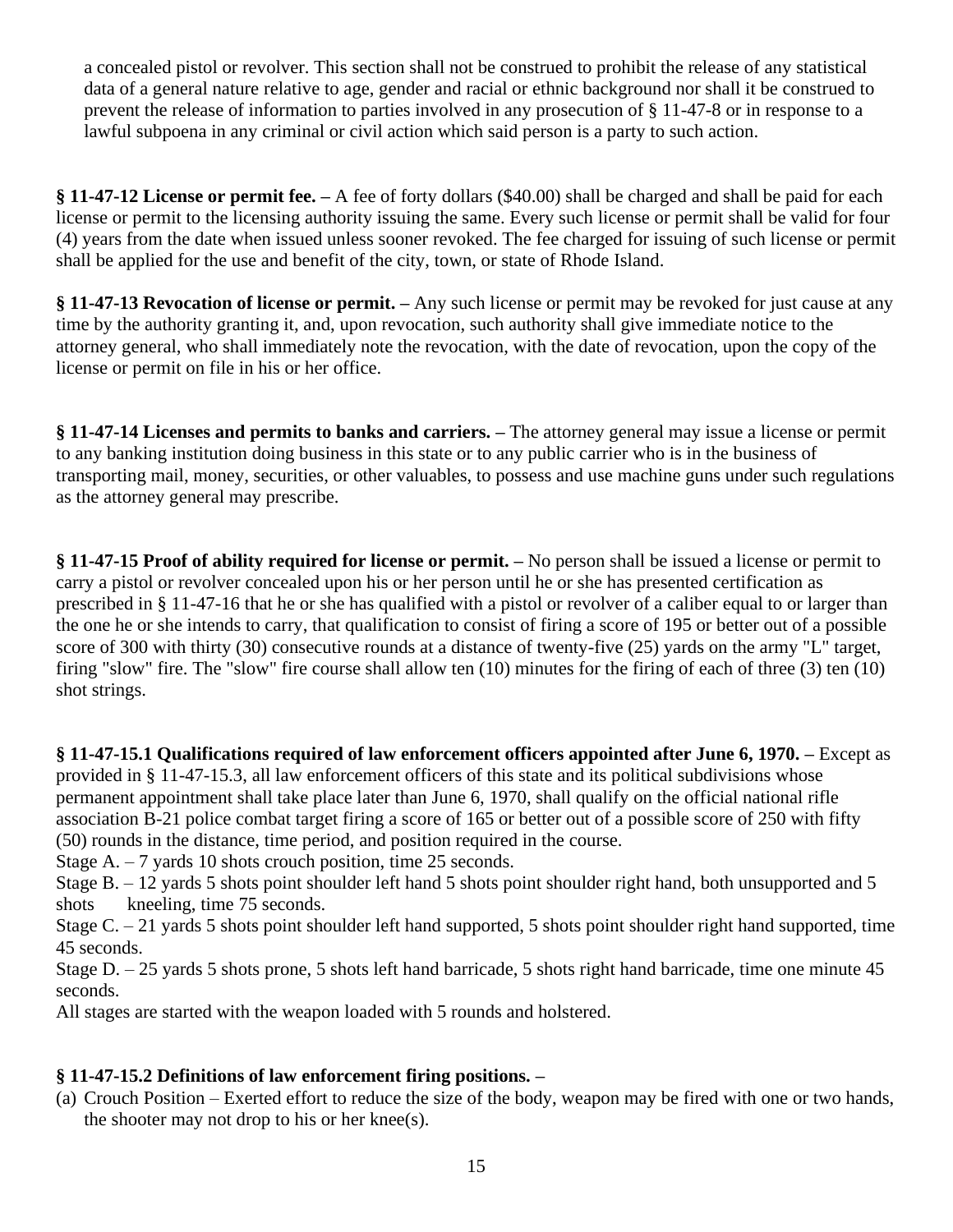- (b) Point Shoulder A semi-crouch position with weapon held at shoulder level.
- (c) Kneeling Kneeling on one knee, the other extended towards the target. One arm may be supported on the forward knee. The weapon may be fired with either hand and may be supported by the free hand.
- (d) Barricade Standing on both feet drawing the weapon and using the free hand to support it, with the use of the barricade.
- (e) Prone Body extended on the ground, head towards the target. The weapon may be supported by both hands which are extended towards the target. The shooter shall assume this position by dropping to his or her knees. Weapon shall be drawn while in kneeling position, free hand shall be extended forward to support shooter as he continues into the prone position.

## **§ 11-47-15.3 Commission on law enforcement standards and training. –**

- (A)In lieu of the provisions of §§ 11-47-15.1, 11-47-15.2 and 11-47-17; each law enforcement department of this state and its political subdivisions may, on an annual basis, submit to the commission on law enforcement standards and training, herein after referred to as the commission, a proposal for the training and qualification of their officers on all firearms which they are authorized to carry or use in the performance of their official duties.
- (B) Each such proposal shall include training and qualification in the following areas:
	- (1) Decision shooting
	- (2) Reduced light shooting
	- (3) Moving targets
	- (4) Use of cover
	- (5) Nondominate hand shooting
	- (6) Alternate position shooting
	- (7) Reloading drills
	- (8) Malfunction drills
- (B) A minimum number of one hundred (100) rounds shall be fired by each officer during the training and qualification.
- (C) Qualification shall be no less than twenty percent (20%) nor more than fifty percent (50%) of the total rounds fired. A minimum qualifying score shall be sixty-six percent (66%) of the rounds fired during the qualification phase.
- (D)The commission shall review each proposal and, within fourteen (14) days notify the department, in writing, whether the proposal is accepted or rejected. In the case of rejection, the commission shall make recommendations to the department which, if implemented, would make the proposal acceptable. Upon receipt of this notification, the department shall have fourteen (14) days to submit a new proposal that is acceptable to the commission.
- (E) In the event that a department neglects to submit a proposal to the commission or fails to submit a proposal that is approved by the commission, the officers of that department shall be required to fulfill the requirements for qualification as set out in §§ 11-47-15.1, 11-47-15.2, 11-47-17 or 11-47-17.1.
- (F) All law enforcement officers of this state and its political subdivisions whose permanent appointment shall take place after July 1, 1997, will be required to qualify under the provisions of this section with all weapons which they are authorized to carry or use in the execution of their official duties.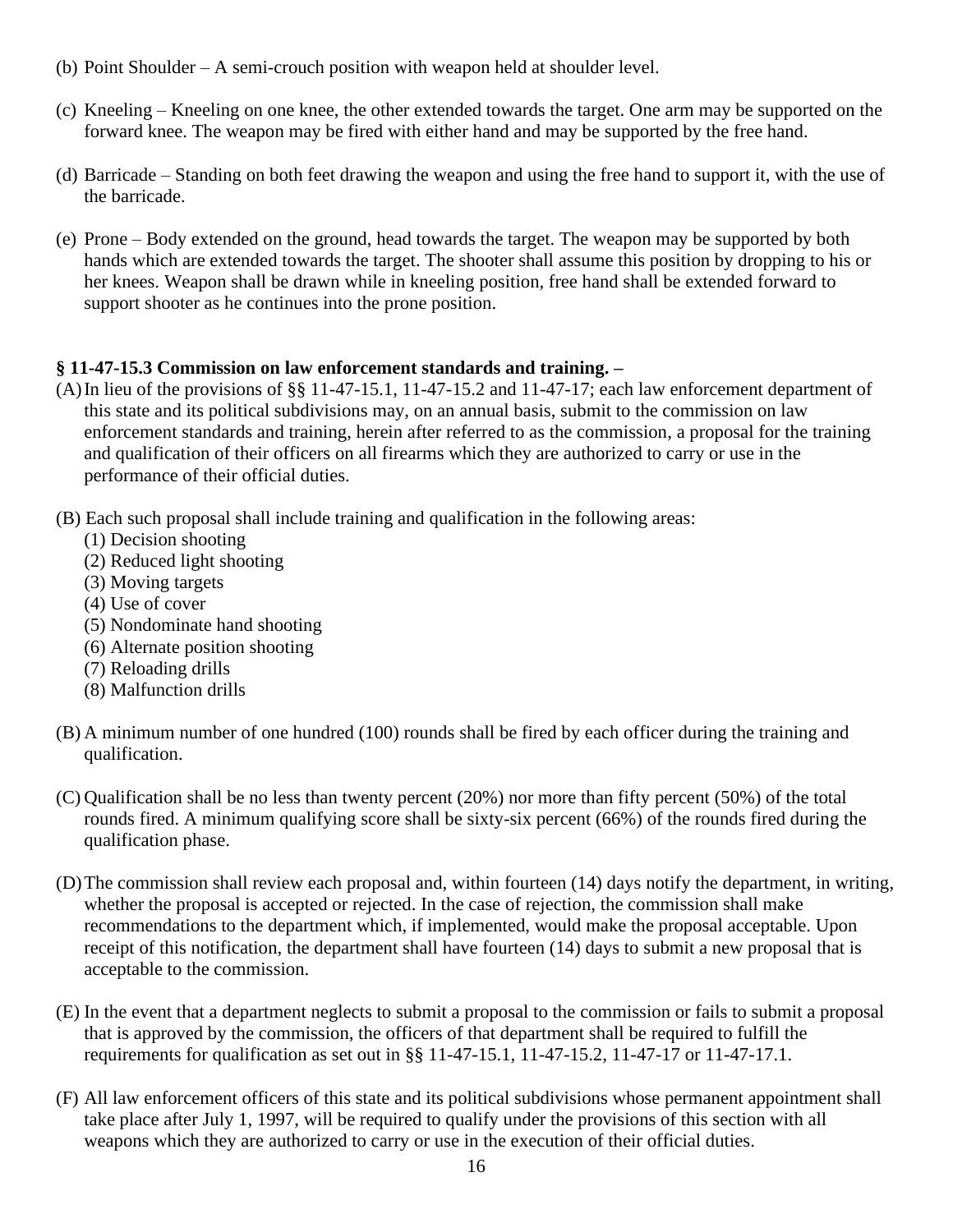(G)Any law enforcement officer of this state and its political subdivisions whose permanent appointment took place prior to July 1, 1997, may elect to qualify under the applicable provisions of §§ 11-47-15.1, 11-47- 15.2, 11-47-17 or 11-47-17.1.

**§ 11-47-16 Certification of qualification. –** The range officer of the Rhode Island state police, the range officer of any city or town police department maintaining a regular and continuing firearms training program, a pistol instructor certified by the National Rifle Association and/or the United States Revolver Association, and other qualified persons as the attorney general may designate are authorized to certify the qualification required by §§ 11-47-15 and 11-47-15.1. The certification required by §§ 11-47-15 and 11-47-15.1 and § 11-47-15.3 shall be accomplished on a form to be prescribed by the attorney general.

**§ 11-47-17 Qualifications required of law enforcement officers appointed after June 17, 1959. –** Except as provided in § 11-47-15.3 all law enforcement officers of this state and its political subdivisions whose permanent appointment shall take place after June 17, 1959, will be required to qualify with the pistol or revolver with which they are armed prior to their permanent appointment, that qualification to be the same as that required in § 11-47-15. Constables, special officers, and all law enforcement officers who by law are authorized to carry side-arms and whose appointments are made on a recurring basis will be required to qualify not later than one year following the date of enactment of this section, and their commissions or warrants will be plainly marked or stamped "QUALIFIED WITH PISTOL OR REVOLVER" and will be signed and dated by the

certifying authority attesting to that fact. The failure of any law enforcement officer to qualify under the provisions of this section revokes his privilege of carrying a pistol or revolver, whether concealed or not, on or about his or her person. All law enforcement officers of this state and its political subdivisions will repeat this qualification at periods of not more than one year.

#### **§ 11-47-17.1 Mandatory or discretionary nature of § 11-47-15.1 requirements – Qualification reports to be filed. –**

(a) All law enforcement officers of this state and its political subdivisions whose permanent appointment shall take place later than June 6, 1970 shall be required to qualify with the pistol or revolver with which they are armed prior to their permanent appointment, that qualification to be as required in §§ 11-47-15.1 and 11-47- 15.3. All permanent appointed law enforcement officers of this state and its political subdivisions who are required to qualify under § 11-47-17, may, at the discretion of the officer, qualify under either §§ 11-47-15, 11- 47-15.1 or 11-47-15.3. The failure of any law enforcement officer to qualify under the provisions of this section revokes his or her privilege of carrying a pistol or revolver, whether concealed or not, on or about his or her person. Qualification under this section will be required at periods of not more than one year. (b) Copies of all of the qualification reports shall be filed with the office of the attorney general.

#### **§ 11-47-18 License or permit issued by attorney general on showing of need – Issuance to retired police officers. –**

- (a) The attorney general may issue a license or permit to any person twenty-one (21) years of age or over to carry a pistol or revolver, whether concealed or not, upon his or her person upon a proper showing of need, subject to the provisions of §§ 11-47-12 and 11-47-15, that license or permit may be issued notwithstanding the provisions of § 11-47-7.
- (b) All state police officers and permanent members of city and town police forces of this state who have retired in good standing after at least twenty (20) years of service or retired in good standing due to a physical disability other than a psychological impairment, may be issued a license or permit by the attorney general subject to the provisions of §§ 11-47-12 and 11-47-15. Any member of the licensing authority, and its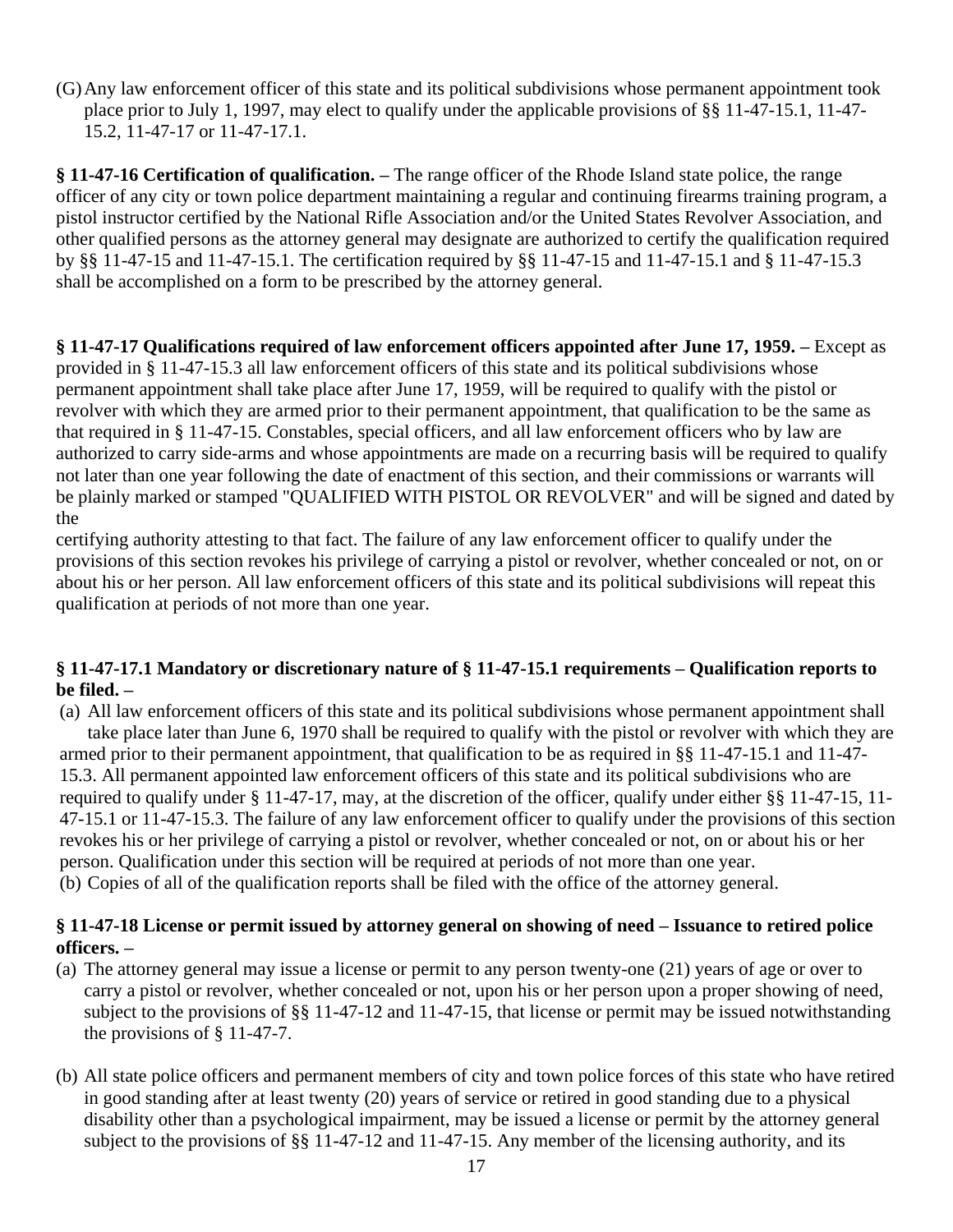agents, servants, and employees shall be immune from suit in any action, civil or criminal, based upon any official act or decision, performed or made in good faith in issuing a license or permit under this chapter.

(c) Notwithstanding any other chapter or section of the general laws of the state of Rhode Island, the attorney general shall not provide or release to any individual, firm, association or corporation the name, address, or date of birth of any person who has held or currently holds a license or permit to carry a concealed pistol or revolver. This section shall not be construed to prohibit the release of any statistical data of a general nature relative to age, gender and racial or ethnic background nor shall it be construed to prevent the release of information to parties involved in any prosecution of § 11-47-8 or in response to a lawful subpoena in any criminal or civil action which said person is a party to such action.

**§ 11-47-19 Machine gun manufacturers' licenses or permits. –** The attorney general may issue to any person, firm, or corporation, engaged in manufacturing in this state, a license or permit to manufacture and sell machine guns and any or all machine gun parts under such regulations as the attorney general may prescribe.

**§ 11-47-20 Sale or possession of silencers. –** It shall be unlawful within this state to manufacture, sell, purchase, or possess any muffler, silencer, or device for deadening or muffling the sound of a firearm when discharged. Violations of this section shall be punished by imprisonment for not less than one year and one day.

**§ 11-47-20.1 Armor-piercing bullets. –** It shall be unlawful within this state for any person to import, manufacture, sell, purchase, or otherwise transfer any bullets which have steel inner cores or cores of equivalent hardness and truncated cones and which are designed for use in pistols as armor-piercing or metal-piercing bullets. Any person who violates the provisions of this section shall be punished by imprisonment for not more than three (3) years or a fine of not more than five thousand dollars (\$5,000), or both. This section shall not apply to the purchase of those bullets by the Rhode Island State Police, by any city or town police department of the state of Rhode Island; or by the department of environmental management for display as a part of a firearms training course under its auspices.

**§ 11-47-20.2 Possession during commission of a felony. –** Any person who uses bullets referred to in § 11-47- 20.1 in the commission of a felony or who carries bullets of that kind in any weapon during the commission of a felony, shall, in addition to the punishment provided for the commission of such felony, be punished by imprisonment for not less than one year nor more than ten (10) years or a fine of not more than ten thousand dollars (\$10,000), or both.

**§ 11-47-20.3 Injury or death of law enforcement officer. –** Any person who uses such bullets as defined in § 11-47-20.1 in the shooting of any law enforcement officer acting in the performance of his or her official duties so as to cause injury or death to the officer shall, upon conviction, be sentenced to life imprisonment.

**§ 11-47-21 Restrictions on possession or carrying of explosives or noxious substances. –** Any person, except a member of the state police, the sheriff or the sheriff 's deputies, a member of the police force of any city or town, or a member of the army, navy, air force, or marine corps of the United States, or of the national guard or organized reserves when on duty, who possesses, or carries on or about his or her person or in a vehicle, a bomb or bombshell, except for blasting or other commercial use, or who, with intent to use the same unlawfully against the person or property of another, possesses or carries any explosive substance, or any noxious liquid, gas, or substance, shall be guilty of a violation of this chapter and punished as provided in § 11-47-26.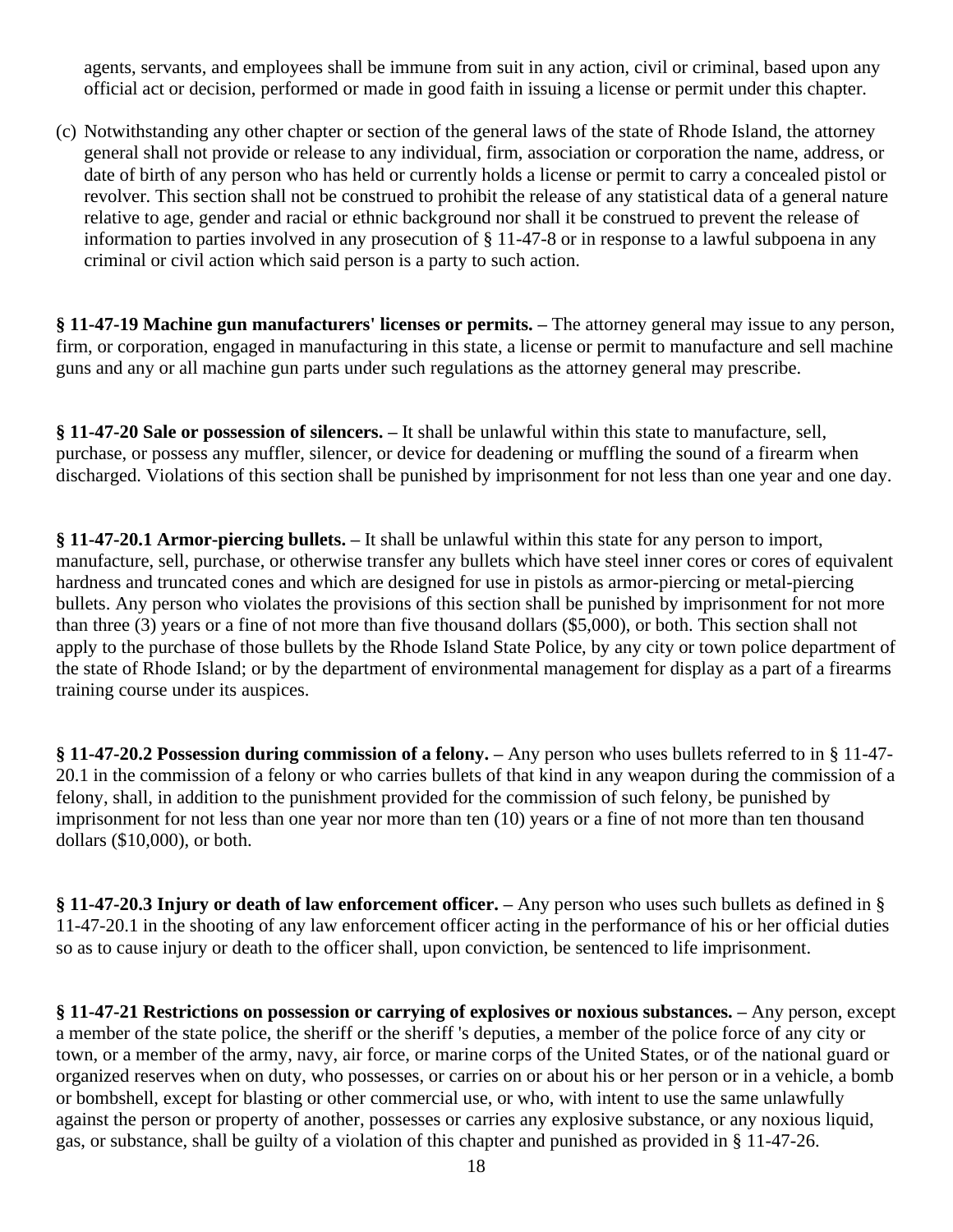**§ 11-47-22 Forfeiture and destruction of unlawful firearms. –** No property right shall exist in any firearm unlawfully possessed, carried, or used, and all unlawful firearms are hereby declared to be nuisances and forfeited to the state. When forfeited firearms shall be taken from any person, they shall be surrendered to the superintendent of state police, or to the chief of police in the city or town in which they are taken, or to the town sergeant of such town where there is no chief or superintendent of police. The officer to whom they are surrendered shall, except upon a certificate of a justice of the superior court or the attorney general that the nondestruction of the weapons is necessary or proper to the ends of justice, proceed to destroy all such firearms at stated intervals of not more than one year. Provided, however, that if any forfeited firearm shall be found to be the property of an innocent owner, it shall be returned to the owner if and when no longer needed for purposes of evidence. Any owner of a firearm who shall knowingly fail to report the loss or theft of the firearm to the proper law enforcement authorities shall not be entitled to its return.

**§ 11-47-23 False information in securing firearm or license. –** No person shall, in purchasing, or otherwise securing delivery of a shotgun, rifle, pistol, or revolver, or in applying for a license to carry it, give false information or offer false evidence of his or her identity. Violation of the provisions of this section may be punished by imprisonment for not more than five (5) years.

**§ 11-47-24 Alteration of marks of identification on firearms. –** No person shall change, alter, remove, or obliterate the name of the maker, model, manufacturer's number, or other mark of identification on any firearm. Possession of any firearm upon which any such mark shall have been changed, altered, removed, or obliterated, shall be prima facie evidence that the possessor has changed, altered, removed, or obliterated it. Violation of the provisions of this section may be punished by imprisonment for not more than five (5) years.

**§ 11-47-25 Antique firearms and collections. –** This chapter shall not apply to antique firearms unsuitable for use, nor to collections of firearms utilized and maintained for educational, scientific, or any similar purpose without intent to use the firearms.

**§ 11-47-26 Penalties for violations. –** Unless otherwise specified, any violation of any provision of this chapter shall be punished by a fine of not more than one thousand dollars (\$1,000) or imprisonment for not more than five (5) years or both such fine and imprisonment; provided, however, that a violation of any of the provisions of §§ 11-47-1 – 11-47-34, inclusive, with relation to air rifle, air pistol, "blank gun," "BB gun," so-called, or other instrument other than a machine gun, shotgun, rifle, or pistol, from which steel or other metal projectiles are propelled, shall for the first offense be punished by a fine of not more than fifty dollars (\$50.00) and for the second or any subsequent offense by a fine of not more than one hundred dollars (\$100) or by imprisonment for not more than thirty (30) days, or both; and provided, further, however, that the provisions of chapter 1 of title 14 shall apply in the case of any person under the age of eighteen (18) years.

**§ 11-47-27 Standard of proof under §§ 11-47-1 – 11-47-34. –** No negative allegation of any kind need be averred or proved in any complaint under  $\S$ § 11-47-1 – 11-47-34, inclusive, and the carrying or use of any firearm contrary to the provisions of those sections shall be evidence that the possession, carrying or use of any firearm is unlawful, but the respondent in any case brought under those sections may show any fact that would render the possession, or use, or carrying of the firearm lawful.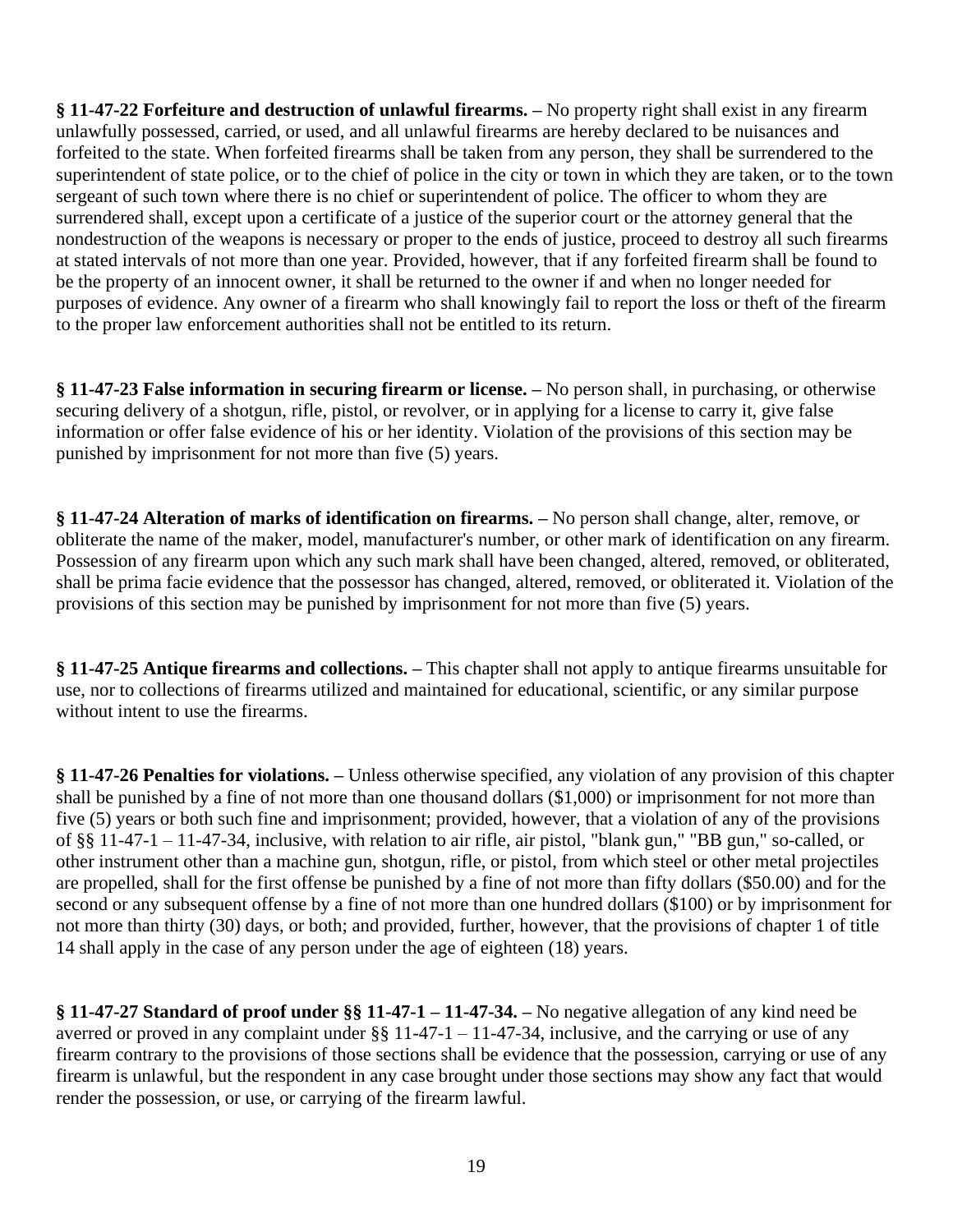**§ 11-47-28 Arrest and detention for possession of firearms. –** Every officer authorized to make an arrest may, without complaint and warrant, arrest any person who has in his or her possession any firearm, whenever the officer has reasonable ground to suspect that the person possesses or is using or is carrying the firearm contrary to law. Any person so arrested may be detained a reasonable time, not exceeding twenty-four (24) hours, for the purpose of making an investigation concerning the person, but no person so arrested shall be detained longer than twenty-four (24) hours without complaint being made against him or her before some proper court or justice. If the officer making the arrest shall at any time within the twenty-four (24) hours satisfy himself or

herself that there is no ground for making a criminal complaint against the person, he or she shall thereupon be discharged from custody.

**§ 11-47-29 Certification of conviction of alien. –** In the case of the conviction under §§ 11-47-1 – 11-47-34, inclusive, of a person who is not a citizen of the United States, it shall be the duty of the clerk of the court in which conviction is secured to certify the fact of the conviction to the proper officer of the United States government having supervision of the deportation of aliens.

**§ 11-47-30 Sale, transfer or delivery of firearms to minors. –** It shall be unlawful within this state for any person to sell, transfer, give, convey, or cause to be sold, transferred, given or conveyed any firearm to any person under eighteen (18) years of age, except for the limited purposes set forth in §§ 11-47-33 and 11-47-34 and with the prior approval or consent of the parent or legal guardian of the minor.

**§ 11-47-31 Sale, transfer or delivery of ammunition to minors. –** It shall be unlawful within this state for any person to sell, transfer, give, convey, or cause to be sold, transferred, given or conveyed any ammunition, including any priming charge of powder, propelling charge of powder, or any form of missile or projectile to be ejected from a firearm to any person under eighteen (18) years of age, except for the limited purposes set forth in §§ 11-47-33 and 11-47-34 and with the prior approval or consent of the parent or legal guardian of the minor.

**§ 11-47-32 Possession of ammunition by minor. –** Except as provided in § 11-47-33, it shall be unlawful within this state for any person under eighteen (18) years of age to possess and use ammunition, including any priming charge of powder, propelling charge of powder, or any form of missile or projectile to be ejected from a firearm.

**§ 11-47-33 Possession of firearms by minors. –** (a) It shall be unlawful within this state for any person under eighteen (18) years of age to possess and use any firearm unless he or she shall hold a permit as provided in § 11-47-34, and unless the person is in the presence of a parent or guardian or supervising adult at any regular and recognized camp or rifle range approved by the Rhode Island state police or by the chief of police of the city or town in which the camp or rifle range is located and provided further that this provision shall not apply to minors engaged in lawful hunting activity under the supervision of a parent or guardian or qualified adult, minors participating in Reserve Officer Training Corps programs, ceremonial parade activities, competitive and target shooting, participants in state militia activities and minors participating in a basic firearms education program, and provided, further, however, that a person under eighteen (18) years of age may carry a firearm, unloaded, in a suitable case to and from his or her home and the camp or range and from the camp or range to other camp or range when accompanied by a parent, guardian or supervising adult.

 (b) For purposes of this section only, the term "qualified adult" shall mean any person twenty-one (21) years of age or older and permitted by law to possess and use said firearm.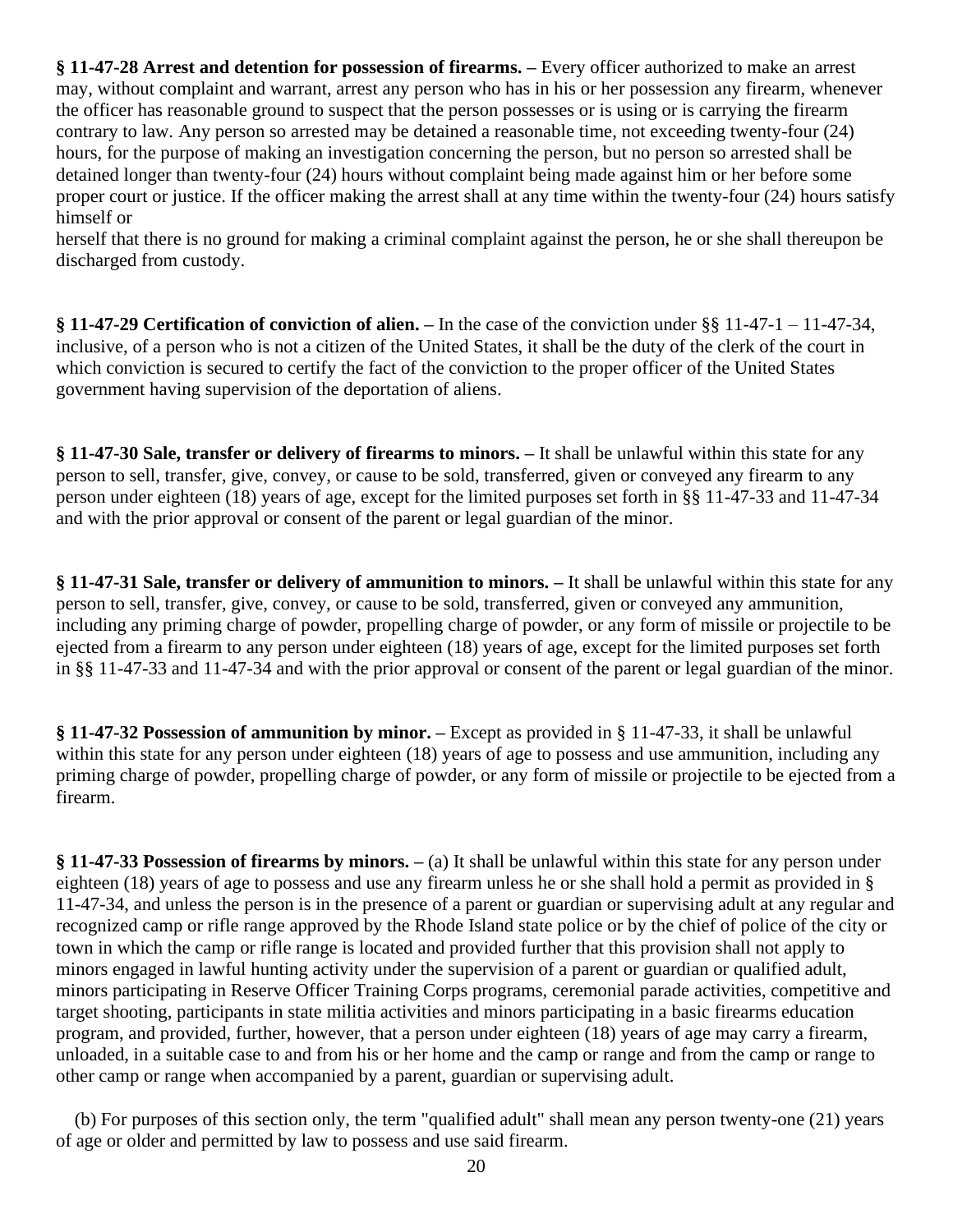**§ 11-47-34 Firearms permits to minors. –** The Rhode Island state police or the chief of police of the city or town in which the person resides shall issue permits to any person under eighteen (18) years of age only upon satisfactory proof of being engaged in a course of training in the use of firearms at a regular and recognized camp or rifle range, and further provided that the person has the written consent of a parent or guardian. Valid membership cards of junior gun clubs or of junior divisions of senior gun clubs incorporated in the state of Rhode Island shall be prima facie evidence of the person under eighteen (18) years of age being engaged in a course of training in the use of firearms at a regular and recognized camp or rifle range.

#### **§ 11-47-35 Sale of concealable weapons – Safety courses and tests – Review board – Issuance of permits to certain government officers. –**

 (a) No seller shall deliver a pistol or revolver to a purchaser until seven (7) days shall have elapsed from twelve o'clock (12:00) noon of the day following the day of application for the purchase, and when delivered, the pistol or revolver shall be unloaded and securely wrapped, with the bill of sale to be enclosed within the wrapper with the pistol or revolver. Any citizen of the United States and/or lawful resident of this state who is twenty-one (21) years of age or older, and any nonresident member of the armed forces of the United States who is stationed in this state and who is twenty-one (21) years of age or older, may upon application purchase or acquire a pistol or revolver. At the time of applying for the purchase of a concealable firearm, the purchaser shall: (A) complete and sign in triplicate and deliver to the seller the application form described below, and in no case shall it contain the serial number of the pistol or revolver; and (B) shall present to the seller a pistol/revolver safety certificate issued by the department of environmental management. The certificate shall be retained in the possession of the buyer. The pistol/revolver safety certificate shall certify that the purchaser has completed a basic pistol/revolver safety course as shall be administered by the department of environmental management.

(Face of application form) Application to Purchase Pistol or Revolver Date . . . . . . . . . . . . . . . . . . . . . . . Hour A.M. P.M. Name **Address** (Street and number) (City or town) (State) Date of Birth . . . . . . . . . . . . . . . . . . . . . . . . . . . Place of Birth Height . . . . . . . . . . . . . Weight . . . . . . . . . . . . . . . Color hair Color eyes **Scars Tattoos** Other identifying marks Are you a citizen of the United States Are you a citizen of Rhode Island How long Where stationed (Armed Forces only) Have you ever been convicted of a crime of violence (See § 11-47-2) Have you ever been adjudicated or under confinement as addicted to a controlled substance Have you ever been adjudicated or under confinement for alcoholism Have you ever been confined or treated for mental illness From whom is pistol or revolver being purchased Seller's address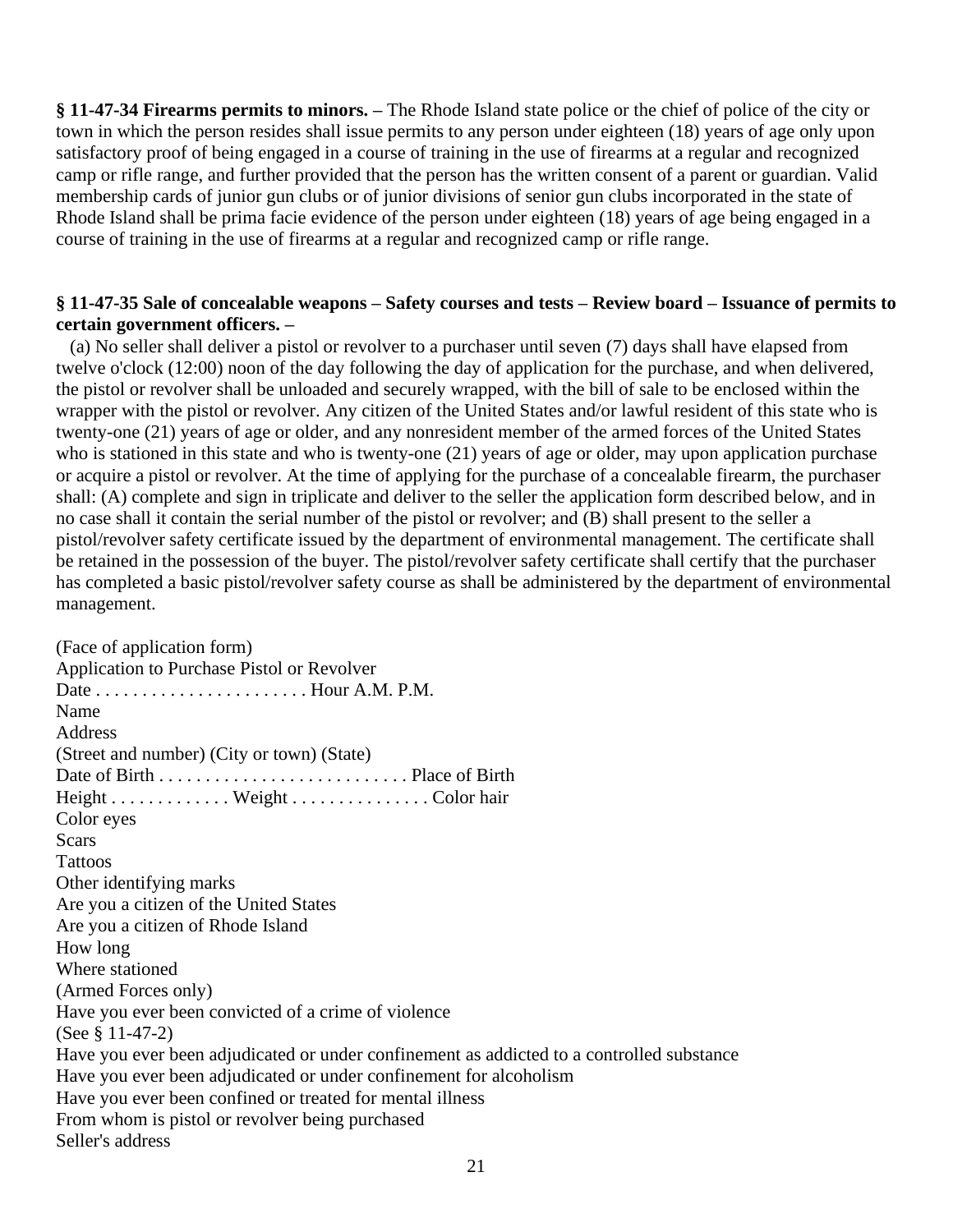Seller's signature Applicant's signature (See § 11-47-23 for penalty for false information on this application) (Reverse side of application form) AFFIDAVIT: I certify that I have read and am familiar with the provisions of §§ 11-47-1 – 11-47-55, inclusive, of the general laws of the State of Rhode Island and Providence Plantations, and that I am aware of the penalties for violation of the provisions of the cited sections. I further certify that I have completed the required basic pistol/revolver safety course. Signed (over) County of State of Rhode Island Subscribed and sworn before me this . . . . day of . . . . A.D. 20. . Notary Public

 (2) The seller shall on the date of application, sign and forward by registered mail or by delivery in person, the original and duplicate copies of the application to the superintendent of the Rhode Island state police or the chief of police in the city or town in which the seller has his or her residence or place of business. The superintendent of the Rhode Island state police or the chief of police in the city or town in which the seller has his or her residence or place of business shall mark or stamp the original copy of the application form with the date and the time of receipt and return it by the most expeditious means to the seller. The triplicate copy duly signed by the seller shall within seven (7) days, be sent by him or her by registered mail to the attorney general. The seller shall retain the original copy duly receipted by the police authority to whom sent or delivered for a period of six (6) years with other records of the sale. It shall be the duty of the police authority to whom the duplicate copy of the application form is sent or delivered to make a background check of the applicant to ascertain whether he or she falls under the provisions of § 11-47-5, 11-47-6, 11-47-7, or 11-47-23. If, after the lapse of seven (7) days from twelve o'clock (12:00) noon of the day following application, no disqualifying information has been received from the investigating police authority by the seller, he or she will deliver the firearm applied for to the applicant. Upon the finding of no disqualifying information under the provisions of the above cited sections of this chapter, and in no case later than thirty (30) days after the date of application, the duplicate and triplicate copies of the application will be destroyed. Retention of the duplicate and triplicate copies in violation of this act or any unauthorized use of the information contained therein by a person or agency shall be punishable by a fine of not more than one thousand dollars (\$1,000). The provisions of this section shall not apply to bona fide sales at wholesale to duly licensed retail dealers, nor to purchases by retail dealers duly licensed under the provisions of § 11-47-39.

 (b) The department of environmental management shall establish the basic pistol/revolver safety course required hereunder. Said safety course shall consist of not less than two (2) hours of instruction in the safe use and handling of pistols and revolvers and the course shall be available to buyers continually throughout the year at convenient times and places but at least monthly at locations throughout the state, or more frequently as required. Proficiency in the use of pistols or revolvers shall not be prerequisite to the issuance of the safety certificate. No person shall be required to complete the course more than once, provided however, that any person completing the course who is unable to produce the safety certificate issued by the department of environmental management shall be required to take the course again unless such person provides evidence to said department that he or she has successfully completed the course.

(2) The administration of the basic pistol/revolver safety course required by this section shall not exceed the cost of thirty-five thousand dollars (\$35,000) in any fiscal year.

(c) After January 1, 1980, proof of passage of the department of environmental management's basic hunter safety course will be equivalent to the pistol/revolver safety certificate mandated by this section.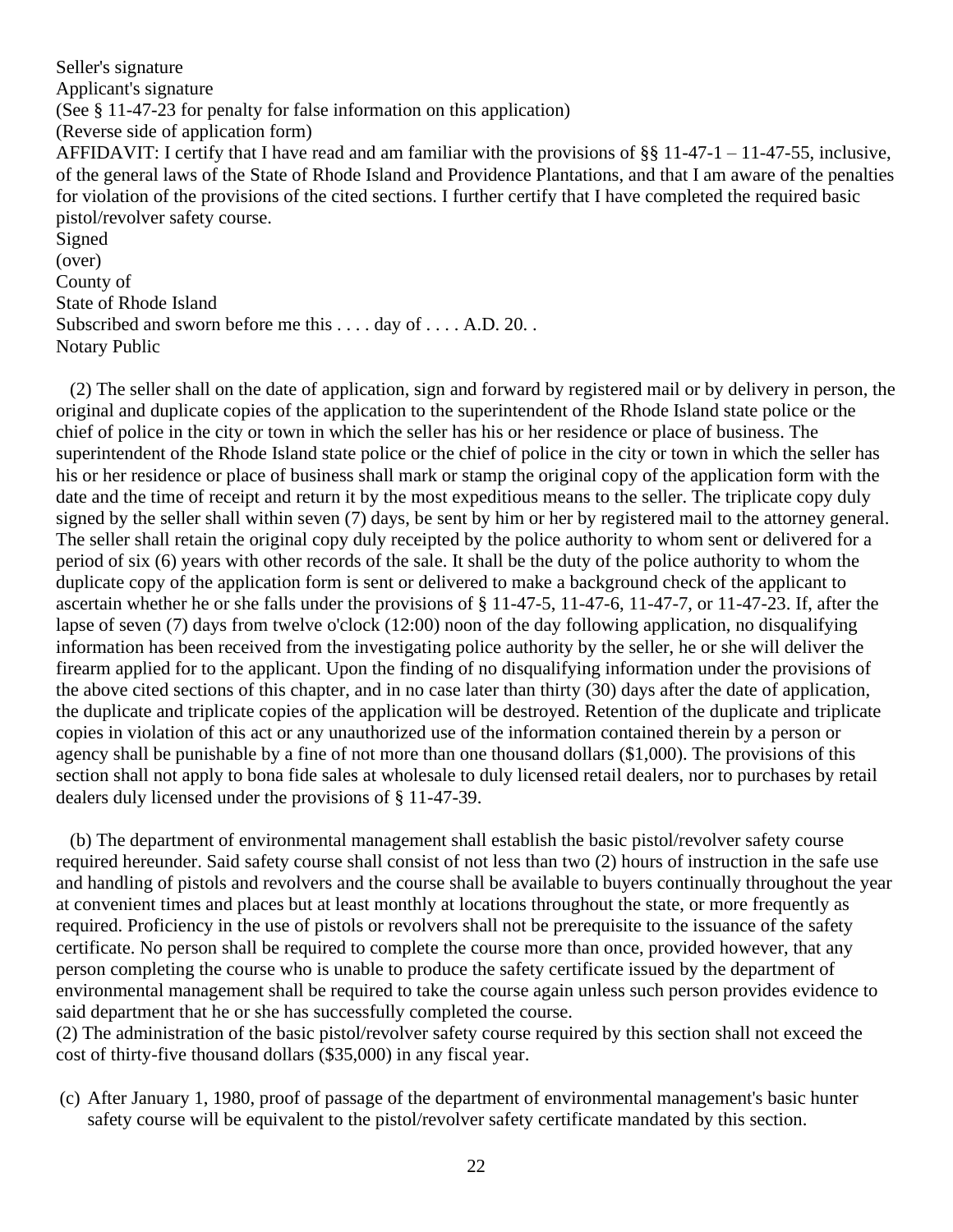(d) Any person who has reason to believe that he or she does not need the required handgun safety course may, at any time after May 8, 1980, apply by any written means to the department of environmental management to take an objective test on the subject of matter of the handgun safety course. The test shall be prepared, as well as an instruction manual upon which the test shall be based, by the department. The manual shall be made available by any means to the applicant who may, within the time limits for application, take the objective test at the department or at any location where the handgun safety course is being given. Any person receiving a passing grade on the test shall be issued a pistol/revolver safety certificate by the department.

 (e) There is hereby established within the department of environmental management a review board which shall consist of five (5) members as follows: one member from the Rhode Island house of representatives to be appointed by the speaker, one member from the Rhode Island senate to be appointed by the majority leader, two (2) members who are residents of the state representing the public, to be appointed by the governor, one of whom shall be from the Rhode Island rifle and revolver association, and the director of the department of environmental management or his or her designee. The legislative members of the review board shall serve so long as they shall remain members of the house from which they were appointed and until their successors are duly appointed and qualified. The board members representing the public shall serve at the pleasure of the governor. Vacancies shall be filled in like manner as the original appointments.

 (2) It shall be the duty of the review board to monitor and evaluate the development of the basic pistol/revolver safety course required by this section, to ensure compliance with the provisions of subsection (b) of this section, and to periodically make or recommend such changes in the safety course as the review board deems advisable, not inconsistent with the provisions of this section. It shall further be the duty of the review board to decide all appeals from any decisions of the department of environmental management rendered pursuant to its responsibilities as set forth in subsection (b) of this section.

 (3) There shall be no civil liability incurred and no cause of action of any nature shall arise against any member of the review board or its agents, servants, or employees as a result of any decisions made by the board or for any action taken by the board or its members, agents, servants, or employees.

- (f) The following persons shall be issued basic pistol/revolver permits by the department of environmental management: sheriffs, deputy sheriffs, the superintendent and members of the state police, prison or jail wardens or their deputies, members of the city or town police force, members of the park police, conservation officers, and officers of the United States government authorized by law to carry a concealed firearm and, at the discretion of the department of environmental management, any person who can satisfactorily establish that he or she formerly held, such office or were so authorized.
- (g) Any person who is serving in the army, navy, air force, marine corps or coast guard on active duty shall not be required to obtain a basic pistol/revolver safety certificate or basic pistol/revolver permit under this section so long as he or she remains on such active duty.
- (h) Any person who is serving in the active reserve components of the army, navy, air force, marine corps or coast guard, or any person in an active duty paid status in the Rhode Island national guard, shall not be required to obtain a basic pistol/revolver safety certificate under this section so long as he or she remains in active status.

**§ 11-47-35.1 Persons exempt from § 11-47-35. –** The provisions of § 11-47-35 shall not apply to full-time members of the state police, or full-time members of the state marshal's office, or full-time members of city or town police departments, or state marshals or correctional officers or persons licensed under § 11-47-11.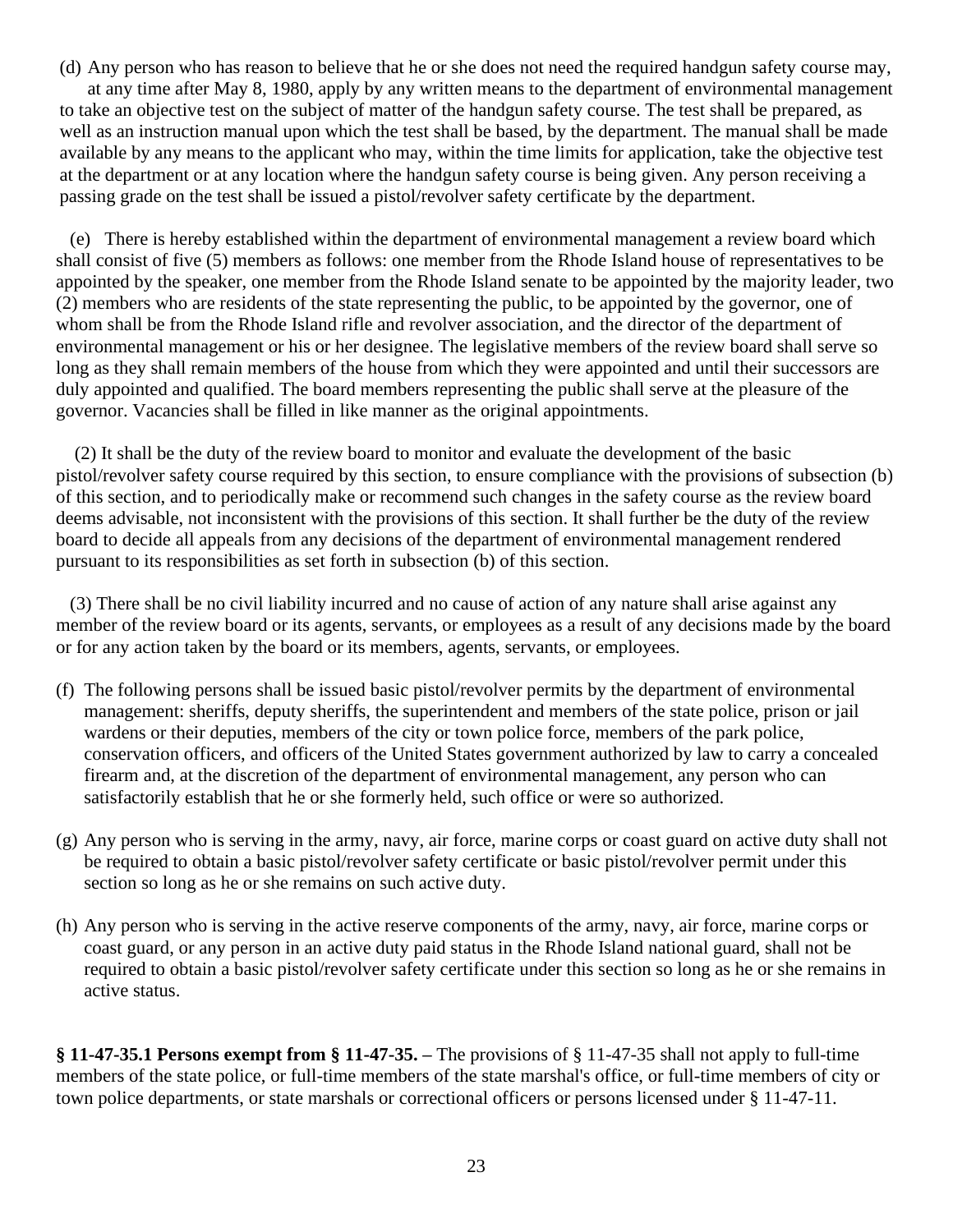#### **§ 11-47-35.2 Sale of rifles/shotguns. –**

(a) No seller shall deliver a rifle or shotgun to a purchaser thereof until seven (7) days shall have elapsed from twelve o'clock (12:00) noon of the day following the day of application for the purchase, and when delivered, the rifle or shotgun shall be unloaded and securely wrapped, with the bill of sale therefor to be enclosed within the wrapper with the rifle or shotgun. Any citizen of the United States and/or lawful resident of this state who is eighteen (18) years of age or older, and any non-resident member of the armed forces of the United States who is stationed in this state and who is eighteen (18) years of age or older, may, upon application, purchase or acquire a rifle or shotgun. At the time of applying for the purchase of a shotgun or rifle the purchaser shall complete and sign in triplicate and deliver to the seller the application form described below, and in no case shall it contain the serial number of the rifle or shotgun. (Face of application form) Application to Purchase Shotgun or Rifle Date . . . . . . . . . . . . . . . . . . . . . . . Hour A.M. P.M. Name Address (Street and number) (City or town) (State) Date of Birth . . . . . . . . . . . . . . . . . . . . . . . . . . . Place of Birth Height . . . . . . . . . . . . . Weight . . . . . . . . . . . . . . . Color hair Color eyes Scars Tattoos Other identifying marks Are you a citizen of the United States Are you a citizen of Rhode Island How long Where stationed (Armed Forces only) Have you ever been convicted of a crime of violence (See § 11-47-2 General Laws of Rhode Island) Have you ever been adjudicated or under confinement as addicted to a controlled substance Have you ever been adjudicated or under confinement for alcoholism Have you ever been confined or treated for mental illness From whom is shotgun or rifle being purchased Seller's address Seller's signature Applicant's signature (See § 11-47-23 for penalty for false information on this application) (Reverse side of application form) AFFIDAVIT: I certify that I have read and am familiar with the provisions of §§ 11-47-1 – 11-47-59, inclusive, of the general laws of the State of Rhode Island and Providence Plantations, and that I am aware of the penalties for violation of the provisions of the cited sections. Signed County of State of Rhode Island Subscribed and sworn before me this .... day of .... A.D. 19... Notary Public

 (b) The seller shall, on the date of application, sign and forward by registered mail or by delivery in person, the original and duplicate copies of the application to the superintendent of the Rhode Island state police or the chief of police in the city or town in which the seller has his or her residence or place of business. The superintendent of the Rhode Island state police or the chief of police in the city or town in which the seller has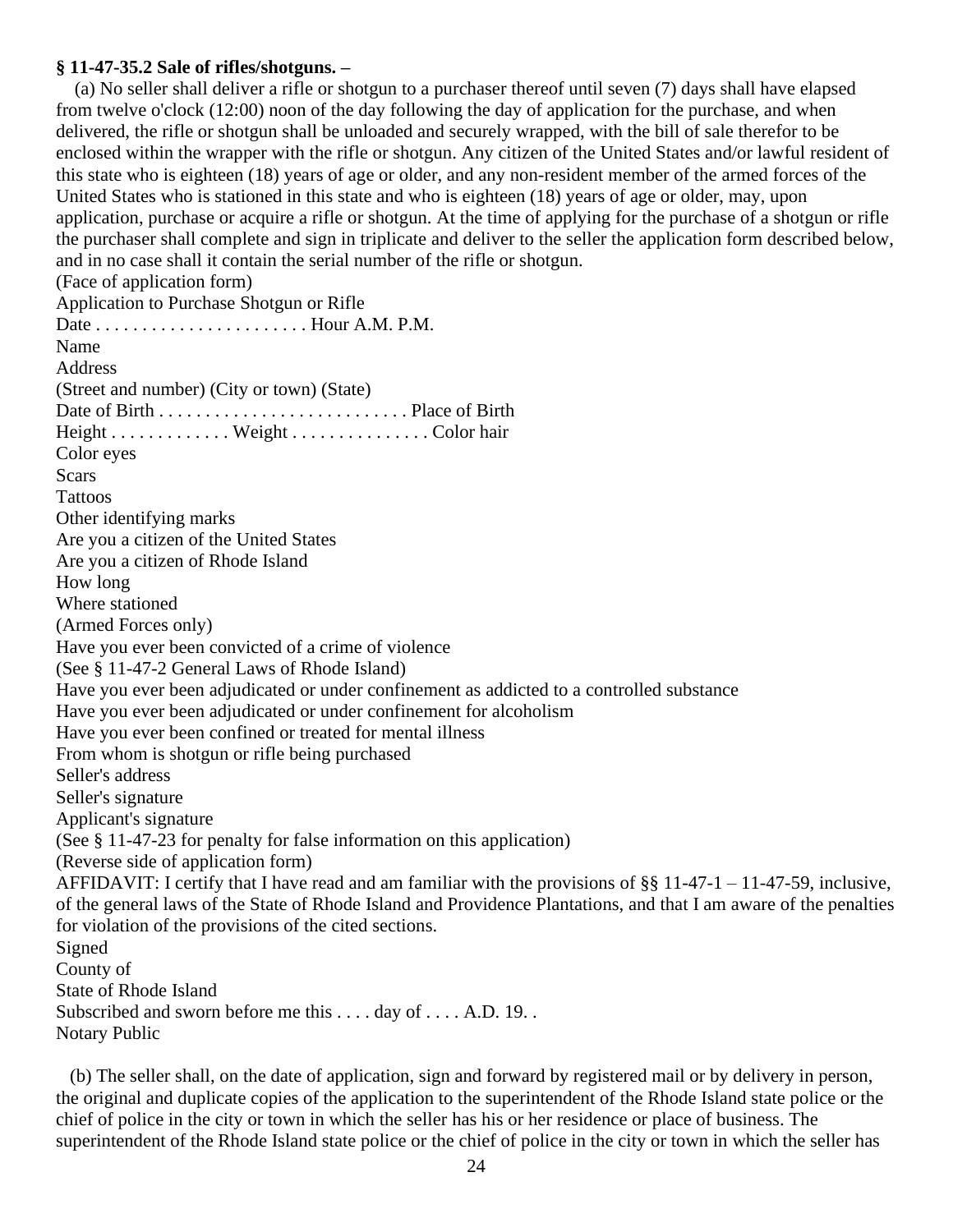his or her residence or place of business shall mark or stamp the original copy of the application form with the date and time of receipt and return it by the most expeditious means to the seller. The triplicate copy duly signed by the seller shall within seven (7) days be sent by him or her by registered mail to the attorney general. The seller shall retain the original copy duly receipted by the police authority to whom sent or delivered for a period of six (6) years with other records of the sale. It shall be the duty of the police authority to whom the duplicate copy of the application form is sent or delivered to make a background check of the applicant to ascertain whether he or she falls under the provisions of § 11-47-5, 11-47-6, 11-47-7, or 11-47-23. If after the lapse of seven (7) days from twelve o'clock (12:00) noon of the day following application, no disqualifying information has been received from the investigating police authority by the seller, he or she will deliver the firearm applied for to the applicant. Upon the finding of no disqualifying information under the provisions of the above cited sections of this chapter, and in no case later than thirty (30) days after the date of application, the duplicate and triplicate copies of the application will be destroyed. Retention of the duplicate and triplicate copies in violation of this chapter or any unauthorized use of the information contained therein by a person or agency shall be punishable by a fine of not more than one thousand dollars (\$1,000). The provisions of this section shall not apply to bona fide sales at wholesale to duly licensed retail dealers, nor to purchases by retail dealers duly licensed under the provisions of § 11-47-39.

 (c) The provisions of this section shall not apply to full-time members of the state police or full-time members of city or town police departments, or persons licensed under §§ 11-47-9 and 11-47-11, or to sales of air rifles or " BB guns" or to sales of antique firearms as defined in § 11-47-2.

**§ 11-47-35.3 Annual report on application process administration. –** The attorney general shall provide the judiciary committees of the senate and house of representatives an annual report including the number of applications made pursuant to this section for the prior calendar year. The report shall include, but not be limited to, the number of applications received from sellers, the number of applications resulting in a determination that the potential buyer or transferee was prohibited from receipt or possession of a firearm pursuant to Rhode Island or federal law, the estimated costs of administering this section, and the number of instances in which a person requests amendment of the record pertaining to the person pursuant to §§ 11-47-35 and 11-47-35.2.

**§ 11-47-36 Purchase of concealable firearms from out of state dealers. –** No citizen of this state shall purchase any concealable firearm outside of the state of Rhode Island unless he or she has duly executed the application form prescribed in § 11-47-35, the application form to be obtained by the purchaser from the city or town clerk of the city or town in which he or she resides or has his place of business. The original and duplicate copies of the application shall be delivered in person, duly executed, by the purchaser to the superintendent of the Rhode Island state police or to the chief of police of the city or town in which the purchaser resides. The purchaser shall send the triplicate copy of the application by registered mail to the attorney general within twenty-four (24) hours of the time of filing with the appropriate police authority cited above. It shall be the duty of the police authority to whom the original and duplicate copies of the application are delivered to check the applicant's record to ascertain whether he or she falls under the provisions of § 11-47-5, 11-47-6, 11-47-7, or 11-47-23. If after the lapse of seventy-two (72) hours from twelve o'clock (12:00) noon of the day following the date of application, no disqualifying record has been found by the investigating police authority, the original and duplicate copies of the application marked or stamped "approved" and signed by the investigating police authority will be returned to the applicant by the most expeditious means. The approved duplicate copy of the application shall be sent by the purchaser to the out-of-state dealer as proof of lawful purchase, and the original shall be retained by the purchaser along with the bill of sale for the firearm purchased for a period of six (6) years as proof of lawful purchase. The triplicate copy of the application shall be retained by the attorney general for a period which shall in no case exceed ninety (90) days, provided that no evidence of the nature as would disqualify the applicant has been found.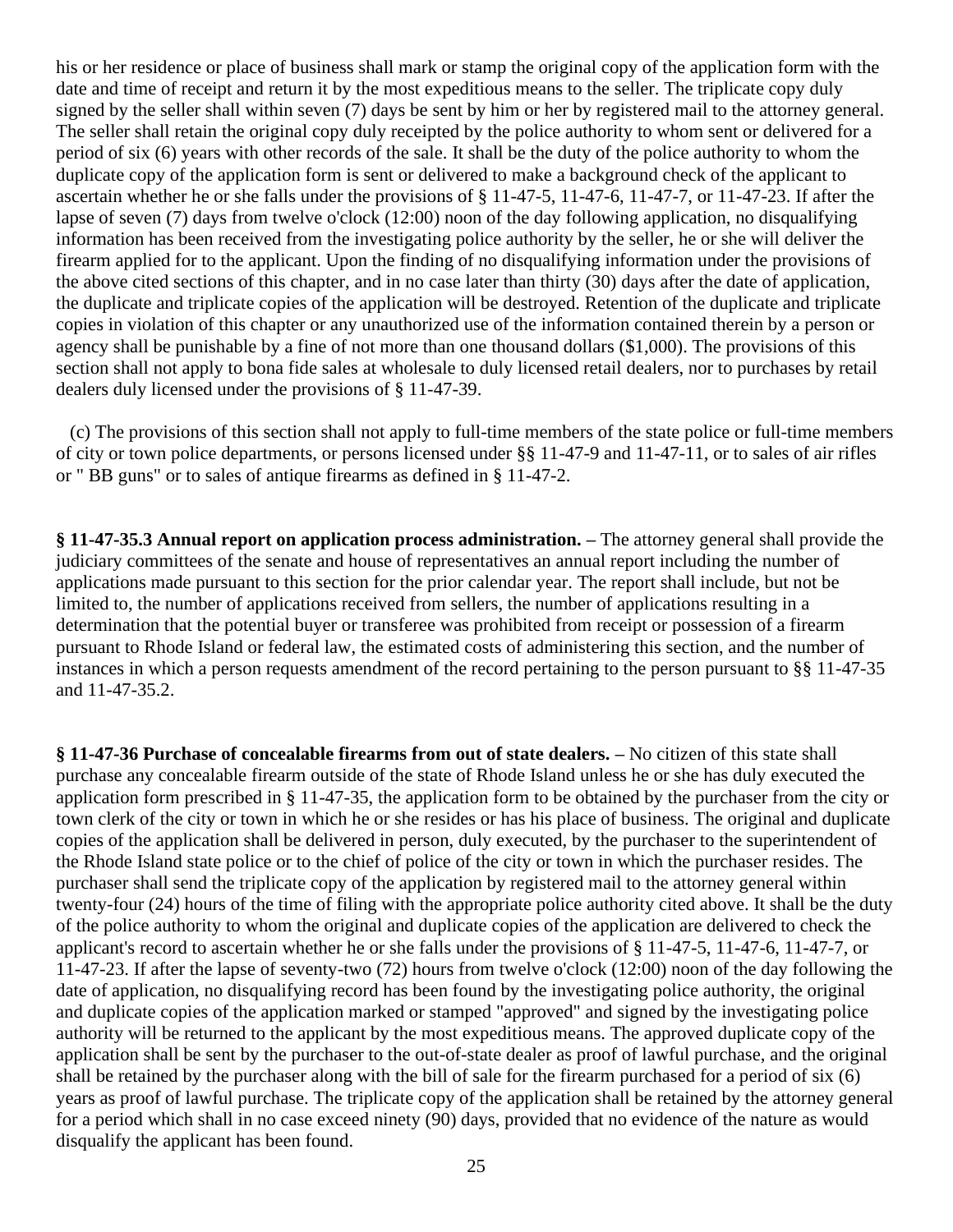**§ 11-47-37 Sale to minors and others forbidden. –** No person shall sell a pistol or revolver to any person under the age of twenty-one (21) or to one who he or she has reasonable cause to believe falls under the provisions of §§ 11-47-5, 11-47-6, 11-47-7, or 11-47-23.

**§ 11-47-38 Dealers to be licensed. –** No retail dealer shall sell or otherwise transfer, or expose for sale or transfer, or have in his or her possession with intent to sell, or otherwise transfer, any pistol, revolver, or other firearm without being licensed as hereinafter provided.

**§ 11-47-39 Issuance and conditions of dealer's license. –** The duly constituted licensing authorities of any city, town, or political subdivision of this state may grant licenses in form prescribed by the attorney general effective for not more than one year from date of issue, permitting the licensee to sell pistols and revolvers at retail within this state subject to the following conditions in addition to those specified in §§ 11-47-35 and 11- 47-36, for breach of any of which the license shall be forfeited and the licensee subject to punishment as provided in this chapter:

(1) The business shall be carried on only in the building designated in the license.

 (2) The license or a copy thereof, certified by the issuing authority, shall be displayed on the premises where it can easily be read.

 (3) No pistol or revolver shall be sold in violation of any provision of this chapter, nor shall a pistol or revolver be sold under any circumstances unless the purchaser is personally known to the seller or shall present clear evidence of his or her identity.

 (4) The fee for issuing the license shall be five dollars (\$5.00). The fee charged for the issuing of the license shall be applied for the use and benefit of the city or town.

### **§ 11-47-40 Register of sales of firearms – Display of firearms. –**

- (a) Every person, firm, or corporation selling a pistol, revolver, or other firearm whether the seller is a retail dealer, pawnbroker, or otherwise, shall keep a register in which shall be entered at the time of sale, the date of sale, name, age, and residence of every purchaser of the a pistol, revolver, or other firearm, together with the caliber, make, model, manufacturer's number, or other mark of identification on the pistol, revolver, or other firearm. Every person, firm, or corporation who shall fail to keep a register and to enter the acts required by this section, shall, upon conviction, be punished as provided in this chapter. The register shall be open at all reasonable hours for the mandatory monthly inspection of licensed firearm dealers to be conducted by state and/or local police officials.
- (b) This section shall not apply to wholesale dealers' bona fide sales at wholesale to duly licensed retail dealers. It shall be unlawful for any person, firm, or corporation dealing in firearms to display any pistol, revolver, or imitation thereof, or any firearm of a size which may be concealed upon the person, or placard advertising the sale thereof, in any part of the premises of the person, firm, or corporation where it can be readily seen from the outside. Firearm as utilized in this section only shall not apply to an air rifle, air pistol, "blank gun," or "BB gun."

**§ 11-47-41 Government firearm registration prohibited. –** No government agency of this state or its political subdivisions shall keep or cause to be kept any list or register of privately owned firearms or any list or register of the owners of those firearms; provided, however, that the provisions of this section shall not apply to firearms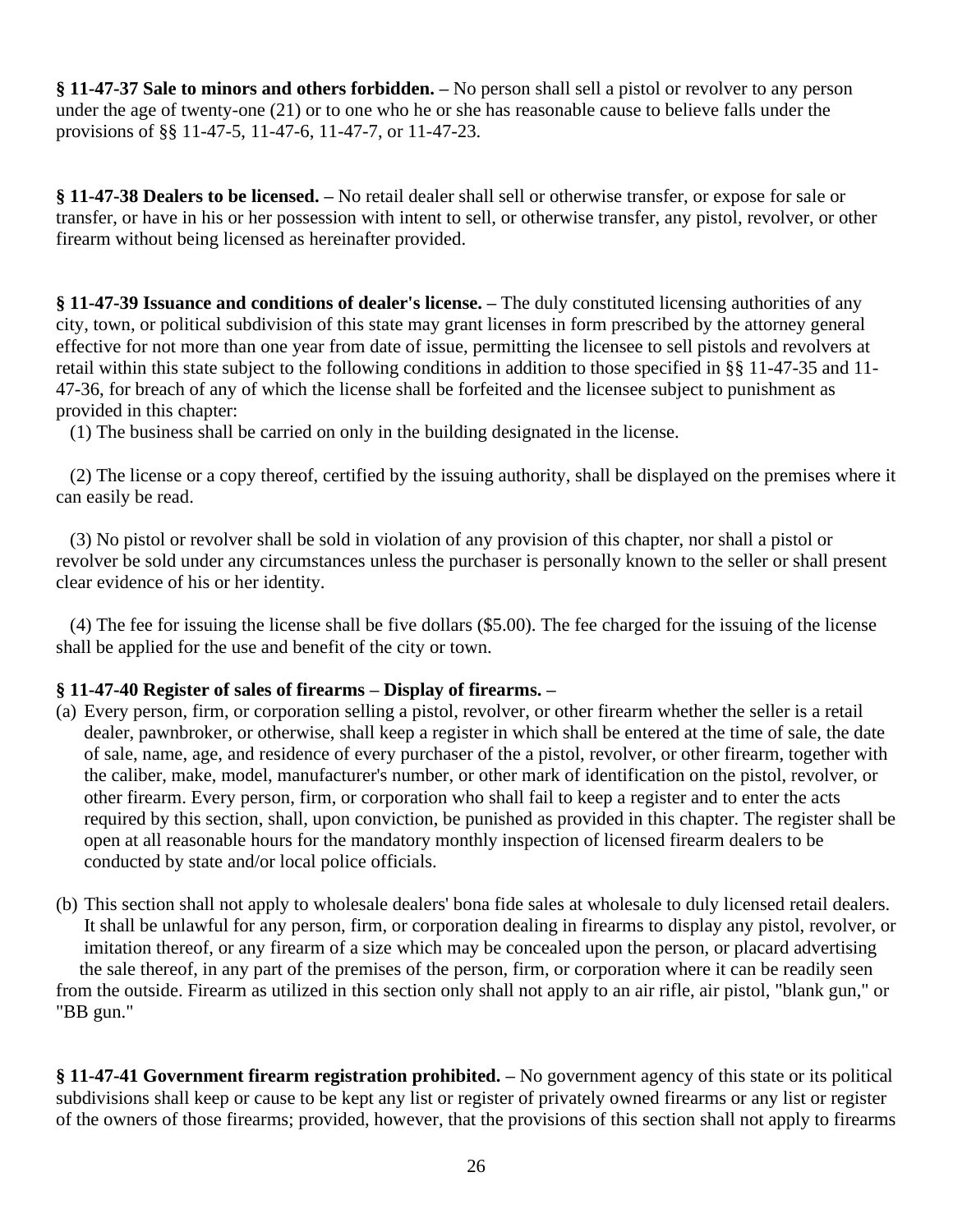which have been used in committing any crime of violence, nor to any person who has been convicted of a crime of violence.

#### **§ 11-47-42 Weapons other than firearms prohibited. –**

(a) No person shall carry or possess or attempt to use against another any instrument or weapon of the kind commonly known as a blackjack, slingshot, billy, sandclub, sandbag, metal knuckles, slap glove, bludgeon, stun-gun, or the so called "Kung-Fu" weapons, nor shall any person, with intent to use unlawfully against another, carry or possess a dagger, dirk, stiletto, sword-in-cane, bowie knife, or other similar weapon designed to cut and stab another, nor shall any person wear or carry concealed upon his person, any of the abovementioned instruments or weapons, or any razor, or knife of any description having a blade of more than three (3) inches in length measuring from the end of the handle where the blade is attached to the end of the blade, or other weapon of like kind or description. Any person violating the provisions of this subsection shall be punished by a fine of not more than one thousand dollars (\$1,000), or by imprisonment for not more than one year, or both, and the weapon so found shall be confiscated.

 (2) Provided, however, any person violating the provisions of this subsection while he or she is incarcerated within the confines of the adult correctional institution shall be punished by a fine of not less than one thousand dollars (\$1,000) nor more than three thousand dollars (\$3,000), or by imprisonment for not less than one year nor more than five (5) years, or both, and the weapon so found shall be confiscated.

 (b) No person shall sell to a person under eighteen (18) years of age, without the written authorization of the minor's parent or legal guardian, any stink bomb, blackjack, slingshot, bill, sandclub, sandbag, metal knuckles, slap glove, bludgeon, stungun, paint ball gun, so called "kung-fu" weapons, dagger, dirk, stiletto, sword-incane, bowie knife, razor, or knife of any description having a blade of more than three inches (3") in length as described in subsection (a), or any multi-pronged star with sharpened edges designed to be used as a weapon and commonly known as a chinese throwing star, except that an individual who is actually engaged in the instruction of martial arts and licensed under § 5-43-1 may carry and possess any multi-pronged star with sharpened edges for the sole purpose of instructional use. Any person violating the provisions of this subsection shall be punished by a fine of not less than one thousand dollars (\$1,000) nor more than three thousand dollars (\$3,000), or by imprisonment for not less than one year, nor more than five (5) years or both, and the weapons so found shall be confiscated.

**§ 11-47-43 Collectors and police officers exempt from § 11-47-42. –** The provisions of § 11-47-42, so far as they forbid the possession of certain instruments or weapons, shall not apply to any person who possesses or is making a collection of the same as curios, or for educational, professional, scientific, or any other lawful purpose, without intent to use the instrument or weapon unlawfully. Nor shall the provisions of § 11-47-42, so far as they relate to the possession or carrying of any billy, apply to sheriffs, constables, police, or other officers or guards whose duties require them to arrest or to keep and guard prisoners or property, nor to any person summoned by those officers to aid them in the discharge of their duties while actually engaged in their duties.

**§ 11-47-44 Standard of proof under §§ 11-47-42 and 11-47-43. –** No negative allegation of any kind need be averred or proved in any complaint under §§ 11-47-42 and 11-47-43, and the possession of any blackjack, slingshot, billy, sandclub, sandbag, metal knuckles, bludgeon, dirk, dagger, stiletto, or other similar weapon designed to cut and stab another, and the carrying or use of any the instrument or weapons or of any of the instruments or weapons forbidden by § 11-47-42 to be carried, worn, or used, shall be evidence that the possession, use, wearing, or carrying, as the case may be, of any the instrument or weapon, is unlawful, but the respondent in any the case may show any fact that would render the possession or use, or wearing or carrying of the instrument or weapon lawful.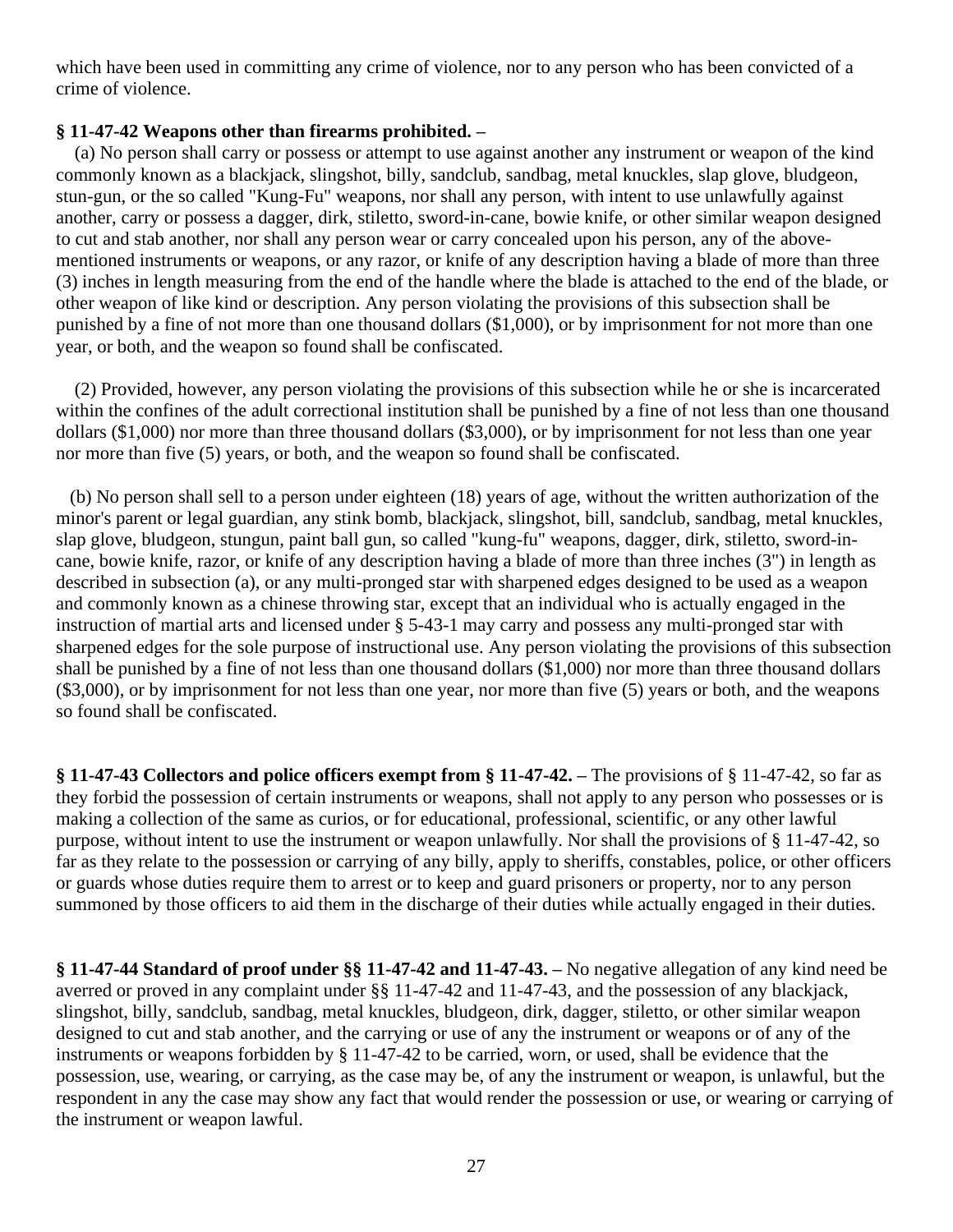**§ 11-47-45 Arrest and detention for possession of weapon prohibited by § 11-47-42. –** Every officer authorized to make an arrest for any criminal offense may arrest without complaint and warrant any person who has in his or her possession any instrument or weapon described in § 11-47-42 whenever the officer has reasonable ground to suspect that the person possesses, or is using, wearing or carrying the instrument or weapon contrary to law. Any person so arrested may be detained a reasonable time, not exceeding twenty-four (24) hours, for the purpose of making an investigation concerning the person, but no person so arrested shall be detained longer than twenty-four (24) hours without complaint being made against him or her before some proper court or justice. If the officer making the arrest shall at any time within the twenty-four (24) hours satisfy himself or herself that there is no ground for making a criminal complaint against the person, he or she shall be discharged from custody.

**§ 11-47-46 Sections 11-47-42 – 11-47-45 inapplicable to firearms. –** The provisions of §§ 11-47-42 – 11-47- 45, inclusive, shall not be construed to relate to the possession and carrying of air guns, pistols or firearms of any description.

**§ 11-47-47 Display of weapons. –** No person, firm, or corporation shall display in a place of business by means of a window display any pistol, revolver, or other firearm, as defined in § 11-47-2, or any dagger, dirk, bowie knife, stiletto, metal knuckles, or blackjack; provided, however, that dealers in sporting goods may include in a window display pistols or revolvers upon a permit issued by the chief of police or town sergeant of any city or town. Any person, firm, or corporation violating the provisions of this section shall be punished by a fine not exceeding twenty-five dollars (\$25.00) for the first offense and one hundred dollars (\$100) for every subsequent offense.

**§ 11-47-48 Report of gunshot wounds. –** Every physician attending or treating a case of bullet wound, gunshot wound, powder burn, or any other injury arising from or caused by the discharge of a gun, pistol, or other firearm, or whenever any the case is treated in a hospital, sanitarium, dispensary, or other institution the person in charge thereof shall report the case at once to the police authorities of the town or city where the physician, hospital, sanitarium, dispensary or institution is located. This section shall not apply to wounds, burns, or injuries received by any member of the armed forces of the United States or of this state while engaged in the actual performance of duty. Whoever violates any provision of this section shall be punished by a fine of not less than fifty dollars (\$50.00) nor more than one hundred dollars (\$100).

**§ 11-47-48.1 Report of lost or stolen weapons. –** Every person who owns a firearm shall report the loss or theft of their firearm to the local law enforcement agency within twenty-four (24) hours of the discovery of the loss or theft. Whoever knowingly violates this section shall be punished by a fine of not less than fifty dollars (\$50.00) nor more than one hundred dollars (\$100).

**§ 11-47-49 Firing across highways prohibited. –** Every person who shall discharge any firearm or other contrivance arranged to discharge shot, bullets, arrows, darts, or other missiles in or across any public road, street, square, or lane shall, upon conviction be guilty of a misdemeanor, and as such, shall be subject to a fine not exceeding five hundred dollars (\$500) or one year in prison, or both.

**§ 11-47-49.1 Firing in Blackstone Valley Flood Plain prohibited. –** Every person who shall hunt or discharge any firearm within the Blackstone Valley Flood Plains or Marshes, also known as the "Valley Marshes," shall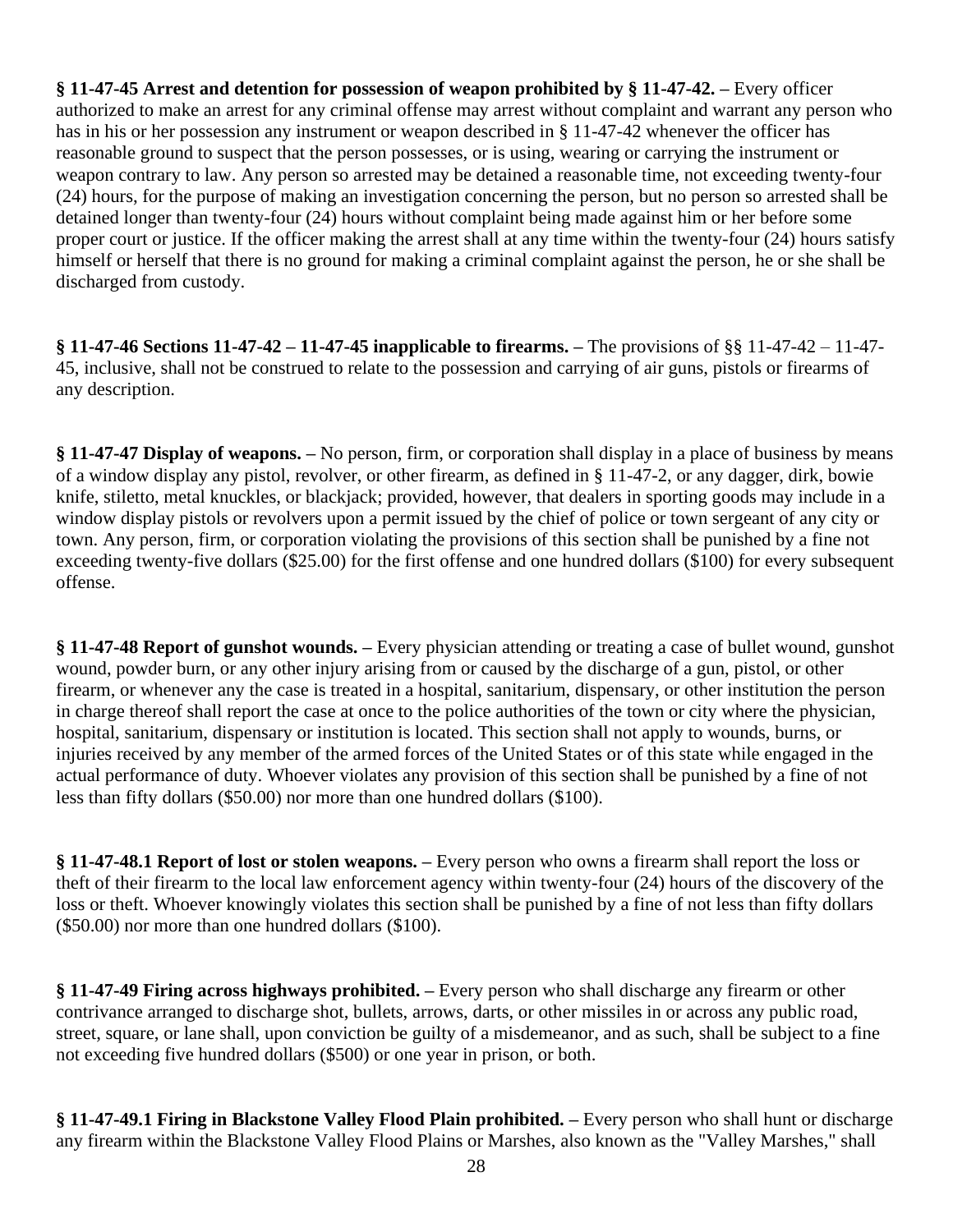be subject to a fine of not less than fifty dollars (\$50.00) nor more than five hundred dollars (\$500) for the first offense, a fine of not less than one hundred dollars (\$100) nor more than five hundred dollars (\$500) or imprisonment for sixty (60) days, or both, for the second offense, and for any subsequent offense a fine of not less than one hundred fifty dollars (\$150) nor more than five hundred dollars (\$500) or imprisonment for ninety (90) days, or both.

**§ 11-47-50 Firing without landowner's permission – Firing in compact area. –** (a) Every person, not being at the time under military duty, who shall discharge any firearm, " BB gun", or other contrivance arranged to discharge shot, bullets, arrows, darts, or other missiles, within the compact part of any city or town, or who shall discharge a firearm or other contrivance elsewhere, except upon land owned or occupied by him or her or by permission of the owner or occupant of the land on or into which he or she may shoot, shall be guilty of a misdemeanor, and as the, shall be subject to a fine not exceeding five hundred dollars (\$500) or one year in prison, or both; provided, however, that any city or town may by ordinance permit the discharge on nonposted land.

 (b) The provisions of this section shall not apply to the owner of land who uses, or who gives permission to another to use without charge, a recurve, compound or longbow, provided that they are not used within two hundred fifty feet (250') of a dwelling house.

**§ 11-47-51 Loaded weapons in vehicles. –** It is unlawful for any person to have in his or her possession a loaded rifle or loaded shotgun or a rifle or shotgun from the magazine of which all shells and cartridges have not been removed, in or on any vehicle or conveyance or its attachments while upon or along any public highway, road, lane, or trail within this state; provided, however, that the provisions of this section shall not apply to sheriffs, deputy sheriffs, the superintendent and members of the state police, prison or jail wardens or their deputies, members of the city or town police force, investigators of the department of attorney general appointed pursuant to § 42-9-8.1, the director, assistant director and other inspectors and agents at the Rhode Island state fugitive task force appointed pursuant to § 12-6- 7.2, nor to other duly appointed law enforcement officers, including conservation officers, nor to members of the army, navy, air force, or marine corps of the United States, or the national guard or organized reserves, when on duty, nor to officers or employees of the United States authorized by law to carry a concealed firearm, nor to any civilian guard or criminal investigator carrying sidearms or a concealed firearm in the performance of his or her official duties under the authority of the commanding officer of the military establishment in the state of Rhode Island where he or she is employed by the United States.

**§ 11-47-51.1 Discharge of firearm or incendiary or explosive substance or device from motor vehicle. –** (a) No person shall unlawfully discharge a firearm or incendiary or explosive substance or device from a motor vehicle in a manner which creates a substantial risk of death or serious personal injury to another person. Every person violating the provisions of this section shall be punished by imprisonment for not less than ten (10) years nor more than twenty (20) years and shall be fined not less than five thousand dollars (\$5,000.00) nor

 (2) In all the cases, the justice imposing sentence shall impose not less than the minimum sentence of ten (10) years imprisonment and may only impose a sentence less than that minimum if he or she finds that substantial and compelling circumstances exist which justify imposition of the alternative sentence. The a finding may be based upon the character and background of the defendant, the cooperation of the defendant with law enforcement authorities, the nature and circumstances of the offense and/or the nature and quality of the evidence presented at trial. If a sentence which is less than imprisonment for a term of ten (10) years is

more than fifty thousand dollars (\$50,000.00), or both.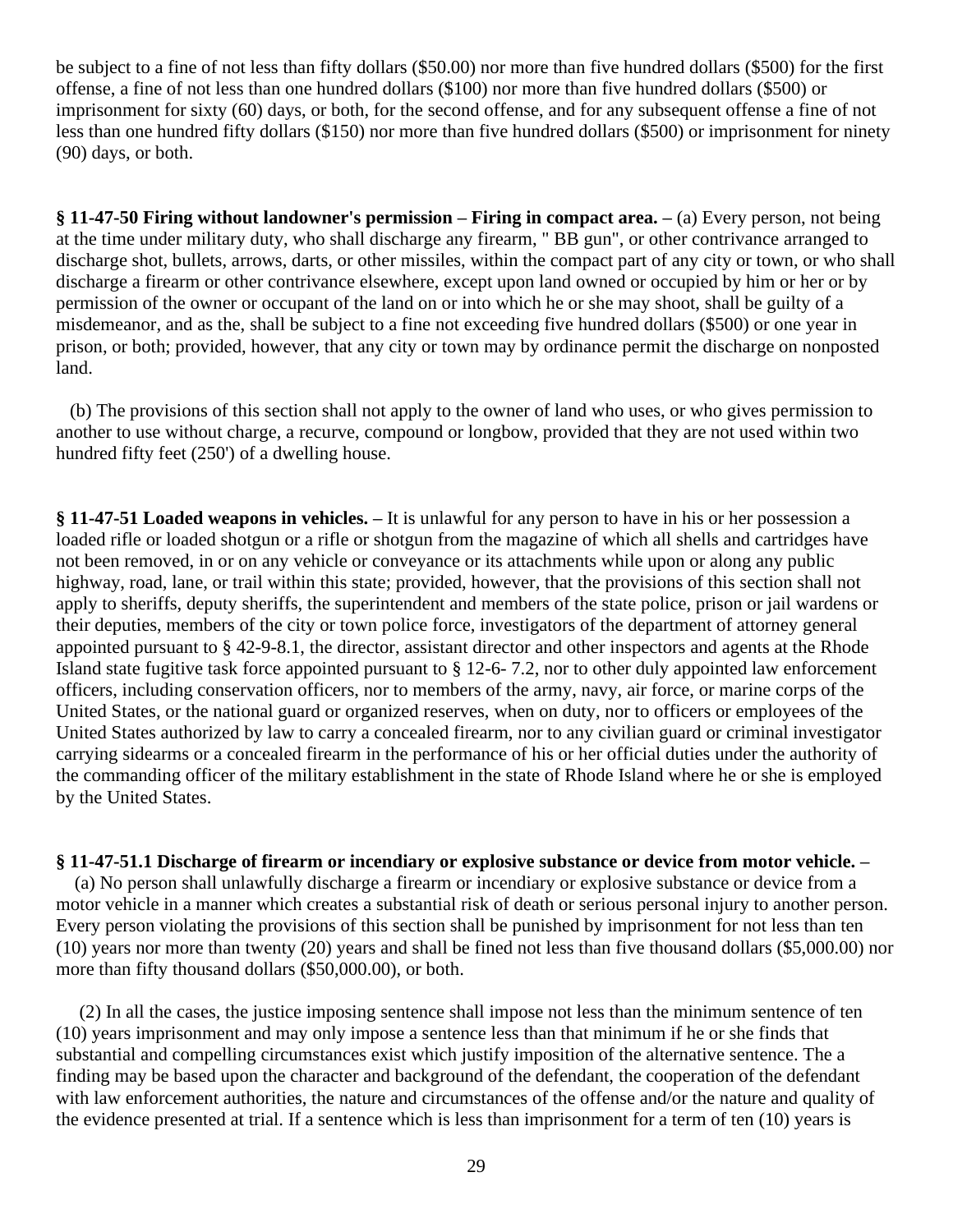imposed, the trial justice shall set forth on the record the circumstances which he or she found as justification for imposition of the lesser sentence.

 (b) Any person injured as a result of a violation of this section shall be entitled to the civil remedies provided by § 7-15-4.

**§ 11-47-52 Carrying of weapon while under the influence of liquor or drugs. –** It is unlawful to carry or transport any firearm in this state when intoxicated or under the influence of intoxicating liquor or narcotic drugs.

**§ 11-47-53 Limitation of prosecutions under §§ 11-47-49 – 11-47-52 – Fines. –** No complaint for a violation of any of the provisions of §§ 11-47-49 – 11-47-52, inclusive, shall be sustained unless brought within thirty (30) days after the commission of the offense, and all fines for the violation shall inure to the state.

**§ 11-47-54 Licensing of shooting galleries. –** Every person who shall keep any pistol gallery, rifle gallery, or other building or other enclosure in any city or town of this state, where firearms are used, without a license from the duly constituted licensing authority of the city or town, shall, upon conviction, be fined two hundred dollars (\$200) for the first offense, and five hundred dollars (\$500) for each subsequent offense; provided, however, that the provisions of this section shall not apply to organizations that receive arms and ammunition from the United States or this state.

**§ 11-47-55 Enforcement of chapter. –** Sheriffs, deputy sheriffs, the superintendent and members of the state police, members of the city or town police force, or other duly appointed law enforcement officers, including conservation officers, shall have the power to enforce the provisions of this chapter.

**§ 11-47-56 Constitutionality. –** If any part of this chapter is for any reason declared void, its invalidity shall not affect the validity of the remaining portions of this chapter.

**§ 11-47-57 "Mace" or similar substances. –** Any person eighteen (18) years of age or over may carry on his or her person and use, unless otherwise prohibited by law, any non-lethal noxious substance or liquid for his protection or the protection of others; however, the use of any non-lethal noxious substance or liquid for any other purpose shall be punishable by a fine of not more than twenty-five dollars (\$25.00).

**§ 11-47-58 Firearms – State pre-emption. –** The control of firearms, ammunition, or their component parts regarding their ownership, possession, transportation, carrying, transfer, sale, purchase, purchase delay, licensing, registration, and taxation shall rest solely with the state, except as otherwise provided in this chapter.

**§ 11-47-59 Possession of knife during commission of crime. –** No person shall commit or attempt to commit any crime of violence while having in his or her possession a knife with a blade more than three (3) inches long. Every person violating the provisions of this section shall upon conviction, be sentenced for a term not less than one year nor more than five (5) years and/or fined not exceeding three thousand dollars (\$3,000).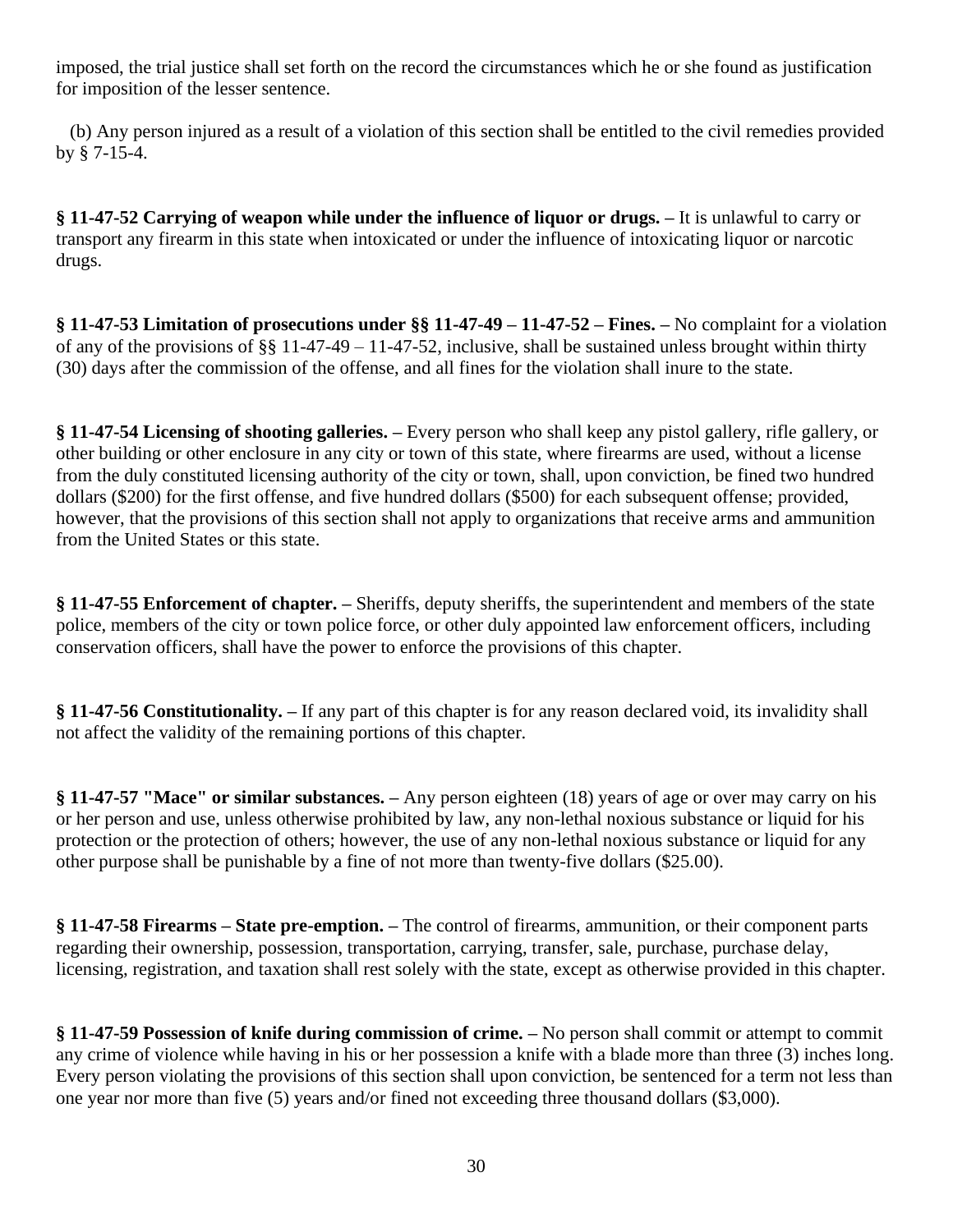**§ 11-47-60 Possession of firearms on school grounds. –** (a) No person shall have in his or her possession any firearm or other weapons on the school grounds. For the purposes of this section, school grounds shall mean the property of a public or private elementary or secondary school or in those portions of any building, stadium, or other structure on school grounds which were, at the time of the violation, being used for an activity sponsored by or through such a school in this state or while riding school provided transportation. Every person violating the provisions of this section shall, upon conviction, be sentenced to imprisonment for not less than one year nor more than five (5) years, or shall be fined not less than five hundred dollars (\$500) nor more than five thousand dollars (\$5,000). Any juvenile adjudicated delinquent pursuant to this statute shall, in addition to whatever other penalties are imposed by the family court, lose his/her license to operate a motor vehicle for up to six (6) months. If such a juvenile has not yet obtained the necessary age to obtain said license, the court may impose as part of its sentence, a delay in his/her right to obtain the license when eligible to do so, for a period of up to six (6) months.

 (b) The provisions of this section shall not apply to any person who shall be exempt pursuant to the provisions of §§ 11-47-9, 11-47-11, and 11-47-18 or to the following activities when the activities are officially recognized and sanctioned by the educational institution: (1) firearm instruction and/or safety courses; (2) government-sponsored military-related programs such as ROTC; (3) interscholastic shooting and/or marksmanship events; (4) military history and firearms collection courses and/or programs; and (5) the use of blank guns in theatrical and/or athletic events.

(c) The provisions of this section shall not apply to colleges, universities, or junior colleges.

**§ 11-47-60.1 Safe storage. –** (A) Nothing in this section shall be construed to reduce or limit any existing right to purchase and own firearms and/or ammunition or to provide authority to any state or local agency to infringe upon the privacy of any family, home or business except by lawful warrant.

 (B) A person who stores or leaves on premises under his or her control, a loaded firearm and who knows or reasonably should know that a child is likely to gain access to the firearm without the permission of the child's parent or guardian and the child obtains access to the firearm and thereby causes injury to himself/herself or any other person, is guilty of the crime of "Criminal Storage of a Firearm" and upon conviction shall be fined not more than one thousand dollars (\$1,000) or imprisoned for not more than one (1) year or both. For purposes of this section, a child shall be defined as any person who has not attained the age of sixteen (16) years.

 (C) The aforementioned provisions shall not apply whenever any of the following occurs: (1) The child obtains the firearm as a result of an illegal entry of any premises by any person or an illegal taking of the firearm from the premises of the owner without permission of the owner; (2) Firearm is kept in a locked container or in a location which a reasonable person would believe to be secured; (3) The firearm is carried on the person or within such a close proximity thereto so that the individual can readily retrieve and use the firearm as if carried on the person; (4) The firearm is locked with a locking device; (5) The child obtains or obtains and discharges the firearm in a lawful act of self-defense or defense of another person; (6) The person who keeps a loaded firearm on any premises which is under his/her custody or control has no reasonable expectations, based on objective facts and circumstances, that a child is likely to be present on the premises.

 (D) If the person who allegedly violated this section, is the parent or guardian of a child who is injured or who dies as the result of an accidental shooting, the attorney general's department shall consider among other factors, the impact of the injury or death on the person who has allegedly violated this section when decided whether to prosecute an alleged violation.

It is the intent of the general assembly that a parent or guardian of a child who is injured or who dies of an accidental shooting, shall be prosecuted only in those instances in which the parent or guardian behaved in a grossly negligent manner.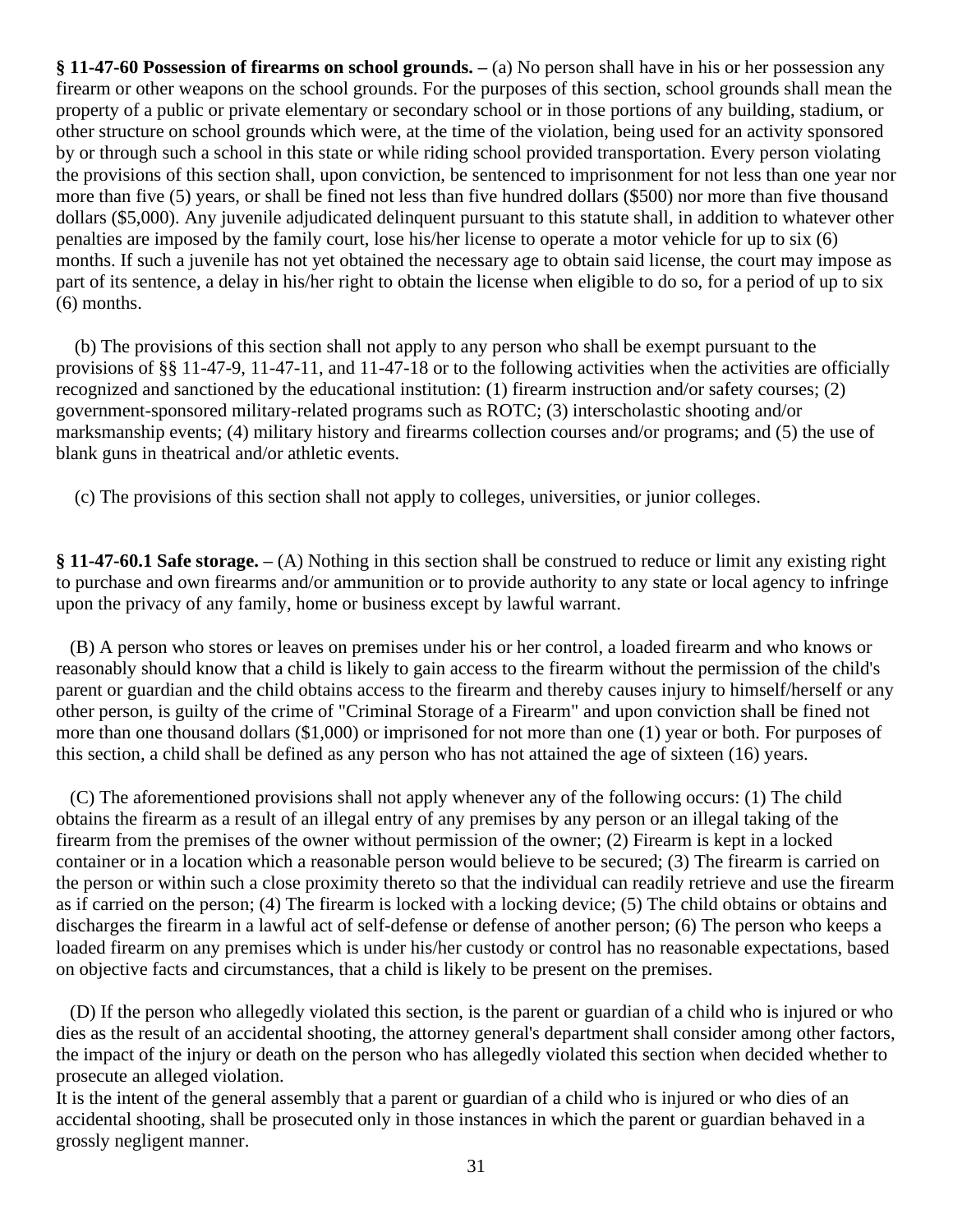**§ 11-47-60.2 Possession of weapons on school grounds – Notification. –** (a) If a student is found to be carrying a weapon, as defined in § 11-47-42, a firearm or replica of same, or commits an aggravated assault on school grounds as defined in § 11-47-60, the principal/designee shall immediately notify the student's parents and the local police and turn the weapon over, if any, to the local enforcement agency.

 (b) Any person who has reasonable cause to know that any person is in violation of this statute shall notify the principal/designee. The principal/designee shall forthwith notify the student's parents and the local police. Any person acting in good faith who makes such a report under this section shall have immunity from any civil liability that might otherwise be incurred or imposed as a result of making the report.

 (c) School superintendents shall receive notice from the clerk of the family court regarding the disposition of all cases involving juveniles from their school districts adjudged pursuant to this statute. This information shall remain confidential and be shared with school officials who deal directly with the student.

 (d)The provisions of this section should not apply to the following activities when the activities are officially recognized and sanctioned by the educational institution: (1) firearm instructed and/or safety course; (2) government-sponsored military-related programs such as ROTC; (3) interscholastic shooting and/or

- (e) marksmanship events; (4) military history and firearms collection courses and/or programs; and (5) the use of blank guns in theatrical and/or athletic events.
- (f) The provisions of this section shall not apply to colleges, universities or junior colleges.

**§ 11-47-61 Drive-by shootings. –** Every person who shall discharge a firearm from a motor vehicle in a manner which creates a substantial risk of death or serious injury shall, upon conviction, be fined not less than five thousand dollars (\$5,000) nor more than fifty thousand dollars (\$50,000) or imprisoned for not less than ten (10) years nor more than twenty (20) years, or both.

**§ 11-47-62 Immunity from prosecution – Criminal or civil. –** Notwithstanding the provisions of any general or special law, rule or regulation to the contrary, it shall be lawful for an owner of a rifle, pistol, silhouette, archery, skeet, trap, black powder, or other similar range to operate said range in excess of the applicable noise or noise pollution, law, ordinance or by-law provided said owner of the range continues to be in compliance with any applicable noise control law, ordinance or by-laws in existence at the time of the construction of such range. No owner shall be liable in any action for nuisance, and no court shall enjoin the use or operation of said range on the basis of noise or noise pollution provided said owner continues to be in compliance with any noise control law, ordinance or by-laws in effect at the time of the construction of the range.

No standards in rules adopted by any state, city or town agency for limiting levels of noise in terms of decibel level which may occur in the outdoor atmosphere shall apply to the ranges exempted from liability under the provisions of this section.

Nothing in this section shall be construed to authorize or permit an owner of a rifle, pistol, silhouette, archery, skeet, trap, black powder, or other similar range to change the use and/or type of said range, or to expand the use and/or type of said range.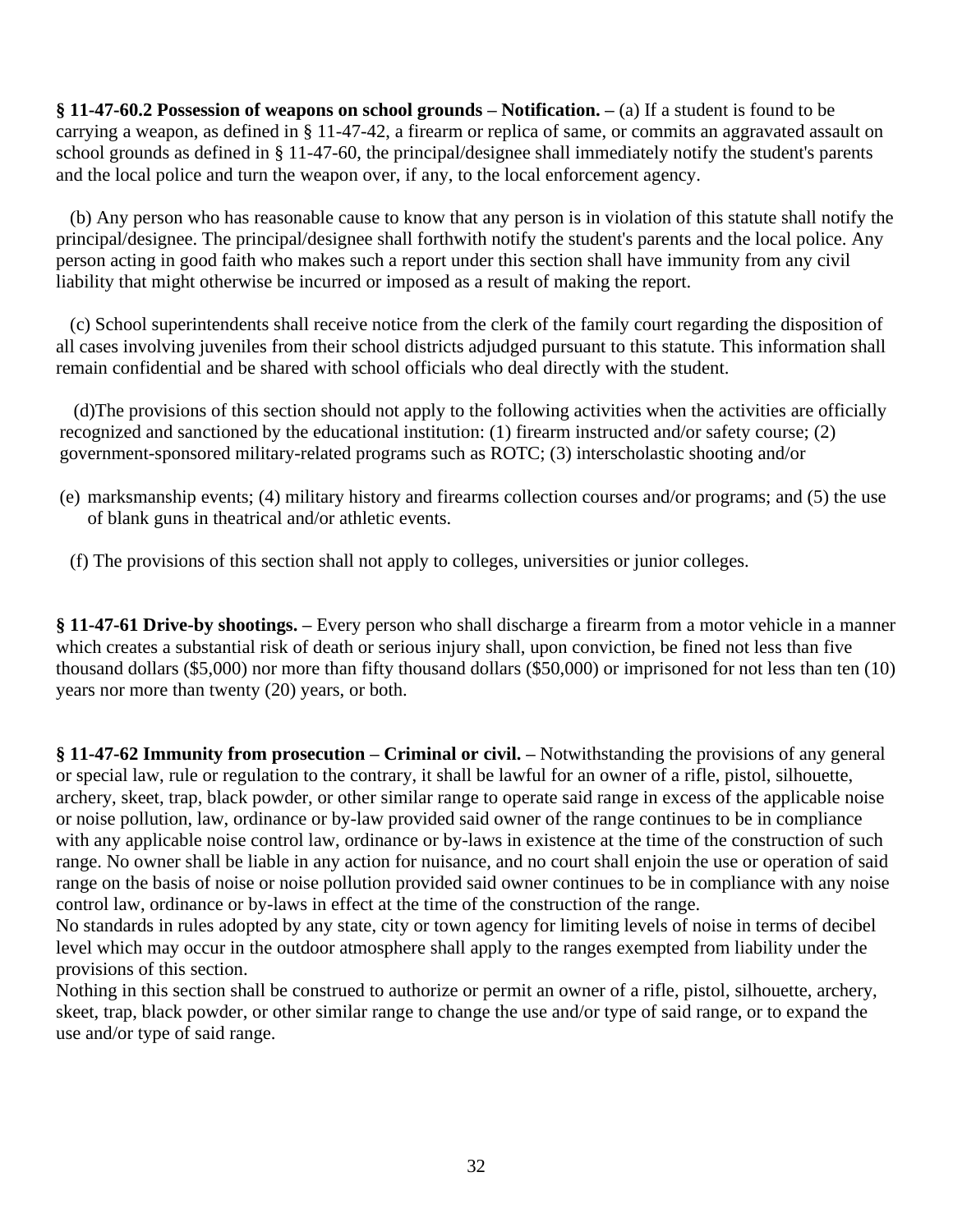## **REVISED 06/29/2022 APPLICATION INSTRUCTIONS FOR LICENSE TO CARRY A CONCEALABLE WEAPON**

#### **NO APPLICATIONS WILL BE CONSIDERED UNLESS THE FOLLOWING HAVE BEEN ACCOMPLISHED:**

This official application form must be filled out completely by the applicant. Incomplete applications will be denied due to missing information.

Please **PRINT OR TYPE** application or it will be returned if not legible.

### **New and Renewals** that have **not been expired for 3 or more years** will need the following:

■ The application MUST BE SIGNED AND STAMPED by the local Police Chief or a city hall official in the city or town of the applicant's permanent residence. *Must be signed, dated, and stamped by a Notary Public, attesting to be true copies.*

**□**Enclose two (2) 2" X 2" pictures of the applicant taken without headgear or glasses. *This photo must be a clear, colored, and up-to-date picture of the head and face. Please PRINT the applicant's name on the back of each picture. If your photos are not cut to size and are submitted larger than 2x2 the application will be considered incomplete.*

**□** Proof of qualification before a certified weapons **instructor**, i.e., N.R.A. Instructor or Police range instructor. *Qualifications will only be accepted up to one year old and you cannot qualify yourself.*

 **ߛ**A copy of **THE INSTRUCTOR'S** NRA/FBI firearms **INSTRUCTOR CERTIFICATION** with a visible expiration date is REQUIRED.

**□NEW** applications require both three (3) references **AND** three (3) reference letters and are to be submitted along with the application. A total of six (6) references all together (must be six (6) separate individuals.) All three references letter are to be TYPED (not handwritten) for the applicant pertaining to the gun permit and must be SIGNED, DATED AND NOTARIZED. Reference letters must be written by the reference, not the applicant, and cannot be identical.

**□RENEWAL** applicants require three (3) references. NO reference LETTERS are need. Unless your permit has been expired for 3 or more years.

■ Submit a photocopy of TWO forms of positive identification. *Must be signed, dated, and stamped by a Notary Public, attesting to be true copies. i.e. License, State I.D., Passport, Resident Card, Birth Certificate, Permit issued from your home or other State.*

 $\Box$  All NON-RESIDENT APPLICANTS must include a copy of their home state permit, notarized.

■ A typed letter must be submitted by **ALL** applicants stating the reasons why a carry concealed weapons permit is needed. All letters must be dated. We will not accept a photocopy of any letter. Please include any DOCUMENTATION that will support the needs mentioned in your letter. i.e., proof of business or rental properties.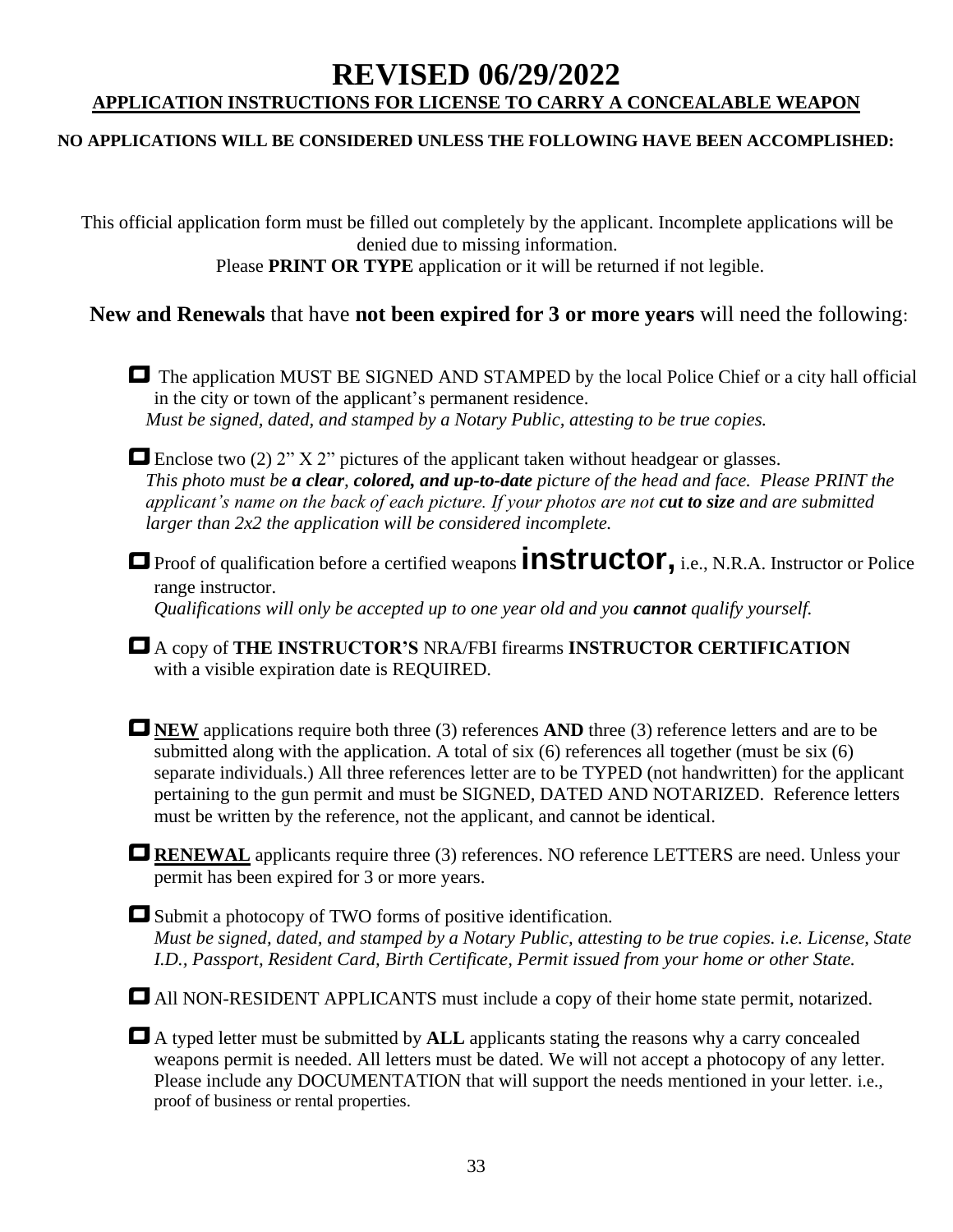**ߛ**If the permit is to be used for **ANY** EMPLOYMENT, a **typed and signed** letter of explanation must **ALSO** be submitted on your employer's letterhead and included with the application. Also, include a copy of the business license as proof that the business exists.

**□**All **NEW** pistol permits issued from this office must have a full set of applicant's fingerprints submitted on a FBI FINGERPRINT APPLICANT CARD [FD-258 (Rev. 12-29-82)] included with the application. Fingerprint card must be signed by applicant. This is not necessary for a **renewal** application UNLESS your permit has been expired for 3 or more years.

■Retired Police Officers applying under 11-47-18 must submit a letter of verification from the Chief of Police of the department which they retired from stating that they have completed 20 years of good standing.

The applicant will be notified by mail of approval or denial of the permit. If approved, the applicant must appear in person to pick up the permit. This application, fingerprint card, and photo's become part of the records of the Attorney General and will not be returned.

If at any time you would like **TO CHECK ON THE STATUS** of your application, please email your name, date of birth, and permit number if applicable to [CCWPermits@riag.ri.gov.](mailto:CCWPermits@riag.ri.gov)

**DO NOT** SEND a check or money order WITH YOUR APPLICATION, it will be returned. A Forty-dollar (\$40.00) payment will be required when picking up an approved permit.

All permits will expire FOUR (4) YEARS from the date of issue. The renewal of your permit is your obligation. No application or notification of expiration of the permit will be sent to you. This department is dependent on other agencies for information necessary to complete the application.

Incomplete applications cannot undergo the full reviewal process. Please ensure your application is complete prior to dropping off or mailing in your application.

All applications should be dropped off or mailed to our office at 4 Howard Ave. Cranston, RI 02920 ATTN: CCW permits.

### **PLEASE NOTE:**

**The recipient of this permit agrees that he/she shall not duplicate or allow to be duplicated the permit or any part of it, including, but not limited to, the State Seal or a facsimile thereof contained therein in any matter. The recipient expressly agrees that any violation of this provision is grounds to revoke his or her permit.**

**Questions or concerns can be e-mailed to [CCWPermits@riag.ri.gov](mailto:CCWPermits@riag.ri.gov)**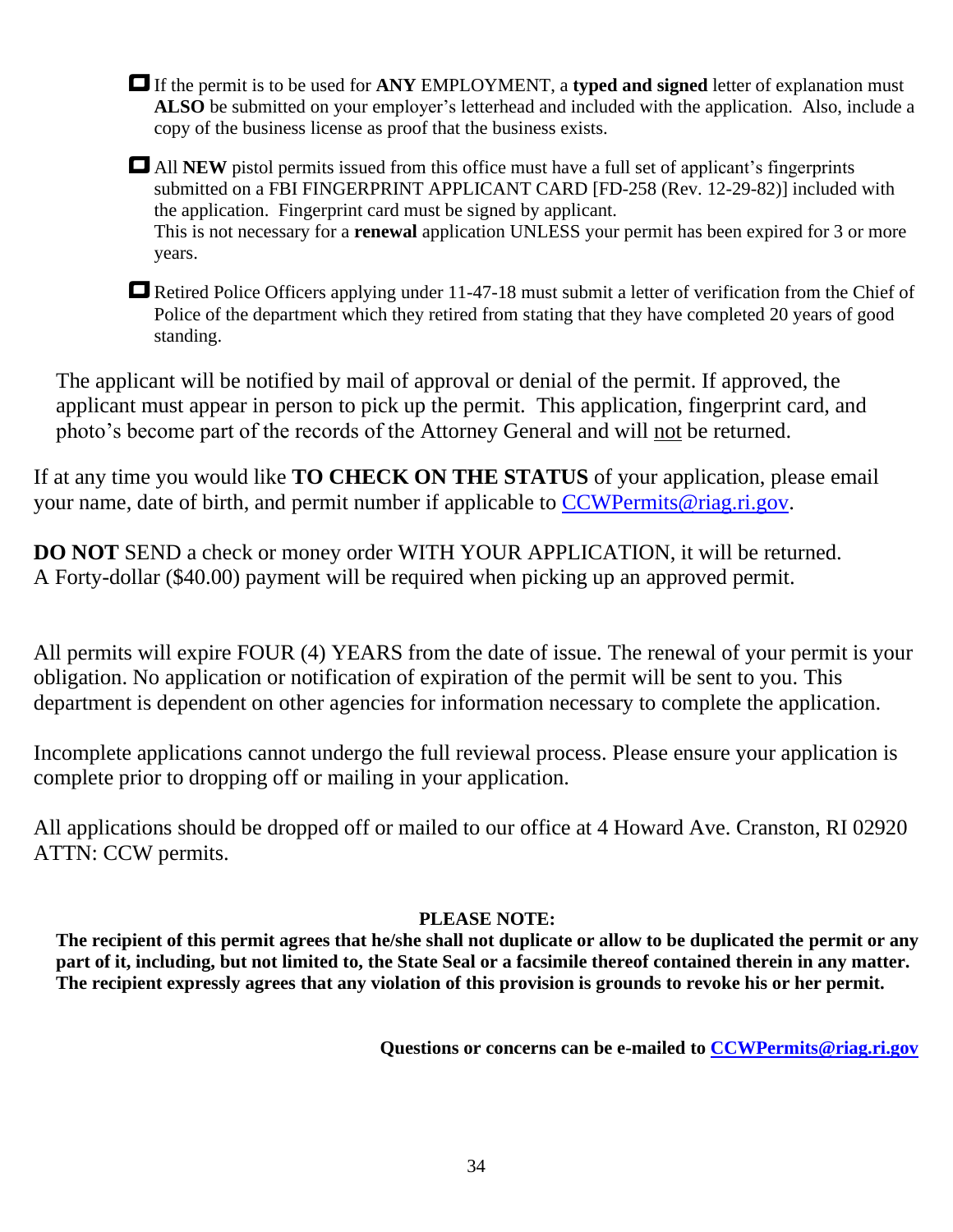



## APPLICATION FOR LICENSE TO CARRY A CONCEALABLE WEAPON

| $\begin{tabular}{c} DATE & \textcolor{red}{\textbf{}} & \textcolor{red}{\textbf{}} \\ \end{tabular}$                                                                                                                                                | R.I. A.G.<br>PERMIT NUMBER |                          |                             |  |
|-----------------------------------------------------------------------------------------------------------------------------------------------------------------------------------------------------------------------------------------------------|----------------------------|--------------------------|-----------------------------|--|
|                                                                                                                                                                                                                                                     |                            |                          |                             |  |
| NAME NAME                                                                                                                                                                                                                                           |                            |                          |                             |  |
| First                                                                                                                                                                                                                                               |                            | Middle                   | Last                        |  |
| <b>PERMANENT</b>                                                                                                                                                                                                                                    |                            |                          |                             |  |
|                                                                                                                                                                                                                                                     | Number & Street Name       | (No P.O. Boxes accepted) |                             |  |
| City or Town                                                                                                                                                                                                                                        |                            | <b>State</b>             | Zip                         |  |
| <b>TELEPHONE</b>                                                                                                                                                                                                                                    |                            |                          |                             |  |
|                                                                                                                                                                                                                                                     | Home                       | <b>Business</b>          | Other/Cell                  |  |
|                                                                                                                                                                                                                                                     |                            |                          |                             |  |
| <b>SOCIAL SECURITY</b>                                                                                                                                                                                                                              | Job title/                 |                          |                             |  |
|                                                                                                                                                                                                                                                     |                            |                          |                             |  |
|                                                                                                                                                                                                                                                     |                            |                          |                             |  |
| Employer's Address Street Name and Number                                                                                                                                                                                                           |                            |                          | City or Town<br>State & Zip |  |
| <b>DETAIL JOB</b><br>DESCRIPTION: The contract of the contract of the contract of the contract of the contract of the contract of the contract of the contract of the contract of the contract of the contract of the contract of the contract of t |                            |                          |                             |  |
| DATE OB BIRTH_________                                                                                                                                                                                                                              | PLACE OF BIRTH___          |                          |                             |  |
|                                                                                                                                                                                                                                                     |                            |                          |                             |  |
| List all other address for THE LAST THREE YEARS, including DATES and locations:                                                                                                                                                                     |                            |                          |                             |  |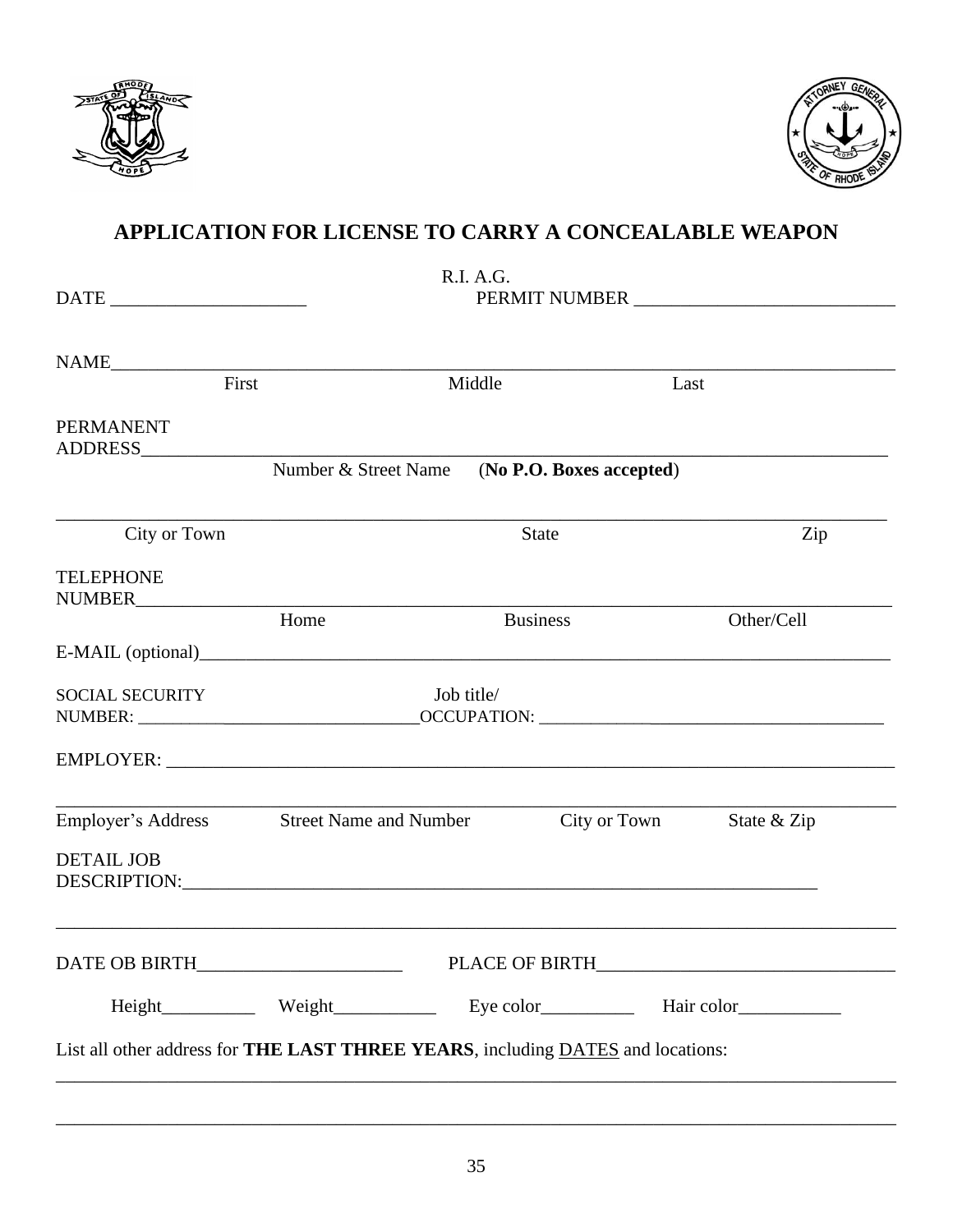



| Have you ever been arrested or charged for any offense? $\Box$ Yes $\Box$ No — IF SO, GIVE DEATAILS: |  |  |
|------------------------------------------------------------------------------------------------------|--|--|
|------------------------------------------------------------------------------------------------------|--|--|

Have you ever been cited or summoned for any violation?  $\Box$  Yes  $\Box$  No — IF SO, GIVE DETAILS:

Have you ever been under guardianship, confined or treated for mental illness?  $\Box$  Yes  $\Box$  No — IF SO, GIVE DETAILS: \_\_\_\_\_\_\_\_\_\_\_\_\_\_\_\_\_\_\_\_\_\_\_\_\_\_\_\_\_\_\_\_\_\_\_\_\_\_\_\_\_\_\_\_\_\_\_\_\_\_\_\_\_\_\_\_\_\_\_\_\_\_\_\_\_\_\_\_\_\_\_\_\_\_\_\_\_\_\_\_\_

\_\_\_\_\_\_\_\_\_\_\_\_\_\_\_\_\_\_\_\_\_\_\_\_\_\_\_\_\_\_\_\_\_\_\_\_\_\_\_\_\_\_\_\_\_\_\_\_\_\_\_\_\_\_\_\_\_\_\_\_\_\_\_\_\_\_\_\_\_\_\_\_\_\_\_\_\_\_\_\_\_\_\_\_\_\_\_\_\_\_

\_\_\_\_\_\_\_\_\_\_\_\_\_\_\_\_\_\_\_\_\_\_\_\_\_\_\_\_\_\_\_\_\_\_\_\_\_\_\_\_\_\_\_\_\_\_\_\_\_\_\_\_\_\_\_\_\_\_\_\_\_\_\_\_\_\_\_\_\_\_\_\_\_\_\_\_\_\_\_\_\_\_\_\_\_\_\_\_\_\_

\_\_\_\_\_\_\_\_\_\_\_\_\_\_\_\_\_\_\_\_\_\_\_\_\_\_\_\_\_\_\_\_\_\_\_\_\_\_\_\_\_\_\_\_\_\_\_\_\_\_\_\_\_\_\_\_\_\_\_\_\_\_\_\_\_\_\_\_\_\_\_\_\_\_\_\_\_\_\_\_\_\_\_\_\_\_\_\_\_\_ \_\_\_\_\_\_\_\_\_\_\_\_\_\_\_\_\_\_\_\_\_\_\_\_\_\_\_\_\_\_\_\_\_\_\_\_\_\_\_\_\_\_\_\_\_\_\_\_\_\_\_\_\_\_\_\_\_\_\_\_\_\_\_\_\_\_\_\_\_\_\_\_\_\_\_\_\_\_\_\_\_\_\_\_\_\_\_\_\_\_

Have you ever been convicted of a crime? Yes No — IF SO, GIVE DETAILS: \_\_\_\_\_\_\_\_\_\_\_\_\_\_\_\_\_\_\_\_\_

Have you ever PLED NOLO CONTENDRE to any charge or violation?  $\Box$  Yes  $\Box$  No — IF SO, GIVE DETAILS:

Are you under indictment in any court for a crime punishable by imprisonment exceeding one year?  $\square$  Yes  $\square$  No — IF SO, GIVE DETAILS AND DATES:

Have you applied for a permit to carry a concealed pistol or revolver from a local city or town in Rhode Island?

\_\_\_\_\_\_\_\_\_\_\_\_\_\_\_\_\_\_\_\_\_\_\_\_\_\_\_\_\_\_\_\_\_\_\_\_\_\_\_\_\_\_\_\_\_\_\_\_\_\_\_\_\_\_\_\_\_\_\_\_\_\_\_\_\_\_\_\_\_\_\_\_\_\_\_\_\_\_\_\_\_\_\_\_\_\_\_\_\_

 $\Box$  Yes  $\Box$  No IF SO, GIVE CITY OR TOWN

(**If so, enclose photocopy, notary-signed and dated, attesting copies are true**)

ACTIVE? \_\_\_\_\_\_\_\_\_\_EXPIRED? \_\_\_\_\_\_\_\_\_ DENIED? \_\_\_\_\_\_\_\_\_\_\_\_REVOKED? \_\_\_\_\_\_\_\_\_\_\_\_\_\_

Have you applied for a permit to carry a concealed pistol or revolver from The Attorney General?  $\Box$  Yes  $\Box$  No

(**If so, enclose photocopy, notary-signed and dated, attesting copies are true**)

Have you ever applied for a pistol permit to carry a handgun in another state?  $\Box$  Yes  $\Box$  No — IF YES, STATE AND CITY:

Were you denied? \_\_\_\_\_\_\_\_\_\_ If so, GIVE DETAILS\_\_\_\_\_\_\_\_\_\_\_\_\_\_\_\_\_\_\_\_\_\_\_\_\_\_\_\_\_\_\_\_\_\_\_\_\_\_\_\_\_\_\_\_\_\_\_

(**Enclose photocopy, notary-signed and dated, attesting copies are true**)

HAVE YOU EVER HAD A LEGAL NAME CHANGE?  $\Box$  Yes  $\Box$  No — IF YES, PLEASE STATE FORMER NAME

PLEASE LIST NICKNAMES OR ALIAS USED BY YOU

ARE YOU A CITIZEN OF THE UNITED STATES?  $\Box$  Yes  $\Box$  No HOW LONG?

(**If you are not a citizen of the United States, a copy of both sides of your alien registration card must be included with this application.**)

\_\_\_\_\_\_\_\_\_\_\_\_\_\_\_\_\_\_\_\_\_\_\_\_\_\_\_\_\_\_\_\_\_\_\_\_\_\_\_\_\_\_\_\_\_\_\_\_\_\_\_\_\_\_\_\_\_\_\_\_\_\_\_\_\_\_\_\_\_\_\_\_\_\_\_\_\_\_\_\_\_\_\_\_\_\_\_\_\_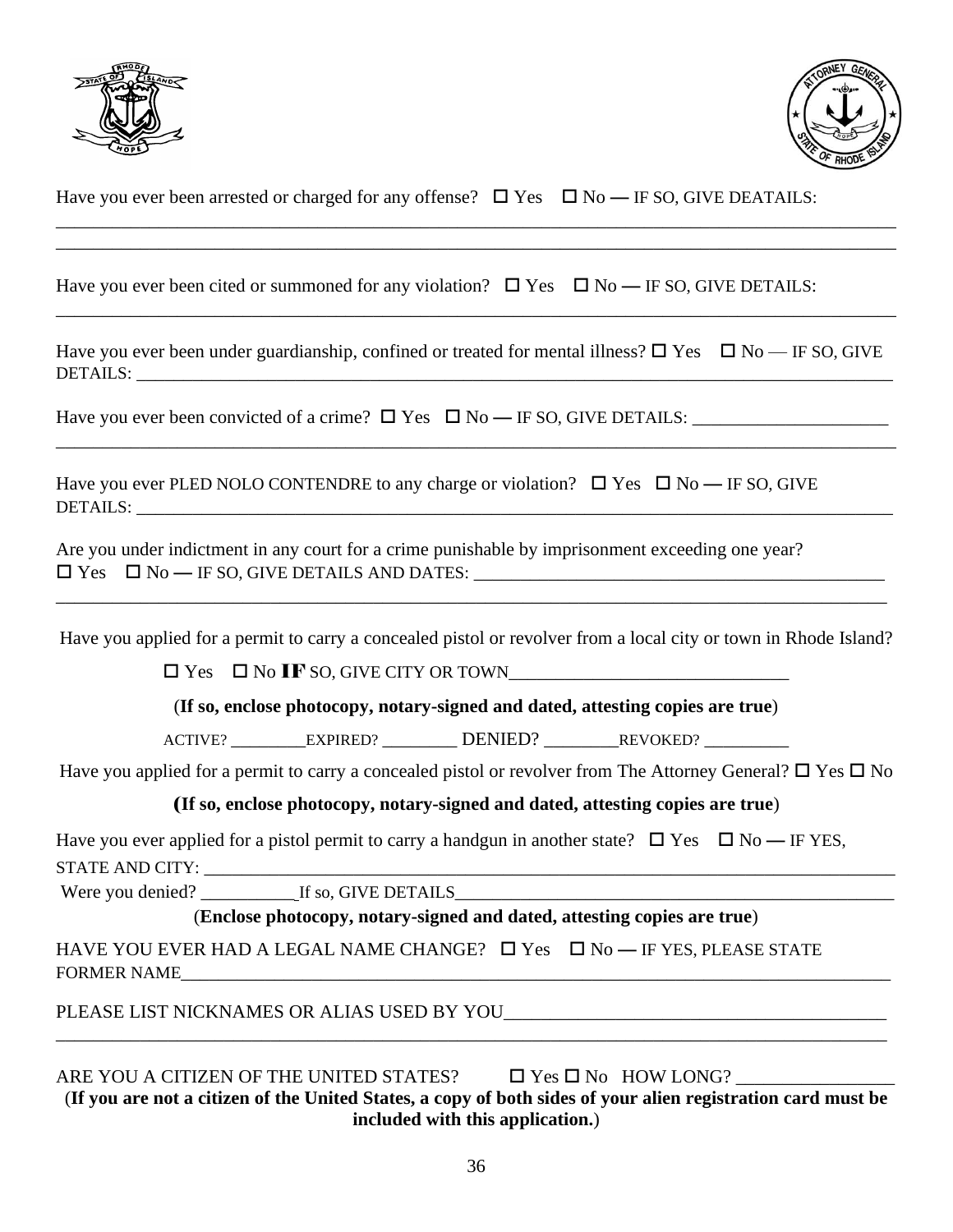

37

**\_\_\_\_\_\_\_\_\_\_\_\_\_\_\_\_\_\_\_\_\_\_\_\_\_\_\_\_\_\_\_\_\_\_\_\_\_ \_\_\_\_\_\_\_\_\_\_\_\_\_\_\_\_\_\_\_\_\_\_\_\_\_\_\_\_\_\_\_\_\_\_\_\_\_\_\_\_\_\_**

TO THE CHIEF OF POLICE OR CITY HALL OFFICIAL

City or Town and State

Applicant's Name (Printed or Typed)

\_\_\_\_\_\_\_\_\_\_\_\_\_\_\_\_\_\_\_\_\_\_\_\_\_\_\_\_\_\_\_\_\_\_\_\_\_\_\_\_\_\_\_\_\_\_\_\_\_\_\_\_\_\_\_\_\_\_\_\_

THIS IS TO INFORM YOU THAT

Is applying for a pistol permit to carry a concealed pistol or revolver in the state of Rhode Island. We would like for you to verify that this subject lives in your city or town or state, in your jurisdiction only.

> Police Chief or City Hall's Official SignatureDate \*\* An official stamp or seal is requested \*\*

**(POLICE CHIEF MAY SEND IN A LETTER IF HE OR SHE WISHES REGARDING THE APPLICANT)**

#### **\*\*\*\*\*\*\*\*\*\*\*\*\*\*\*\*\*\*\*\*\*\*\*\*\*\*\*\*\*\*\*\*\*\*\*\*\*\*\*\*\*\*\*\*\*\*\*\*\*\*\*\*\*\*\*\*\*\*\*\*\*\*\*\*\*\*\*\*\*\*\*\*\*\*\*\*\*\*\*\***

### **AFFIDAVIT**

I CERTIFY THAT **I HAVE READ AND I AM FAMILIAR** WITH THE PROVISIONS OF **11-47-1 TO 11-47-62**, INCLUSIVE, OF THE GENERAL LAWS OF RHODE ISLAND, 1956, AS AMENDED, AND THAT **I AM AWARE** OF THE PENALTIES FOR VIOLATIONS OF THE PROVISIONS OF THE CITED SECTIONS. I FURTHER UNDERSTAND THAT ANY ALTERATION OF THIS PERMIT IS JUST CAUSE FOR REVOCATION.

|                        |                                               | <b>Applicant's Signature</b> |              |
|------------------------|-----------------------------------------------|------------------------------|--------------|
| BEFORE A NOTARY PUBLIC |                                               |                              |              |
|                        | SUBSCRIBED AND SWORN TO BEFORE ME IN ________ |                              |              |
|                        |                                               | <b>CITY</b>                  | <b>STATE</b> |
| <b>THIS</b>            |                                               |                              | 20           |
|                        |                                               |                              |              |
|                        |                                               |                              |              |